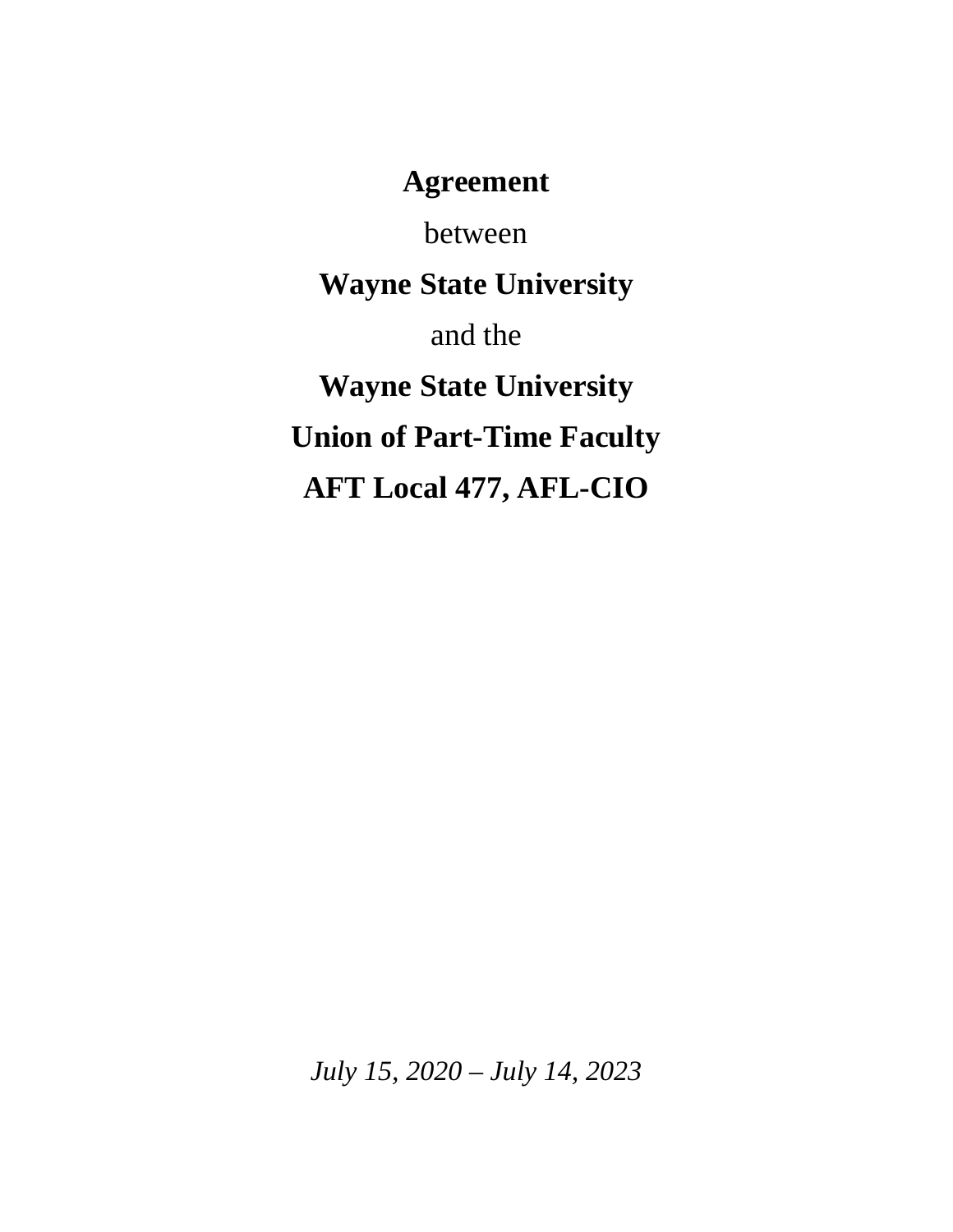# **TABLE OF CONTENTS**

| <b>ARTICLE I</b>      |                                                        |  |
|-----------------------|--------------------------------------------------------|--|
| <b>ARTICLE II</b>     |                                                        |  |
| <b>ARTICLE III</b>    |                                                        |  |
| <b>ARTICLE IV</b>     |                                                        |  |
| <b>ARTICLE V</b>      |                                                        |  |
| <b>ARTICLE VI</b>     |                                                        |  |
| <b>ARTICLE VII</b>    |                                                        |  |
| <b>ARTICLE VIII</b>   |                                                        |  |
| <b>ARTICLE IX</b>     |                                                        |  |
| <b>ARTICLE X</b>      |                                                        |  |
| <b>ARTICLE XI</b>     |                                                        |  |
| <b>ARTICLE XII</b>    |                                                        |  |
| <b>ARTICLE XIII</b>   |                                                        |  |
| <b>ARTICLE XIV</b>    |                                                        |  |
| <b>ARTICLE XV</b>     |                                                        |  |
| <b>ARTICLE XVI</b>    |                                                        |  |
| <b>ARTICLE XVII</b>   |                                                        |  |
| <b>ARTICLE XVIII</b>  |                                                        |  |
| <b>ARTICLE XIX</b>    |                                                        |  |
| <b>ARTICLE XX</b>     | PAY DATE DEADLINES, MISSED PAYDAYS, AND OVERPAYMENTS28 |  |
| <b>ARTICLE XXI</b>    |                                                        |  |
| <b>ARTICLE XXII</b>   |                                                        |  |
| <b>ARTICLE XXIII</b>  |                                                        |  |
| <b>ARTICLE XXIV</b>   |                                                        |  |
| <b>ARTICLE XXV</b>    |                                                        |  |
| <b>ARTICLE XXVI</b>   |                                                        |  |
| <b>ARTICLE XXVII</b>  |                                                        |  |
| <b>ARTICLE XXVIII</b> |                                                        |  |
| <b>ARTICLE XXIX</b>   |                                                        |  |
| <b>ARTICLE XXX</b>    |                                                        |  |
| <b>ARTICLE XXXI</b>   |                                                        |  |
| <b>ARTICLE XXXII</b>  | PRINTING AND DISTRIBUTION OF THE AGREEMENT 38          |  |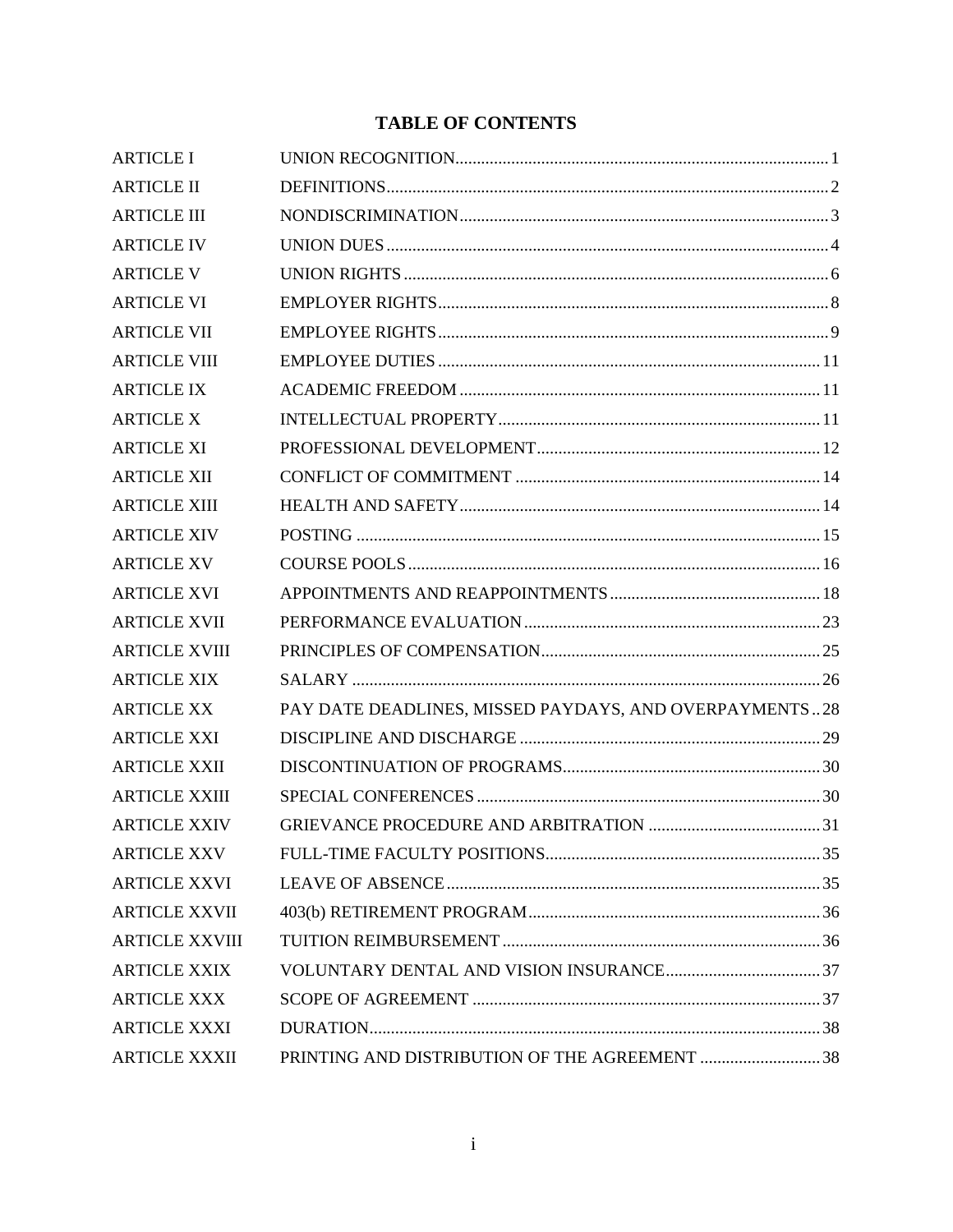|                       | APPENDIX A: EXCERPT FROM THE 2015-17 WSU UNDERGRADUATE BULLETIN (PP. 77-78) 39 |  |
|-----------------------|--------------------------------------------------------------------------------|--|
|                       |                                                                                |  |
| LETTERS OF AGREEMENT: |                                                                                |  |
|                       | AGREEMENT ON MORTUARY SCIENCE PROGRAM CLINICAL VISITS BETWEEN                  |  |
|                       | ADDENDUM TO 2015 LETTER OF AGREEMENT BETWEEN THE UPTF AND WAYNE                |  |
|                       |                                                                                |  |
|                       |                                                                                |  |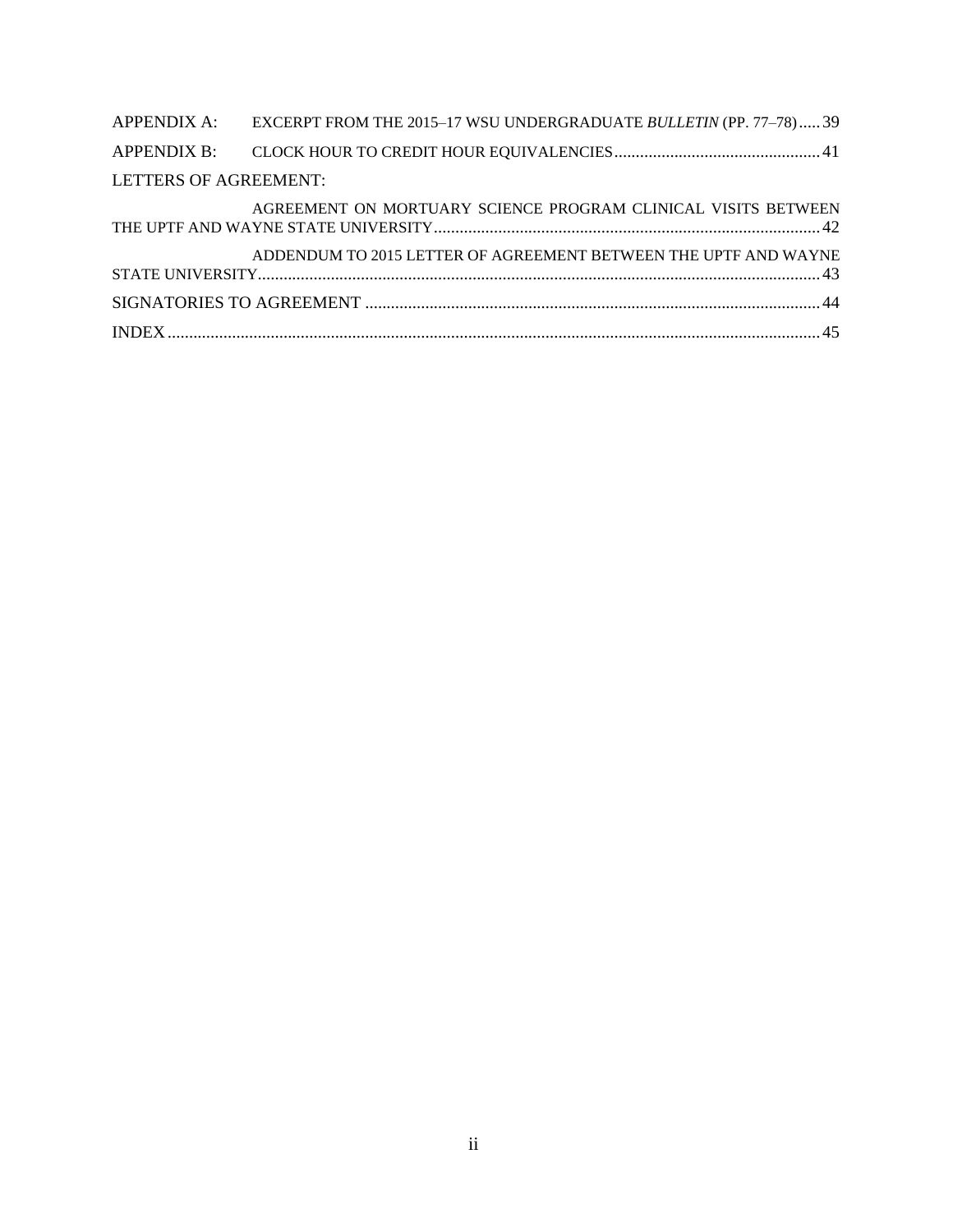### **Article I UNION RECOGNITION**

Wayne State University (hereinafter referred to as "the Employer") recognizes the Union of Parttime Faculty / AFT Local 477, AFL-CIO (hereinafter referred to as "the Union") as the sole collective bargaining agent for the purpose of collective bargaining with respect to wages, hours, and other conditions of employment for the bargaining unit defined below:

- A. Included Employees:
	- 1. All Employees with instructional duties who are not represented by the AAUP-AFT or GEOC/AFT.
		- a. These Employees, including Instructional Assistants, will be represented for all of their part-timeassignments, including advising and clinical supervision.
	- 2. Instructional duties may include, but are not limited to:
		- a. Teaching students;
		- b. Online and hybrid instruction of students;
		- c. Evaluating student performance;
		- d. Grading;
		- e. Tutoring;
		- f. Monitoring student activity in laboratory classes orsections.
		- g. Supervising student teachers
- B. Excluded Employees:
	- 1. All Medical School Employees.
	- 2. Tenured faculty.
	- 3. Research, temporary, clinical, and adjunct faculty:
		- a. Research assistants, research associates, and research scientists;
		- b. Visiting professors with tenure or tenure-track status at another institution of higher education;
		- c. Guest speakers employed for a single specific limited purpose who are compensated with a single-sum one-time nominal payment and who do not grade student work;
		- d. Speakers for a non-credit professional development workshop employed for a single specific limited purpose;
		- e. Clinical Employees who:
			- i. Are employed by the Eugene Applebaum College of Pharmacy and Health Sciences or in the clinical programs of the College of Nursing, the College of Education except as indicated above, the Law School, the School of Social Work, or the Department of Communication Sciences and Disorders, the Department of Nutrition and Food Sciences, or the Department of Psychology in the College of Liberal Arts and Sciences; and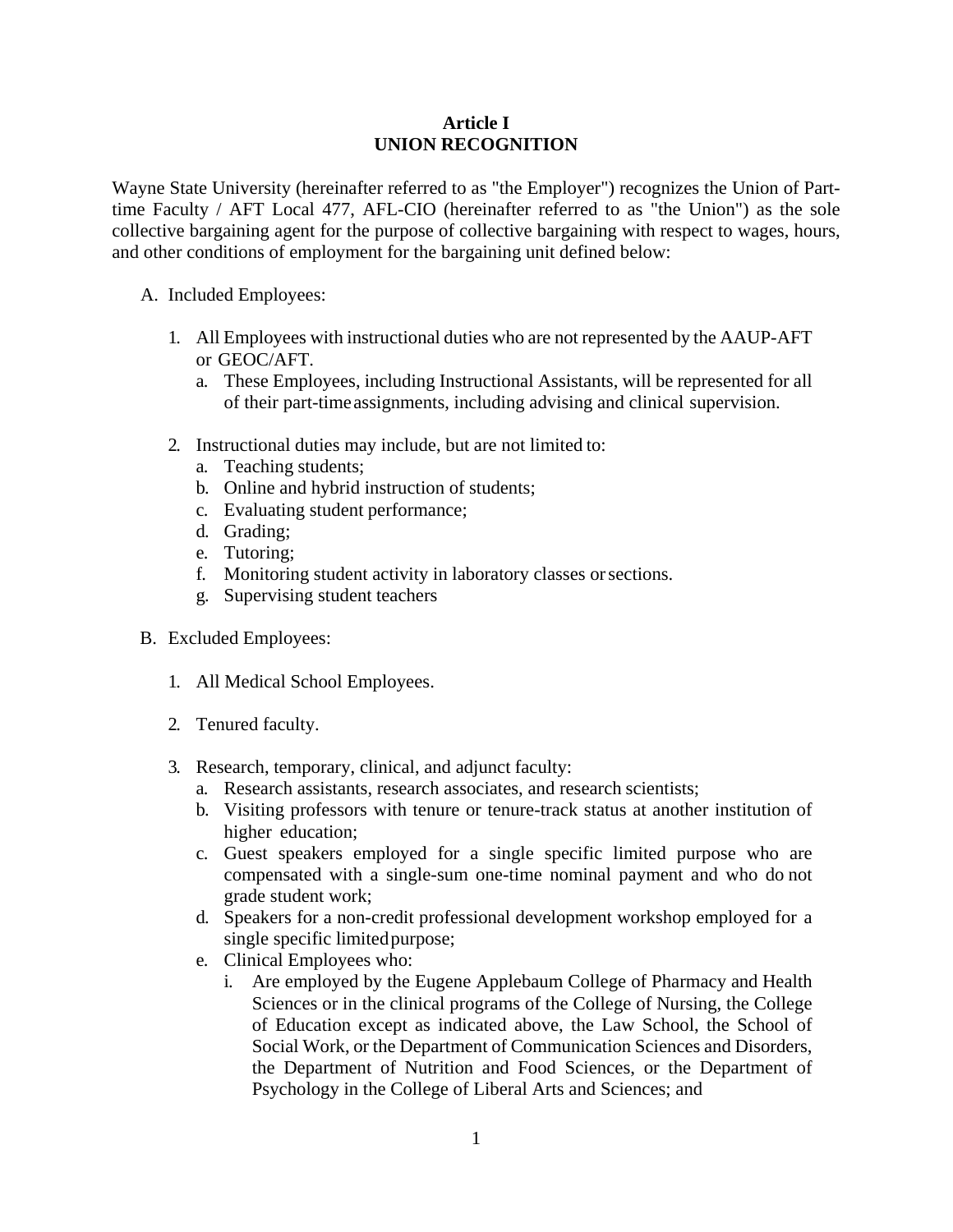- ii. Are hired exclusively to train or supervise students in the direct provision of professional services to third-party patients orclients.
- 4. Voluntary, adjunct, clinical, and full-time affiliated faculty who receive no compensation.
- 5. Administrators and supervisors:
	- a. Supervisors of members of the bargaining unit;
	- b. President, provost, senior vice-president, chief of staff, vice-president, deputy provost, associate provost, or other executive officers of the University;
	- c. Dean, deputy dean, associate dean, assistant dean, department chair or associate department chair;
	- d. University Admissions Officer and Registrar, director, associate director, or assistant director;
	- e. Former University president, unless that individual, within six months of leaving the office of president, has filed with the Union and the University Administration a written election to be included within the bargaining unit.
- 6. Certain student Employees:
	- a. Employees who are enrolled in an undergraduate program at Wayne State University and do not have a bachelor's degree;
	- b. Graduate students appointed on state or federal training grants.
- 7. Confidential Employees, as defined by the Michigan Employment Relations Commission (MERC).

Headings numbered 3, 5, and 6 in this section are for descriptive purposes only, and not part of the binding language of this Agreement.

### **Article II DEFINITIONS**

#### **A. UPTF**

The Union of Part-time Faculty, used interchangeably with "the Union."

**B. Union**

By "Union" this Agreement shall refer to the UPTF.

#### **C. University**

By "University" this Agreement shall refer to Wayne State University.

#### **D. Employee**

By "Employee" this Agreement shall refer to any member of the bargaining unit covered under the terms of this Agreement, used interchangeably with "Part-time Faculty" or "PTF."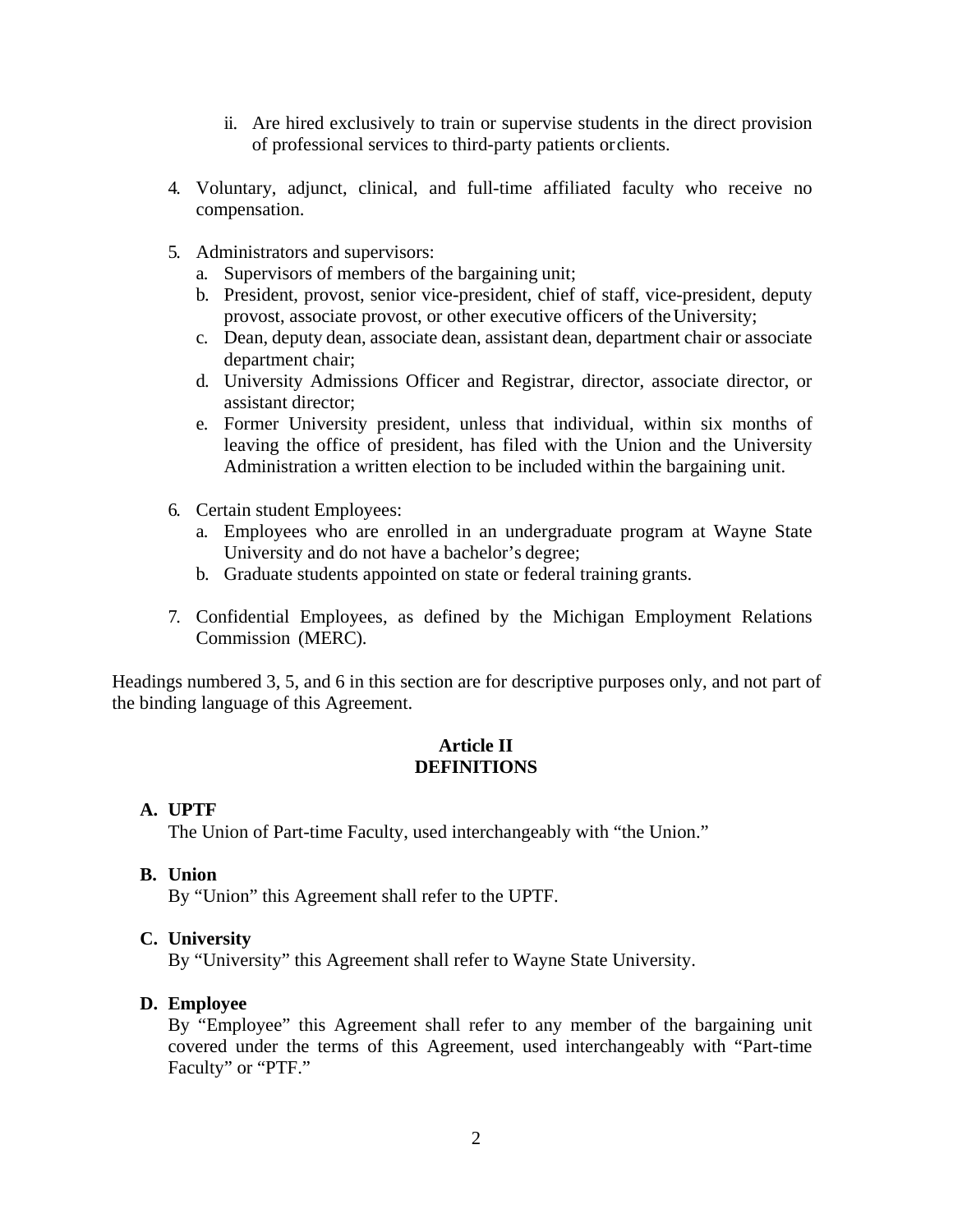### **E. Employer**

By "Employer" this Agreement shall refer to Wayne State University.

# **F. Day**

By "day" this Agreement shall refer to one calendar day, unless otherwise noted.

# **G. Year**

Except where otherwise stipulated in this Agreement, the term "year" shall be taken to mean one calendar year.

# **H. Unit**

By "unit" this Agreement shall refer to any administrative/organizational unit (including organizational entities referred to as academic departments, nondepartmentalized schools, centers, institutes, laboratories or others designated by the Employer) which directly employs represented Part-time Faculty.

### **I. Semester**

By "semester" this Agreement shall refer to one of three regular semesters (Fall, Winter or Spring/Summer) during which courses are offered at Wayne State University.

# **Article III NONDISCRIMINATION**

- A. Wayne State University and the UPTF-AFT recognize an obligation and reaffirm by this Agreement their commitment to achieve equal employment opportunity and nondiscrimination within the University. Consistent with University policies, the University and the Union shall not discriminate on the basis of race, color, veteran status, height, weight, national origin, ethnicity, religion, political affiliation, political beliefs, marital or familial status, age, gender, gender identity or expression, pregnancy, sexual orientation, or disability, including HIV status, of those capable of performing their professional duties. Nothing in this section shall be construed to prohibit Wayne State University from the application of *bona fide* occupational qualifications as may be appropriate or from taking such measures as may be permissible by law to protect the health and safety of the University community. Discrimination resulting from sexual harassment as defined bythe Board of Governors' statute of July 15, 1983, shall be subject to the grievance procedure. Such a grievance may be filed only after remedies under the Board of Governors' statute have been exhausted.
- B. Employees who believe that they have been subject to discrimination in violation of this Article may choose to pursue their claim either through the University's internal discrimination process administered by the Office of Equal Opportunity or through the grievance procedure of this Agreement. The initial choice of one of these two internal procedures is binding as to the discrimination aspect of any claim and prohibits the filing or processing that same discrimination claim through any other internal procedure. Employees may first attempt to resolve their claims informally with their immediate supervisors without invoking the grievance procedure. If the Employees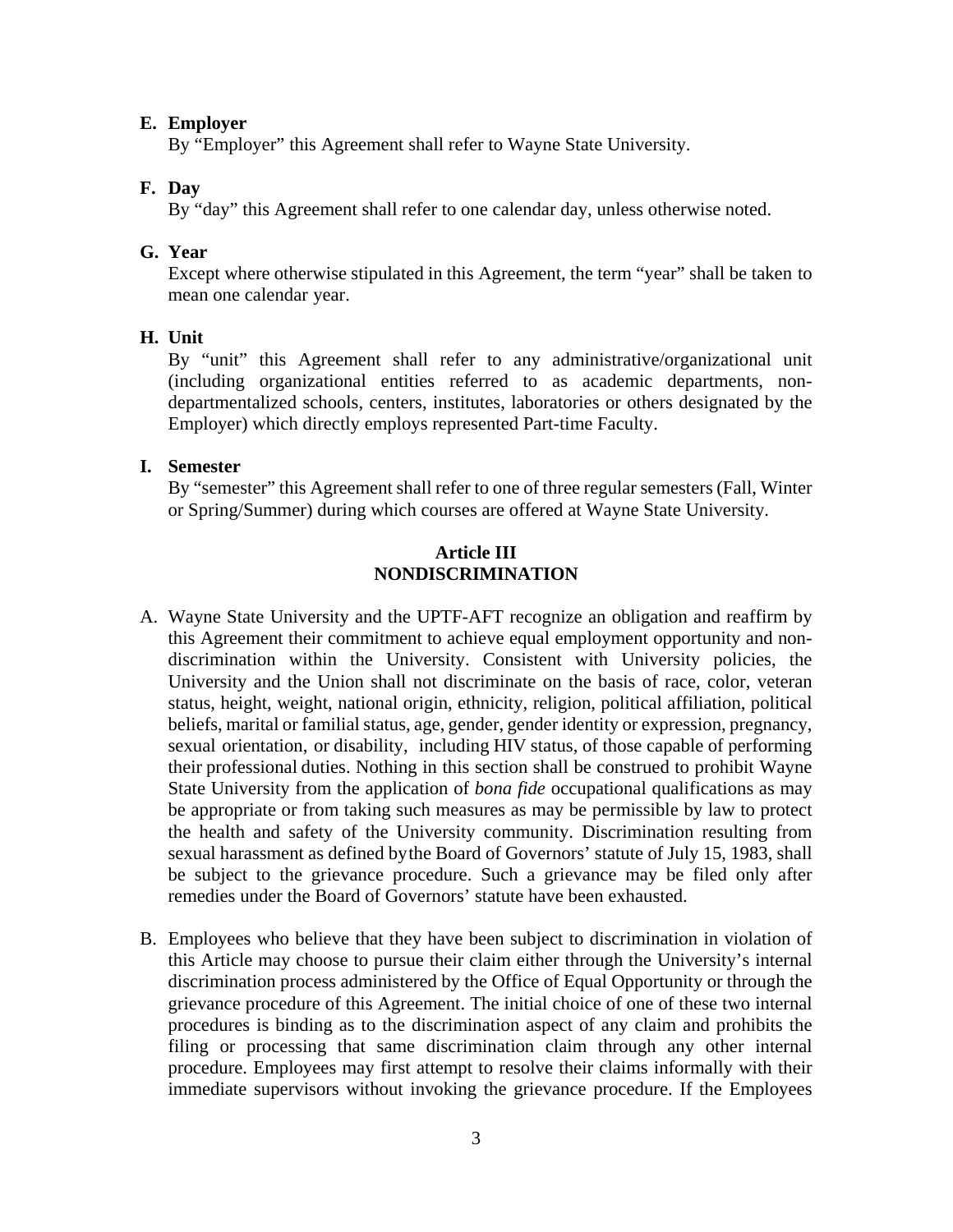proceed through the grievance procedure, the grievance will begin at Step Three, as set forth in Article XX of this Agreement.

C. Neither the University nor Union shall directly or indirectly discriminate against any Employee with respect to hours, wages, or any terms or conditions of employment by reason of such Employee's membership in the Union, such Employee's participation in any activities of the Union or collective professional negotiations with the University, or such Employee's institution of any grievance, complaint, or proceeding under this Agreement or otherwise with respect to any terms or conditions of employment.

### **Article IV UNION DUES**

### **A. Union Dues and Service Fees**

- 1. During the term of this Agreement, the Employer agrees to deduct regular union dues on a bi-weekly basis from the salary of each Employee who authorizes such deduction in writing in accordance with a standard form that is mutually developed by the Union and the Employer.
- 2. Employees within the bargaining unit who do not authorize a deduction for union dues may pay a fair share fee to the Union. During the term of this Agreement, the Employer agrees to deduct a fair share fee on a bi-weekly basis from Employees who have provided written authorization for the deduction. The amount of this fee shall not exceed the amount of dues assessed, and shall be determined by the members of the Union in accordance with the constitution and by-laws of the Union.
- 3. Dues and fees deduction authorizations shall remain in effect whenever an Employee is employed as a member of the bargaining unit. The Employer shall not be responsible, therefore, for the deduction of regular Union dues or fair share fees for any period of time when the Employee is not employed as, or does not have earnings as, part-time faculty.

### **B. Deduction Authorization Card**

# UNION OF PART-TIME FACULTY UNION MEMBERSHIP / VOLUNTARY FAIR SHARE CARD

CARD

| Name                      |  |
|---------------------------|--|
| Department                |  |
| WSU Banner ID             |  |
| Email Address of Employee |  |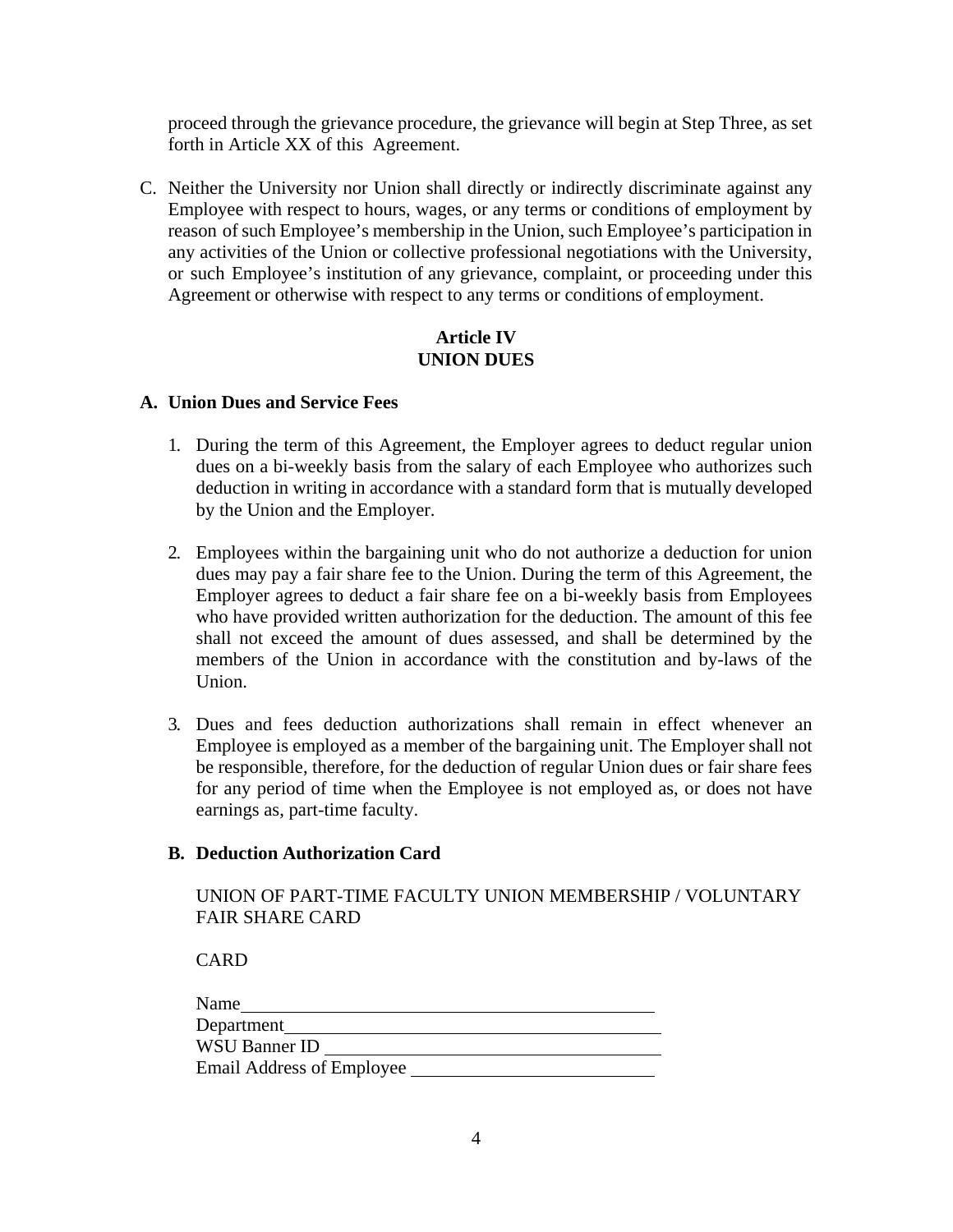The contract negotiated by the UPTF and the University allows Employees receiving benefits from the contract to pay either Union Dues or Fair Share Fees. The UPTF is the legal collective bargaining unit for all Part-time Faculty (PTF) at WSU. This means the University is obligated to bargain a contract with us concerning our pay and working conditions. The UPTF also represents any PTF in grievances regarding their employment. Union membership allows you to participate in all levels of the Union's decision-making processes, including voting. To become a member, you must check the box marked "Union Dues." By checking the "Fair Share" box, you will support the work of the Union in negotiating and enforcing the contract without having a voice within UPTF.

Please Check One: Union Dues (Member) Fair Share Fee (Non-voting Member)

Your Union Dues or Fair Share Fee will be deducted from your paycheck.

Signature of Employee Date of Signing / /

Please return by US, or campus, mail to: UPTF, 5057 Woodward, Ste. 3303, Detroit, MI 48202

#### **If you do not return this card, no payroll deductions will take place. Revised October 2019**

#### **C. Remission and Reporting**

- 1. The Employer will furnish to the Union, by email sent out no later than five (5) business days of each pay date, an Excel spreadsheet listing the names and amounts deducted for all members of the bargaining unit all dues and agency fees collected for that pay cycle.
- 2. The Employer shall furnish the Union, no later than the tenth of each month, an electronic listing of all dues and fees deducted for the previous month from members of the bargaining unit. This report shall include columns identifying whether the Employee is coded as a Dues or Fair Share payer and another column that totals the amount of dues of fees collected (Academic) Year to Date. A remittance of all dues and fair share fee deductions, payable to the Union, shall accompany the listing. The amount collected from each pay will be set at a level such that by the final pay period for that semester, the Employee will have paid the full amount for that semester. The Employer shall not be responsible forcollecting funds for more than the current semester.
- 3. The Employer shall also furnish the Union with photocopies or scanned PDF files of dues and/or fair share fee forms reflecting a change in authorization.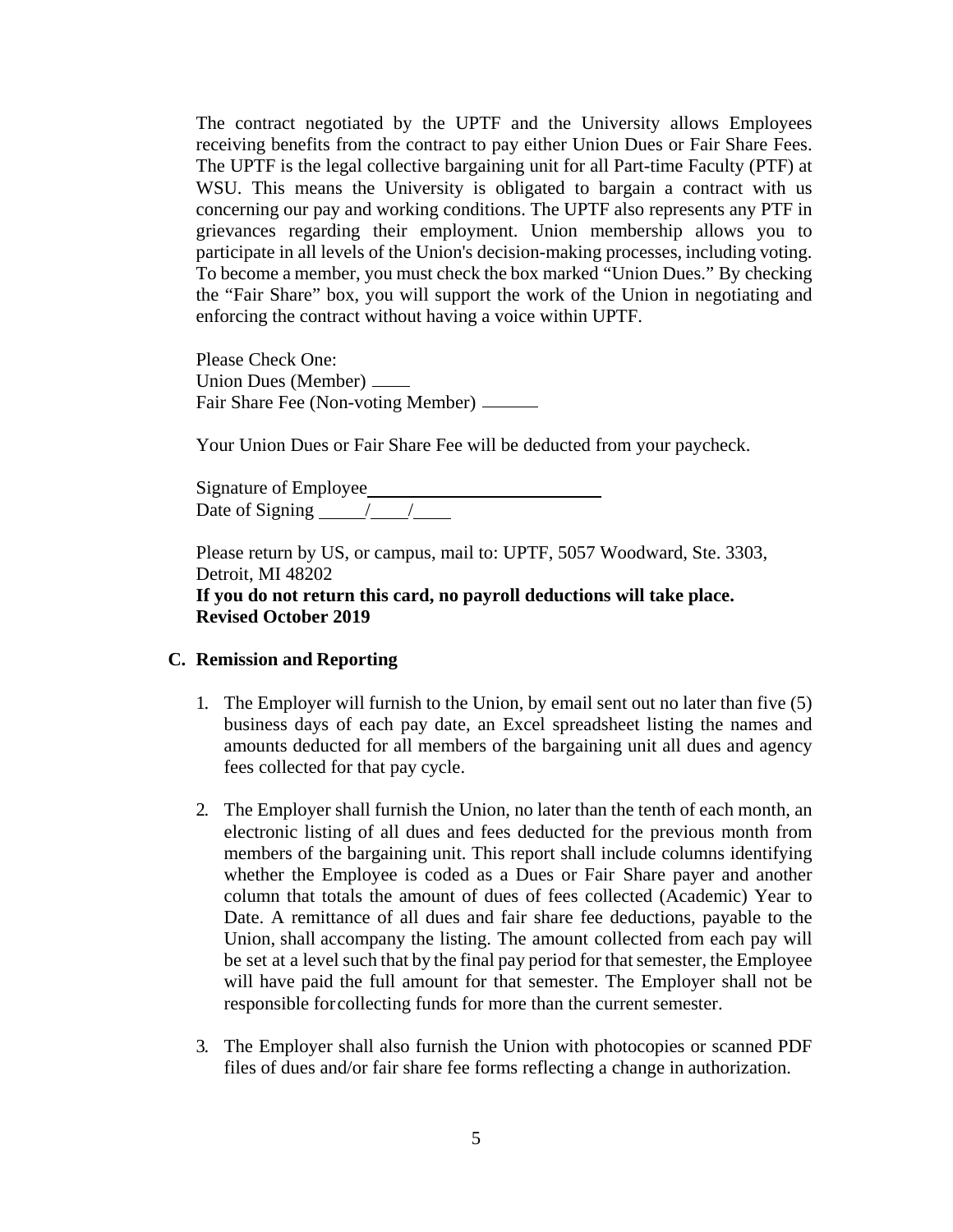4. The Union will also furnish to the Employer scanned PDFs of any signed dues or fair share forms that it receives.

### **D. Indemnification**

The Union will, at its own expense, defend and indemnify the Employer, its officers, employees and agents, against any and all claims, demands, lawsuits, or other forms of liability, including any costs and attorney's fees, that may arise out of any actiontaken or not taken by the Employer for the purpose of complying with the provisions of this Article.

### **E. De-Authorizing Union Dues or Voluntary Fair Share Fees**

Current members of the UPTF bargaining unit, as well as those returning to the unit who have active union dues or fees deduction authorizations on file with the university, must adhere to the following procedure to de-authorize such deductions.

A signed letter stating the intent to end dues or fees deductions must be sent to the Union at 5057 Woodward, Suite 3303, Detroit, MI 48202. On receipt of such a letter, the Union will notify Human Resources of the change in status. Provided the Union receives the letter no later than the end of business on a normally scheduled pay day, the letter will be forwarded to Human Resources by the following day, allowing it to be processed for the next scheduled pay day.

If the Union receives the letter later than the day after a pay day, the Payroll Department's internal deadline for processing such changes will have passed and the request will be processed for the next pay day.

In the event that bargaining unit members communicate their intent to de-authorize dues or fees deductions directly with Human Resources or the Payroll Department, those offices will forward such communications to the Union at the address above and place the de-authorization on hold for one full pay period.

# **Article V UNION RIGHTS**

- A. The Union may schedule meetings on campus. Requests for such space shall be made through standard University procedures.
- B. The Union may contract for University services, duplicating, printing, audio-visual, photographic, and computer and food services and other such services as may be contracted for by other campus organizations.
- C. The Union shall have the right to post notices in every department that has unit members. The Union shall also have the exclusive right to post notices in mutually agreed-to public places on the main campus and the extension centers.
- D. The Union shall be afforded reasonable use of University campus mail services.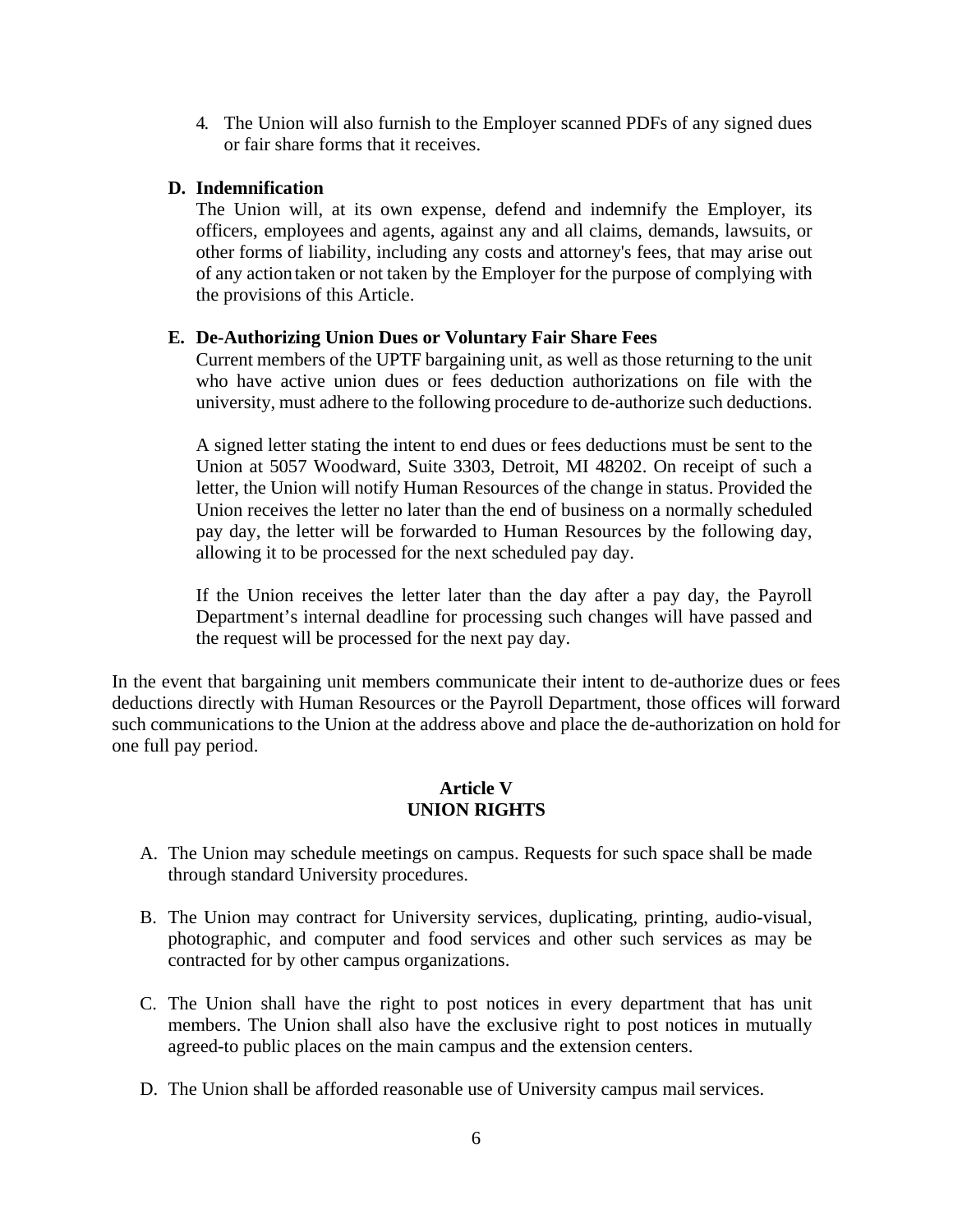- E. The Employer shall provide a working internet link to this Agreement and to the Union's website on the University's website.
- F. Union representatives may use University email and telephones, if available, for Union business. A Union officer may request a photocopy account in his or her academic unit to make occasional small numbers of copies for purposes of contract administration.
- G. At the Union's request, the Administration will provide up to four (4) premium parking passes to Union Officers or designees each semester The Union will reimburse the University for associated costs of the parking passes.
- H. Meetings related to contract administration shall be scheduled at mutually agreed upon times.
- I. Twice a semester, on the first and fourth pay dates of the Fall and Winter semesters, and on the Thursday before Memorial Day Weekend for the Spring session and on the first Friday of the Summer sessions, the Employer will provide to the Union, at no cost to the Union, a report of all known current bargaining unit members employed by the University. The report shall include the following data elements in an electronic format: Employee name, Banner ID number, Access ID number, compensation, FTE, CRN, where the PTF is the Instructor of Record, position class code, appointing department or unit and code, contract start date, contract end date, University email address, home address, and home telephone number, if available. For individuals employed through Educational Outreach, no appointing department or college will be identified, but the Employer will provide the labor organization codes and a table defining the relationship between the organization codes and the academic programs.
- J. The University will furnish the standard STC\_016: Class Schedule Roll report to the union no later than the Friday before Labor Day, September 15, January 8, January 23, May 8, June 5, and July 10. The report will include a full list of courses being offered that semester, listed with College/Department, course name, section, CRN, name of the primary instructor (instructor of record), number of students enrolled, and the meeting time and location of the course. This report shall include primary and secondary instructors.
- K. The University will provide to the Union on October 15, February 21, June 5, and July 10 a complete list of all of the Courses taught by the UPTF Bargaining Unit, the number of Credit Hours for each course, and the student enrollment in each.
- L. The University will establish a Canvas course that the Union can use to communicate with its members.
- M. The University will establish a Part-time Faculty ListServ that the Union can use to email its members of the Bargaining Unit.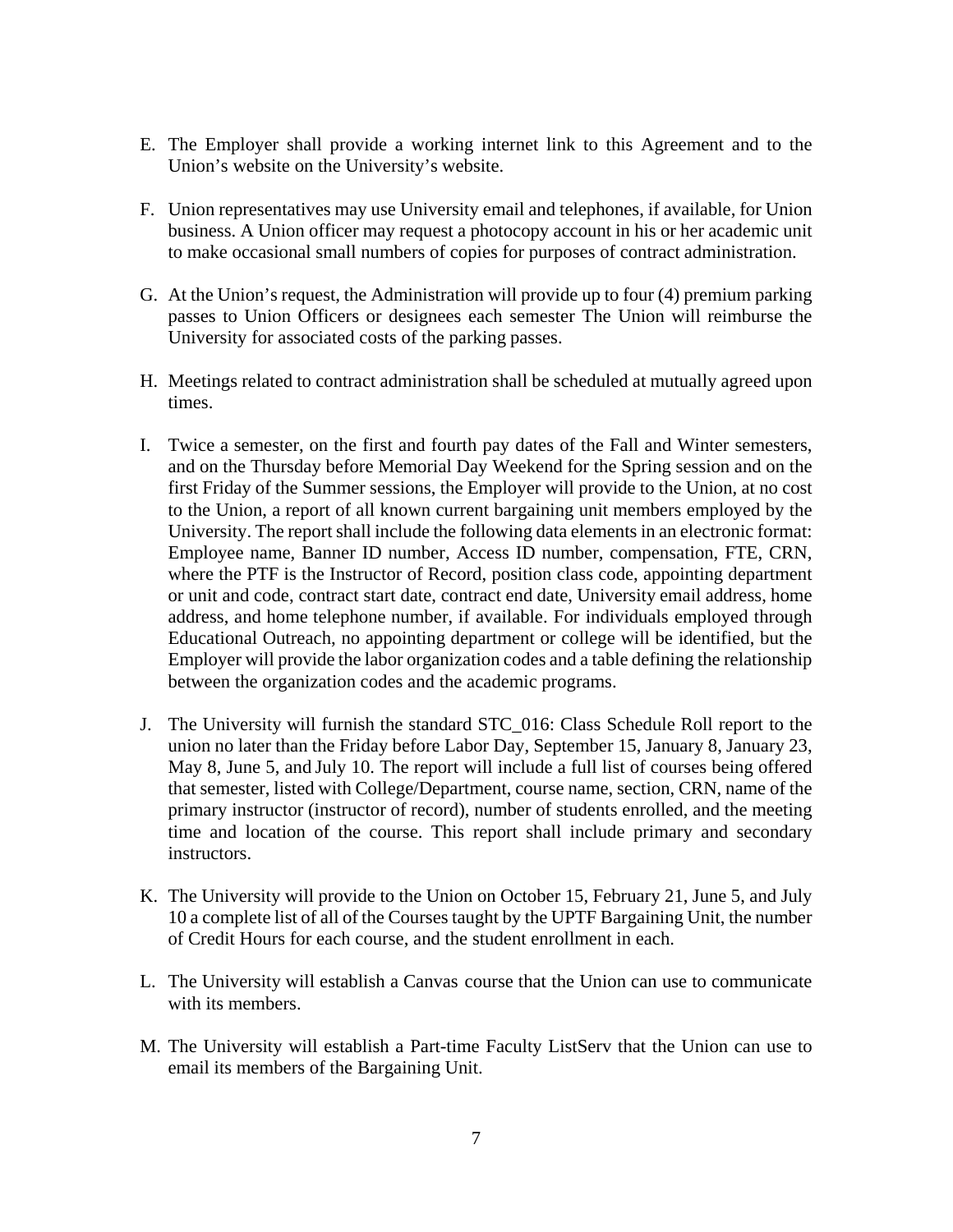### **Article VI EMPLOYER RIGHTS**

- A. Except as abridged by this Agreement, all powers, rights and authority of the Employer are reserved by the Employer, and the Employer retains sole and exclusive control over any and all matters concerning the operation, management, and administration of the University, the control of its properties and the maintenance of order and efficiency of the workforce, and complete authority to exercise those rights and powers, including, by way of illustration but not by way of limitation, the exclusive right andauthority:
	- 1. to determine the type and kind of work to be performed;
	- 2. to make financial decisions, including decisions concerning all accounting, bookkeeping, and other record keeping methods and procedures, but excluding financial decisions concerning wages, hours, and workingconditions;
	- 3. to determine the number, location, or relocation of facilities, buildings, and rooms;
	- 4. to determine its organizational and business structure;
	- 5. to determine whether to transfer or discontinue work, or to contract classroom instruction not performed on the main or satellite WSUcampuses;
	- 6. to determine the necessity for work by Employees;
	- 7. to discipline, suspend, or discharge Employees for just cause;
	- 8. to determine the duration of employment as set forth in the Employee's most recent letter of offer;
	- 9. to engage in normal and customary supervision;
	- 10. to determine materials and equipment to be used by Employees and the method and means by which work shall be performed and services provided; and
	- 11. to have any work performed at any other location.
- B. It is further expressly agreed that the Employer retains sole and exclusive control over all matters pertaining to the selection and direction of Employees, including, by way of illustration but not by way of limitation, the right:
	- 1. to hire, select, assign, promote, or transfer Employees, both in person and in job title, and except that in no case shall Employees or job titles be reclassified for the sole purpose of exclusion from the bargaining unit;
	- 2. to determine the number and qualifications of Employees;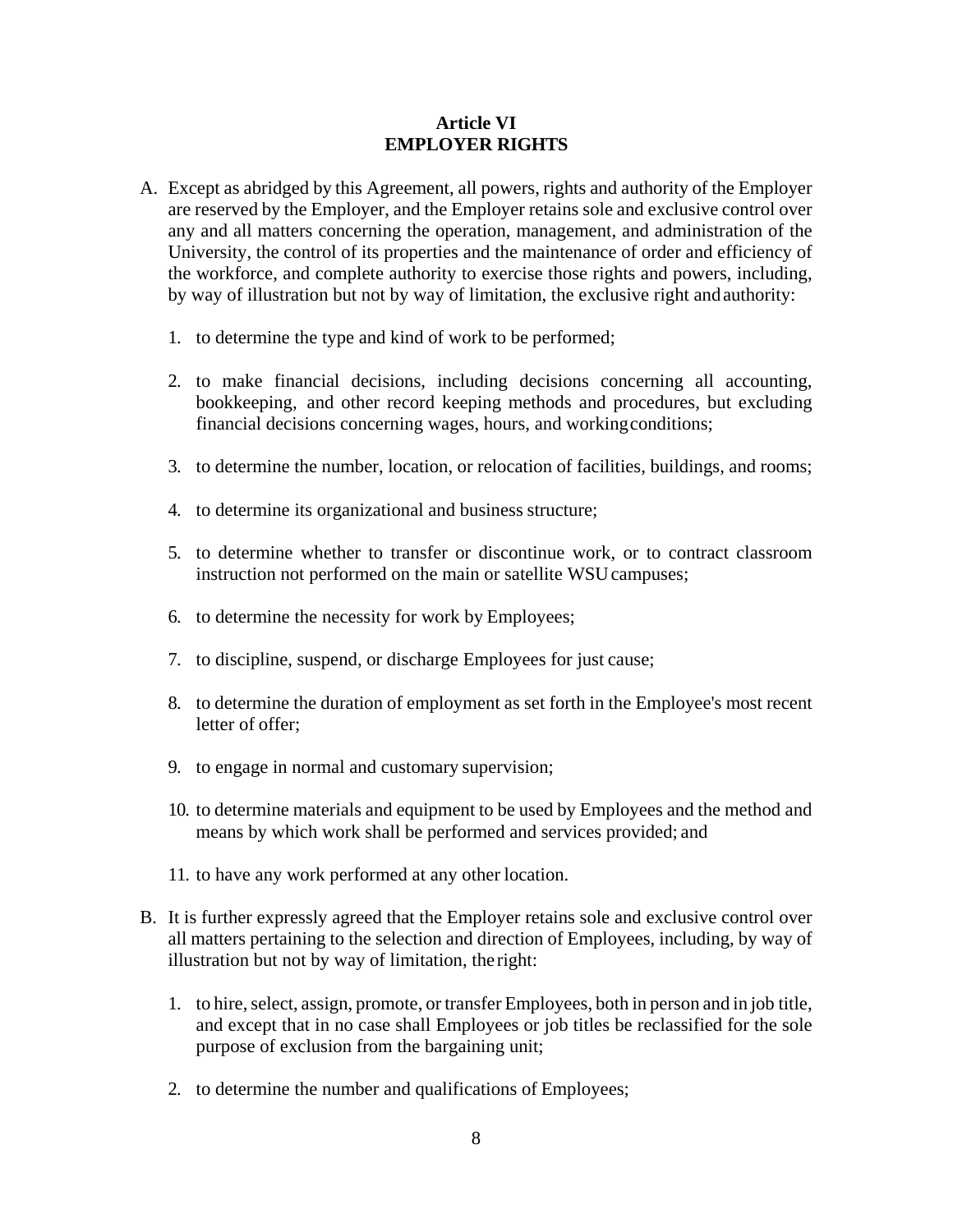- 3. to adopt and enforce rules and regulations, including rules and regulations covering smoking by Employees and other health and safety matters on University premises, in the performance of University-related activities, and at University-sponsored activities;
- 4. to determine quality and performance standards for teaching;
- 5. to determine job duties and responsibilities;
- 6. to create new job classifications and modify existing job classifications;
- 7. to determine class size;
- 8. to determine all academic policies, procedures, rules and regulations;
- 9. to determine course curriculum and content; and
- 10. to perform all other functions inherent in the administration, management and control of the University.
- C. Nothing contained in the description of Employer rights set forth in A and B waives the Union's right to collectively bargain mandatory subjects of bargaining.

### **Article VII EMPLOYEE RIGHTS**

#### **A. Personnel Records**

An Employee will be permitted to review records pertaining exclusively to her or his employment and maintained in personnel files by a department, college, or Human Resources Client Services, as permitted by law. The Employee must make such a request in writing to the Associate Vice President for Academic Personnel, who will arrange for the review. A representative of the Union may, at the Employee's request, accompany the Employee during the review of the personnel file.

#### **B. Texts**

The college, department, or employing unit will make arrangements for Employees to be able to obtain texts when provided free of charge by the publisher. Any instructional materials that the dean, department chair or designee requires to be used in teaching a course or that are required of students taking the course will be made available at no cost to the Employee.

#### **C. Office Space and Access**

The college, department, or unit will provide a desk or work surface for an Employee, if necessary for the fulfillment of the Employee's work obligations. If an Employee is required to hold office hours, suitable space will be provided to fulfill this requirement.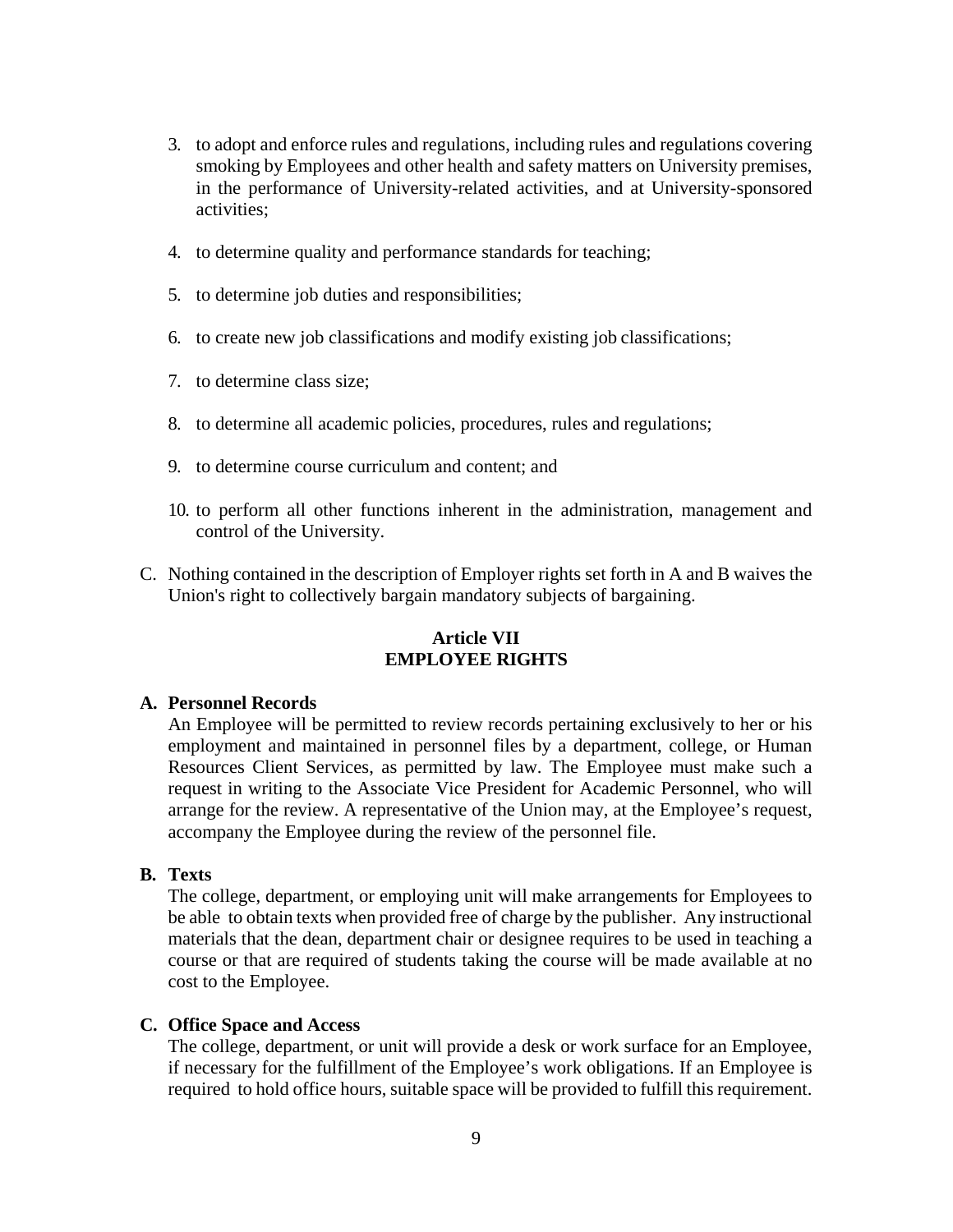An Employee's department or unit shall make arrangements for the Employee's access to that space and to the building containing it. The department chair, dean ordesignee will determine the need for space and access in conformity with unitresources.

#### **D. Supplies/Equipment**

The department chair or dean will determine the need for use and access to supplies and equipment. Supplies and use of duplicating, collating, and other office machinery (e.g., photocopier, typewriter, etc.) of a department or unit shall be made available without charge to Employees to the extent required by their employment obligations. Computer access will be made available without charge for purposes directly related to Employees' employment obligations.

#### **E. Classroom Facilities and Support**

Classrooms will be assigned in the normal manner for the employing unit and classroom support, including technical support, will be provided to the same extent as provided for all teaching faculty.

#### **F. Mailboxes**

Each department or unit shall make available a convenient receptacle at a designated location for Employees to receive University business correspondence.

#### **G. Library Privileges**

Employees will be afforded extended borrowing privileges and will be permitted to check out circulating library materials from the date of checkout to the end of the current semester.

Employees shall have inter-library loan privileges in accordance with normal library procedures through the circulation desk. They may also request materials needed for their courses be placed on reserve for the term. Employees will need to request these privileges from the circulation desk attendant in accordance with normal library procedures.

Employees may submit a request for library acquisitions through the normal procedures in the department and/or college.

#### **H. Part-time Faculty will be surveyed in all Chair selections and reviews.**

#### **I. Part-time Faculty Listing**

Once an Employee has been promoted to PTF2 status, the Department or Unit will include the name of the Employee on its website. Failure to list a PTF2 or PTF3 on the Unit's website will not be grieveable.

#### **J. Part-time Faculty Retirement Policies**

Part-time Faculty 3 at WSU that are at least 62 years of age will be eligible for retirement, and retirees will retain their WSU email account and access ID, faculty library privileges and will be eligible for the Voluntary Employee/Retiree paid Dental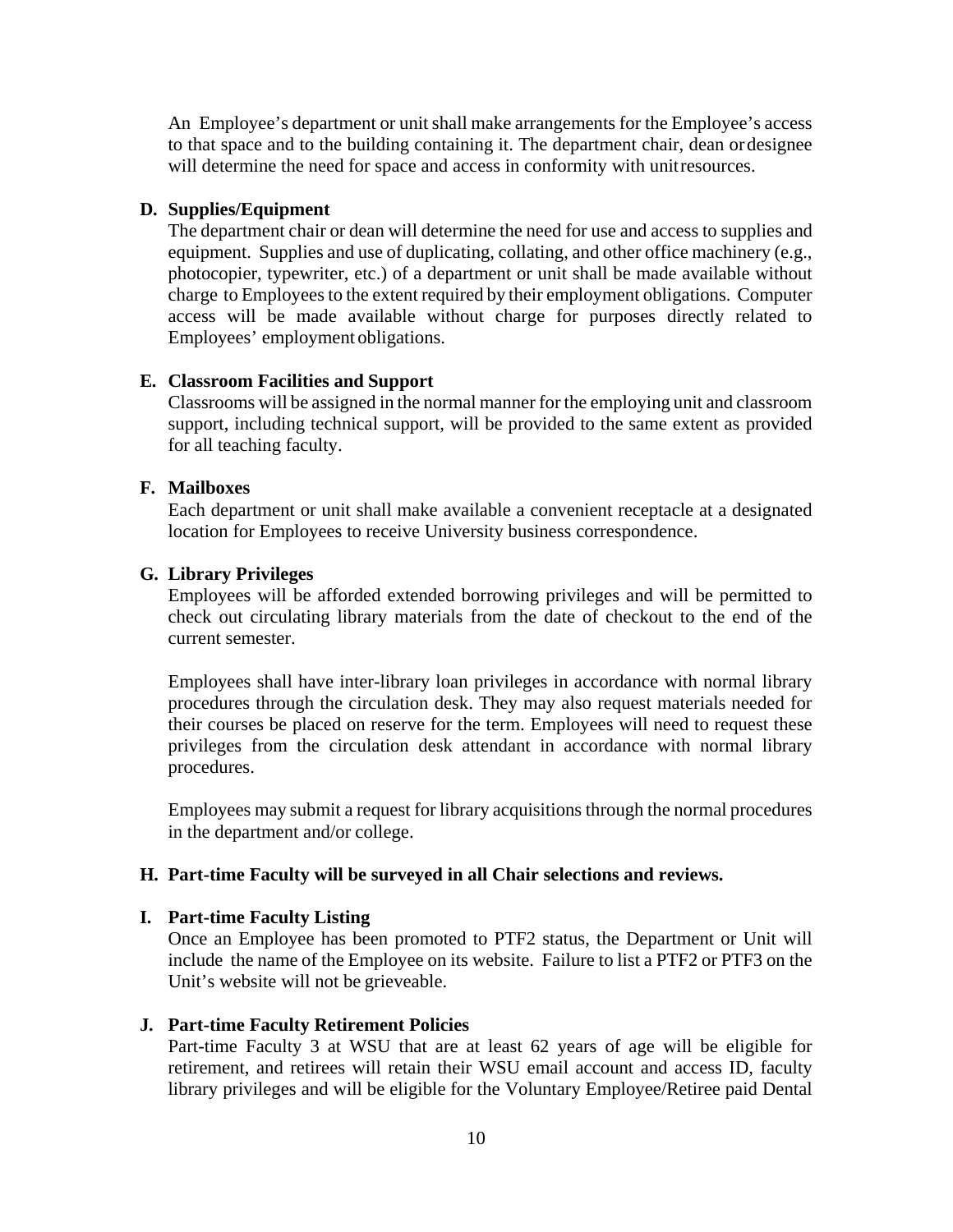and Vision Insurance Programs currently available to members of the Bargaining Unit. The eligible Employee must notify their department head or supervisor and the HR Service Center of their firm retirement date in writing. Once accepted by the University, Part-time Faculty Retirees will no longer be eligible for re-employment by the University in any capacity.

### **Article VIII EMPLOYEE DUTIES**

#### **Determination and Assignment of Duties**

- A. The department, college or school, in conjunction with the represented Employee's supervising staff member, shall determine the required duties of the Employee. Specific assignments will be determined relative to the needs of the hiring department, college or school and the programs it delivers or plans to deliver.
- B. The duties required of the Employee are listed in the Employee's letter of offer and in the Undergraduate Bulletin in the section on Obligations of Faculty and Students to the Instructional Process. The Undergraduate Bulletin is available on the University's website. The current version of this section is included in Appendix A.

### **Article IX ACADEMIC FREEDOM**

All Part-time Faculty included in the unit are covered under the University's academic freedom policy as defined by the Wayne State University Board of Governors' Statue 2.42.01.

#### **Article X INTELLECTUAL PROPERTY**

- A. A course offered by the University, and the materials developed to meet the requirements for University approval of a course are property of the University, except as otherwise provided in this Article X. A course or online course shell developed or designed by an Employee and materials designed, created, or prepared by an Employee, including a course syllabus, lesson plans, and materials generated in support of those lesson plans (such as, but not limited to, an Employee's notes, handouts, audio-visual and computerized presentations, and tests) (collectively "Employee's Materials") remain solely the intellectual property of the Employee. A course or online course shell developed or designed by an Employee and course-related materials designed, created, or prepared by the Employee and course-related materials designed, created, or prepared by the Employee for which the Employee has been separately compensated by the University shall not be deemed the Employee's Materials.
- B. Any materials developed by a PTF member to support, and/or deliver Distance Education instruction shall be governed by the University's Recommended Policies for Implementing Distance Education at Wayne State University. Any course materials or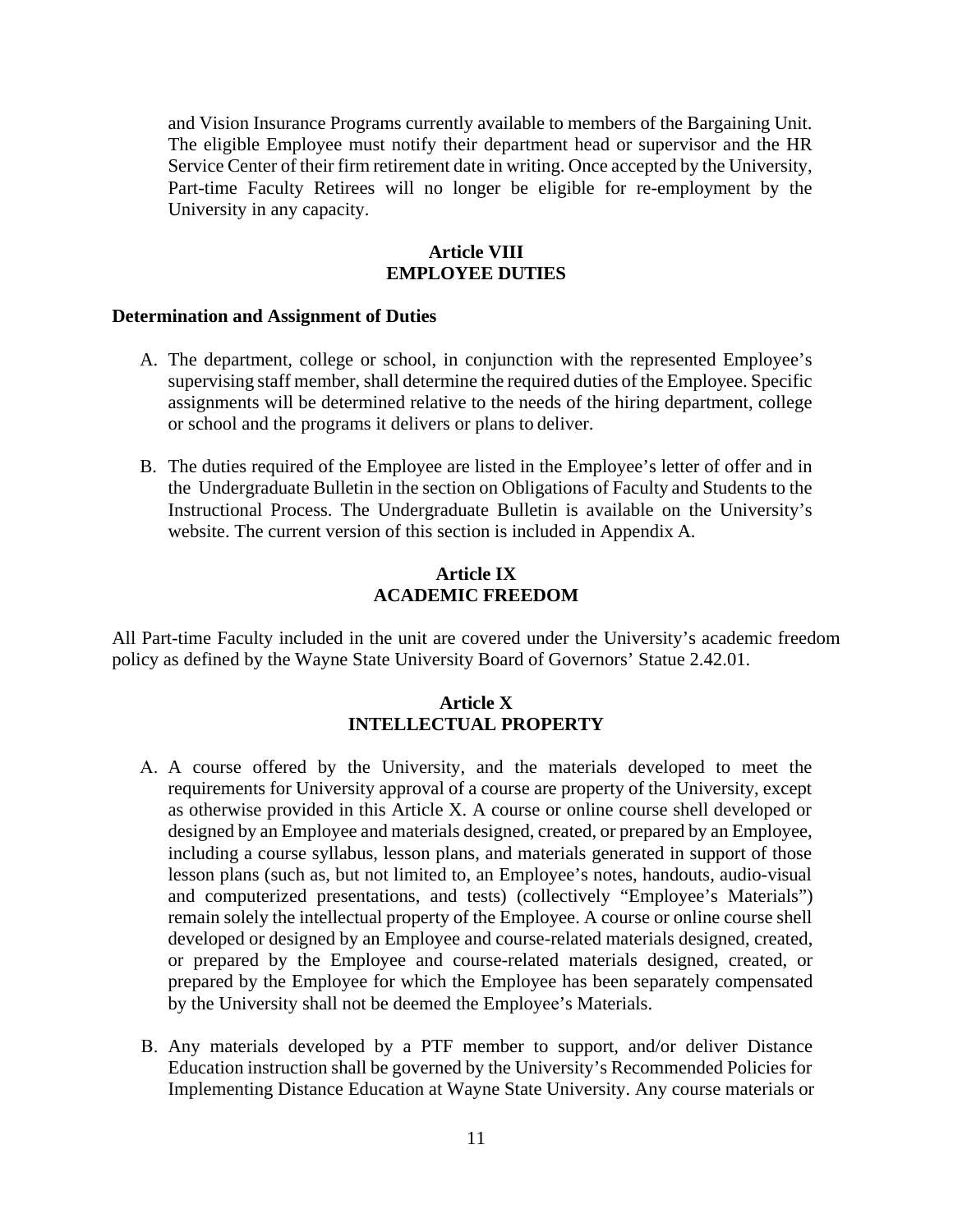published works produced in the course of a PTF member's service at the University shall be governed by the University's statute on Patent and Copyright, Board of Governors' Statute No. 2.41.04, which this Collective Bargaining Agreement incorporates.

- C. The Department or hiring unit will not knowingly use or allow an Employee's Materials to be used in sections not taught by that Employee unless the Employee's written permission has been obtained by the other instructor. The Department or hiring unit will advise any Employee in violation of this provision to cease and desist use of another Employee's Materials when it becomes aware of the violation.
- D. Under no circumstances will the Employer or the Union be responsible for any monetary damages arising from misuse of an Employee's Materials or other intellectual property covered by this Article. Nothing in this section is intended to restrict or shall be deemed to limit in any way an Employee's right to protect and enforce the Employee's property rights in the Employee's Materials, including damages and equitable relief as allowed by law.

# **Article XI PROFESSIONAL DEVELOPMENT**

- A. The university recognizes that access to professional development activities is important for the Employee and strengthens the university. Therefore, unless prohibited by the AAUP-AFT contract:
	- 1. The university agrees to provide part-time faculty with equal access to university sponsored professional development workshops or seminars.
	- 2. All Employees shall be eligible to apply for grants or other funds that the university offers, or that private companies or individuals offer through the university.
	- 3. The Office of Teaching and Learning will develop training topics aimed specifically at PTF in the fall semester. PTF participating in such training shall be compensated \$50.00 from the Professional Development fund.
	- 4. The Union, the Provost's Office, and the OTL will collaborate in setting up Welcome Back/New PTF Orientations in September of every year. Attendance at this event will also be compensated \$50.00 from the UPTF Professional Development Fund.
	- 5. Individual PTF who wish to acquire additional skills useful in their teaching may request individualized training from the OTL.

### B. **Part-Time Faculty Professional Development Fund**

1. Effective September 1, 2008, the Employer shall establish a PTF Professional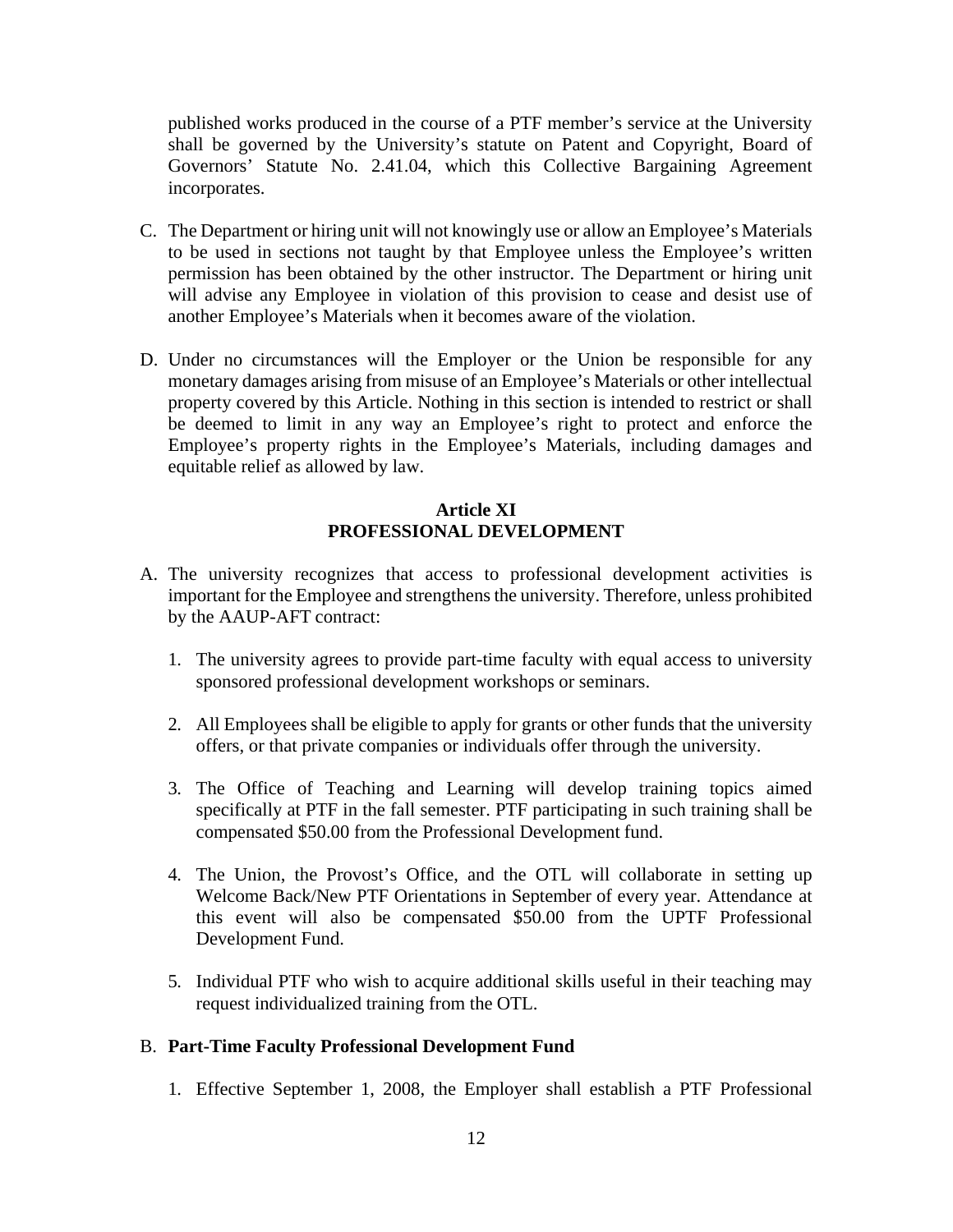Development Fund. The annual level of funding will be \$25,000.

- 2. Beginning Fall 2020, the annual level of funding will be \$30,000. Funds budgeted in a prior fiscal year, but unexpended, will carry forward to the next fiscal year.
- 3. The method of allocating these funds will be determined by agreement between the Provost/designee and the Union.
- 4. Current Practice: any policies or past practices for the granting or dispersal of funds for travel support and other professional development opportunities to Employees that are currently in place by academic units shall remain in place, unless superseded by another part of this Agreement.
- 5. Nothing in this Article shall prevent the Employer from granting additional professional development and/or educational opportunities to Employees outside those described in this Article.

# C. **Part-Time Faculty Professional Development Grants**

- 1. The Professional Development Fund, will be used to provide up to three (3) annual Professional Development Grants, each up to \$5,000. These grants may be requested to support such professional development activities as educational workshop attendance, research projects, or creative activities. Professional Development Grants may not be used to supplement or replace salaries of Employees.
- 2. A committee of part-time faculty shall be established by the union and chaired by the Associate Provost for Academic Personnel. The committee will receive grant proposals approved by the Department Chair or the submitting Employee's supervisor and make recommendations to the Provost's Office for approval and the amount of grant funding.
- 3. Once approved, existing University policies regarding grant expense tracking and reporting shall be followed.

### D. **Membership Award and Conference Travel Award**

- 1. The UPTF Professional Development Fund will support both Professional Membership Dues or subscriptions (not certifications) and awards for conference travel, lodging registration, and food.
- 2. Current award amounts can be found on the Provost's website.

# E. **UPTF Pilot Mentoring Program**

1. Beginning Fall 2020, the UPTF will begin to administer a pilot mentoring program.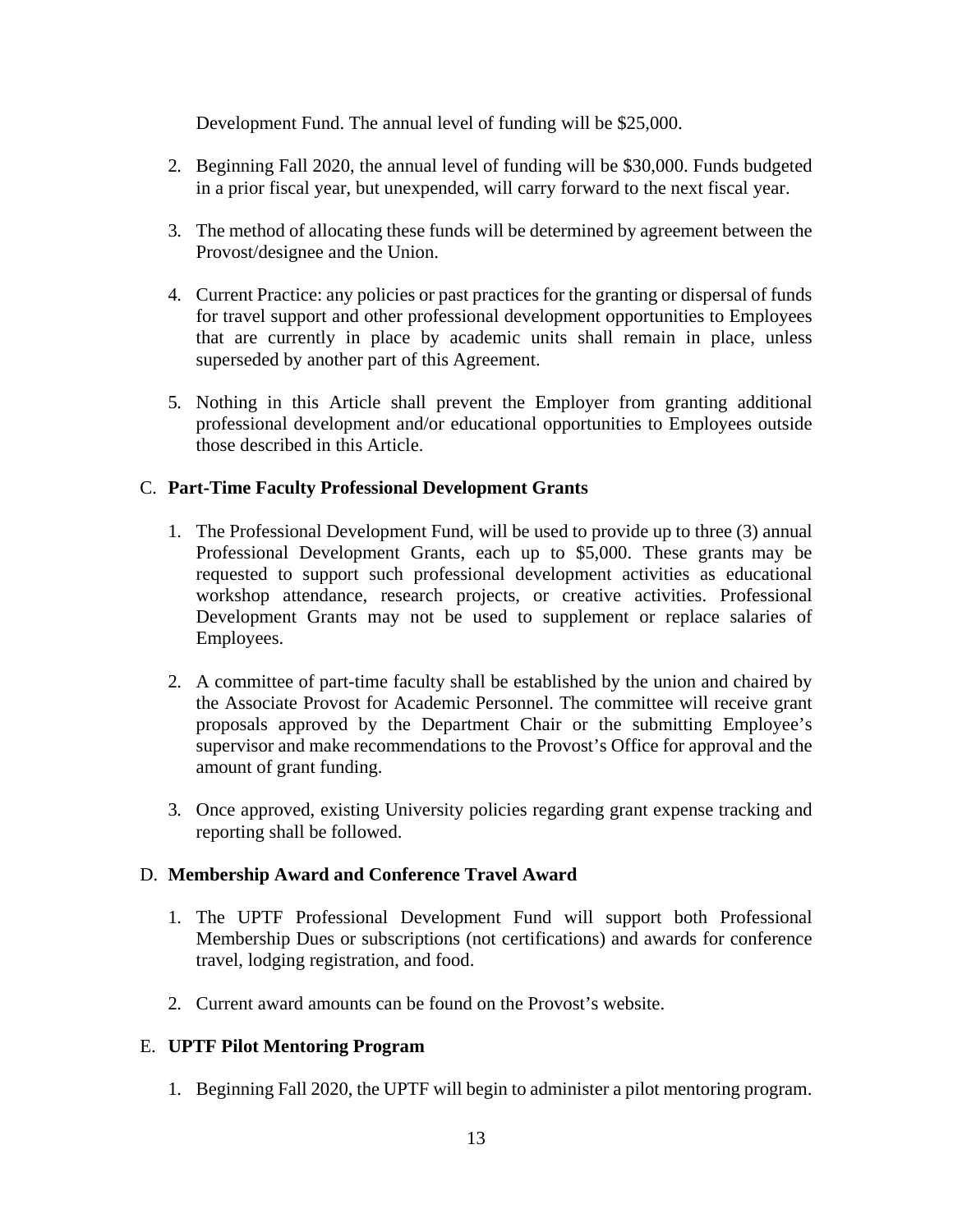Subject to an annual cap, stipends to mentors will be paid from the UPTF Professional Development Fund. Once finalized, program details will be available on the UPTF Canvas site.

#### **Article XII CONFLICT OF COMMITMENT**

The Employer may not seek to limit the employment of its Employees outside of Wayne State University, or the other non-work activities of Employees. Employees must, however, carry out their Wayne State University duties at the times and places specified by the hiring unit.

### **Article XIII HEALTH AND SAFETY**

- A. The Employer recognizes its obligation to promote a safe and healthful working environment in compliance with OSHA and MIOSHA standards.
- B. Should an Employee become aware of a condition that endangers their health and safety, the Employee shall promptly report the condition to their supervisor. Upon receipt of such notification, the supervisor shall review the situation with the Employee. If the supervisor and the Employee are unable to resolve the condition within a reasonable time, the Union may request a special conference as provided in Article XXIII.
- C. Employees shall perform their duties in a safe manner, using all health and safety equipment provided by the Employer. Failure to use such equipment may be grounds for disciplinary action. The Employer shall provide information about procedures to be followed in the event of an emergency, and how to request first aid information and supplies or equipment when needed.
- D. Administration, Faculty and Students all have an interest in a safe environment that promotes learning. Employees need not fear that a complaint against a student for disruptive or violent behavior will be used as evidence of the Employee's poor performance in the classroom. Employees are encouraged to examine Wayne State's policies on student conduct. These policies can be accessed through the website of the Dean of Students.
- E. The University will adhere to recommendations for closure following the declaration of a Public Health Emergency by the State of Michigan. In the case of a recognized severe public health threat affecting the University, and consistent with University emergency policies, all Employees are expected to practice appropriate social distancing strategies while, to the degree practicable, fulfilling their professional obligations. This may involve use of email, Canvas (or other official WSU learning management system), or other distance-based instructional strategies.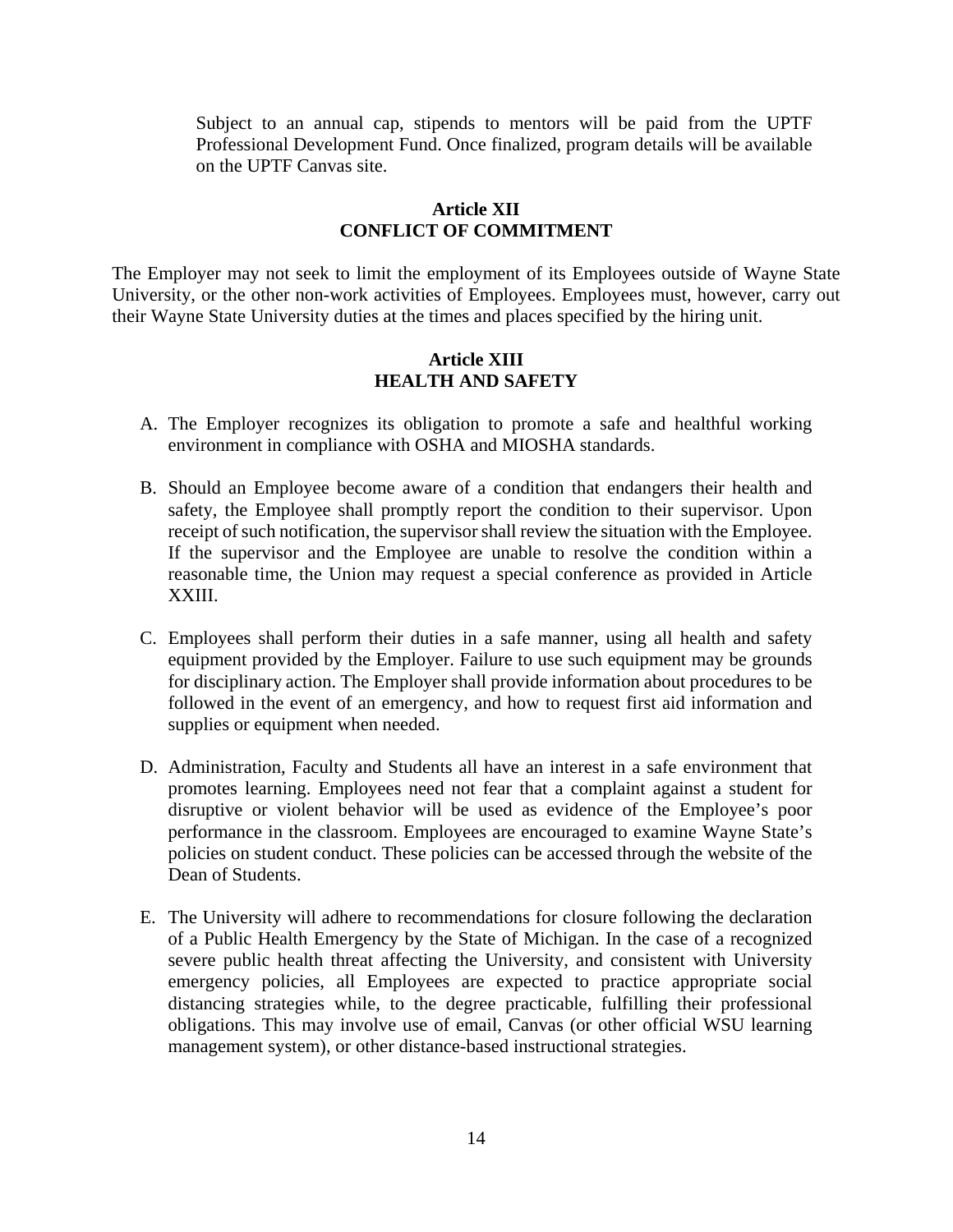# **Article XIV POSTING**

- A. Online posting and/or other forms of advertising for part-time faculty will be conducted at least once per year to ensure that pools of qualified candidates are developed.
- B. The pools may be course-specific, or they may encompass a range of courses of a similar nature in a program.
- C. Each academic unit, when posting, will post hiring information either on its web site, on a dedicated list serve, or through the online hiring system of the University.
- D. The posting will list the minimum qualifications necessary for a candidate to be considered for the position described.
- E. An individual may be in more than one pool.
- F. An individual may apply to a pool at any time.
- G. Postings will be for at least five business days.
- H. Posting will include a general description of the duties of the position(s).
- I. Acceptance into a pool is not an offer of employment.
- J. Notification of acceptance:
	- 1. When a unit posts for a particular position for which there is an opening, applicants shall be notified within 15 business days whether they are accepted into the pool.
	- 2. An applicant accepted into a pool at any other time will be notified as soon as possible and s/he will be contacted in the event that an offer of employment will be made.
	- 3. When a PTF2 or PTF3 in one pool applies to be accepted into another pool, and in the application identifies himself or herself as such, the unit shall notify said parttime faculty member whether or not s/he is accepted within 10 business days.
- K. At the beginning of each academic year, the Provost's Office will send a reminder to Department Chairs and other unit heads regarding the Posting requirements above.
- L. The above process may not apply in situations that require a position to be filled in an emergency.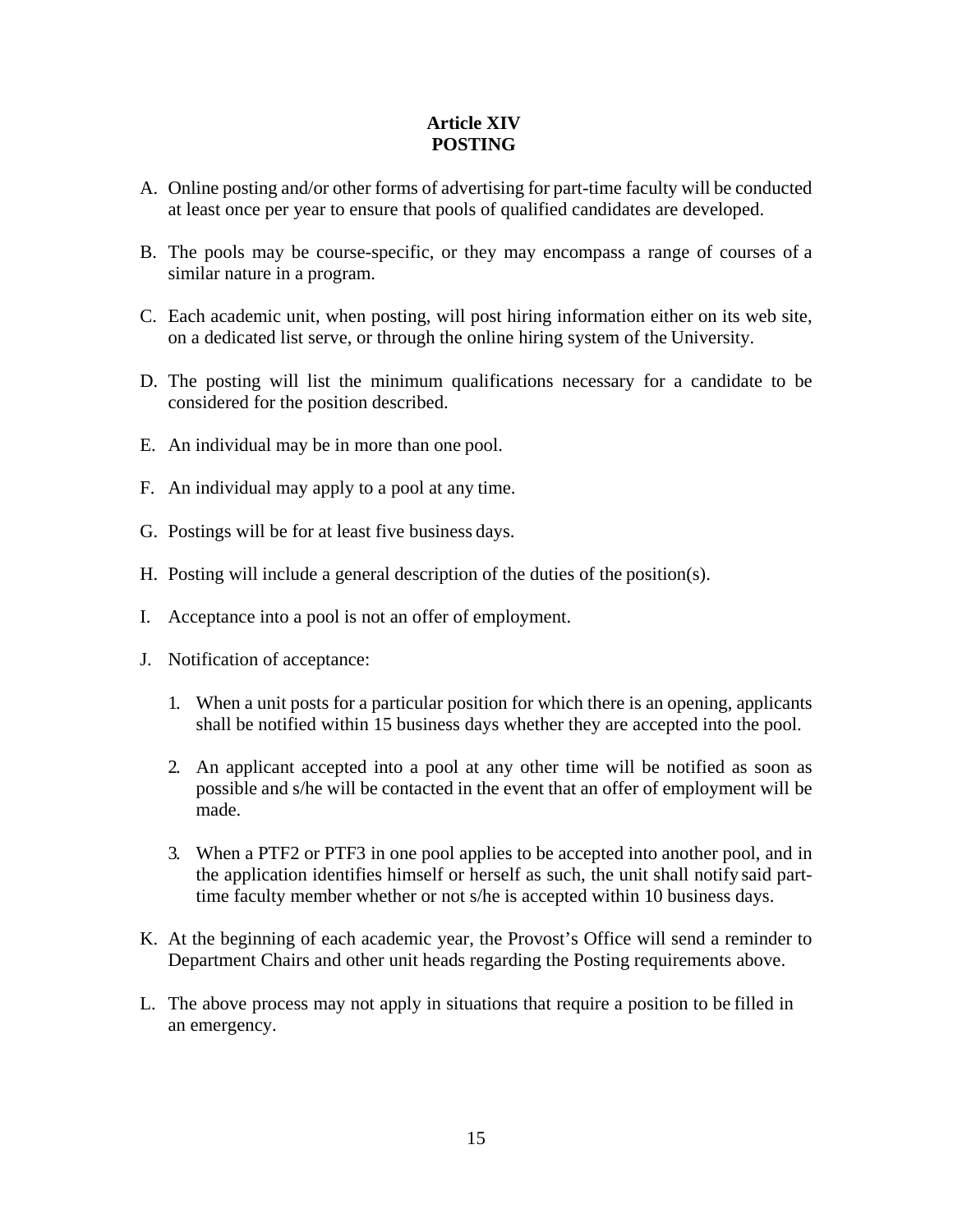# **Article XV COURSE POOLS**

# **A. Definition**

- 1. A Course Pool consists of a course or group of courses or labs. Courses or labs may be grouped in pools when they call for related content and/or methodology to teach or supervise.
- 2. Courses or labs that require substantially different content or methodology of teaching should be grouped in different pools within a Department or Hiring Unit.
- 3. Courses should be grouped into as few pools as is pedagogically sound.
- 4. Each Department or Hiring Unit will define and maintain Course Pools.

# **B. Placement of PTFs**

- 1. Part-time Faculty qualified to teach one course within a Course Pool are qualified to teach all courses within the Course Pool.
- 2. If deemed qualified by the Department Chair, Unit Director, or Course Coordinator, a PTF can be assigned to teach in a new pool, providing the assignment is in accordance with Article XVI below.
- **C.** Each Department or Hiring Unit will maintain and—as needed—update lists of its separate Course Pools and the ranking of Part-time Faculty as PTF1, PTF2, or PTF3 within those Course Pools.
- **D.** Within six weeks of the beginning of the fall semester, every Unit shall make available to each Employee, by posting in a location available to all Part-time Faculty, or by university email, the current list of Course Pools in the Unit.
	- 1. Units are asked to use the template provided by the Provost's Office.
	- 2. Beginning in the fall of 2017, and every other year thereafter, each Department or Hiring Unit will do an audit of the Course Pool lists to ensure their accuracy.
	- 3. The Union will receive a copy of the list of Course Pools with the following information corresponding to the template for each Employee: Course Pool, Course name, Employee name, rank within each pool, number of semesters at that rank.
	- 4. Once the Course Pool list is compiled and sent to the union, the UPTF will post the lists on its Canvassite. Employees may then examine their position within each pool and bring potential errors to the attention of the Department or Hiring Unit. The Department or Hiring Unit should respond within fourteen (14) days of receiving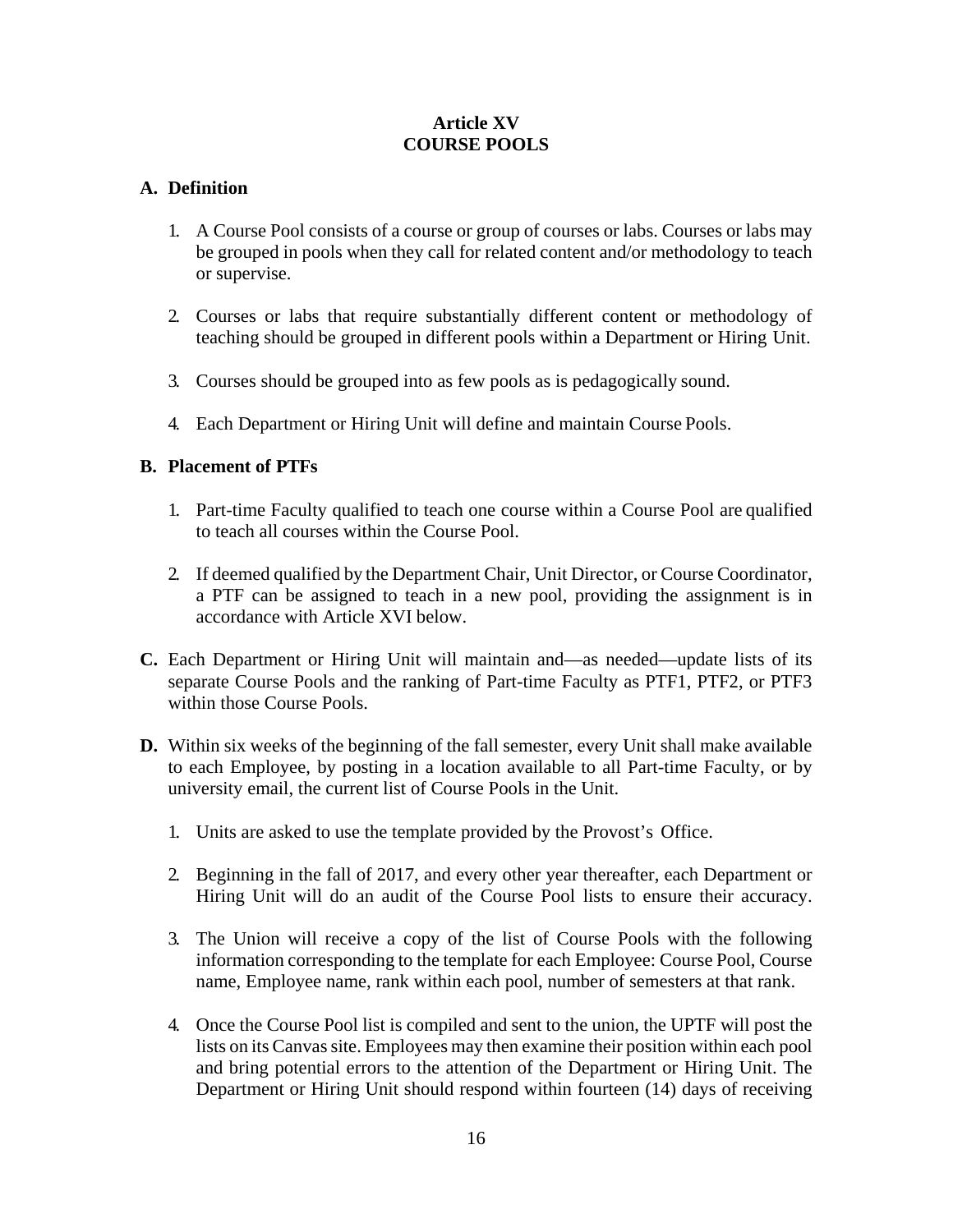the email making such a claim. Failure to respond within thirty (30) days is grieveable.

- 5. An Employee teaching in multiple pools may petition in writing to the Department or Hiring Unit Head making her/his case for collapsing two or more existing pools into a single pool. The Department or Unit Head will consult with the content specialists within the Unit and then respond in writing within fourteen (14) days of receiving the petition. Denial of the petition will not be grieveable.
- 6. An Employee, who teaches in two or more separate pools that reflect basic and more specialized knowledge within the same area or field, may also petition the Department to have the number of semesters in the lower level pool and the higherlevel pool combined for purposes of promotion evaluation.
- 7. Normally, the additional semesters would be counted within the lower-level pool, but Units and PTF may agree to have them counted in the higher-level pool: e.g., in cases where the PTF is expected to teach in the future only in the higher-level pool.
- 8. Alternatively, for Departments or Hiring Units employing Instructional Assistants, all semesters of service by an Employee within the Hiring Unit may be treated as semesters teaching in a single pool for purposes of evaluation and promotion.
	- a. In these instances, however, the Department or Hiring Unit retains sole right to determine the courses that Instructional Assistants are qualified to teach with respect to assignment and reassignment after course cancellation pursuant to Article XVI, especially Article XVI.D–G.
- **E.** Minor changes to course content, delivery, or pedagogical methods shall not constitute justification for changing the Course Pool.

### **F. New, or Reconfigured Course Pools**

- 1. PTF who have taught in Course Pools impacted by curriculum revisions shall retain their status in Course Pools restructured to conform to the revisions, unless the change in content has been so substantial that the expertise of the affected PTF is demonstrably no longer relevant to the new course.
- 2. If a course is transferred from one Department or Hiring Unit to another including cross-listed courses transferred permanently or temporarily from one home department to another – without substantive change in content, delivery, or pedagogical methods, the instructor's record of service and rank in the pool will be transferred along with the course.
- 3. A course taught in a traditional classroom and now taught online shall be considered in the same pool so long as the instructor is qualified to teach in both formats.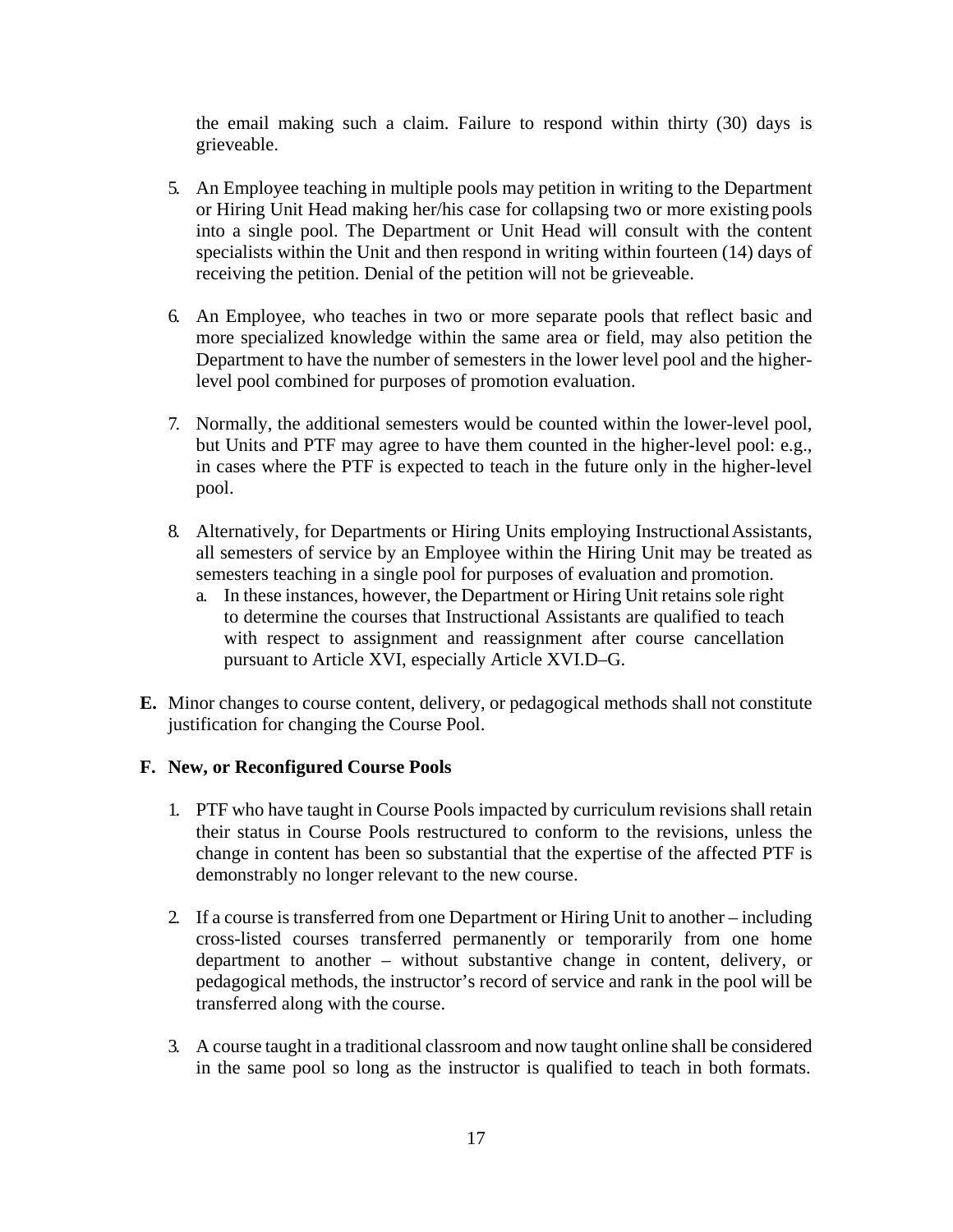- 4. A successfully completed program in teaching online, or experience at WSU or other Colleges and Universities teaching online, shall be accepted as evidence of online teaching qualifications.
- 5. Notwithstanding section 4, above, an Employee who has not previously taught online at WSU, or has only taught online but not "in person," will be closely monitored during the first year of teaching in the new format. Within that time,the Department or Hiring Unit may conclude that such an Employee is not qualified to teach in one format but is qualified to teach in the other.
- 6. In the event that new Course Pools are added, all criteria established by this article with respect to grouping of courses into as few pools as is pedagogically sound and minimizing impact on affected PTF shall be followed.

### **Article XVI APPOINTMENTS AND REAPPOINTMENTS**

### A. **Appointments**

- 1. All appointments are non-tenure-track.
- 2. Initial hiring of Part-time Faculty for positions relying on hiring pools will be from the pools developed by each unit and based on the qualifications of the individual candidate and his/her suitability for the positions that are open; see Article XV "Course Pools."
	- a. A Part-time Faculty who has not taught at WSU in a course pool for three (3) academic years shall be removed from that Course Pool.
- 3. Part-Time Faculty in a pool do not need to reapply in a subsequent semester in order to be considered for reappointment.
- 4. All appointments will be made according to the employee's seniority designation as determined in Article XVI B. An employee with a higher seniority designation will be offered an appointment to teach a course within the employee's course pool before the appointment may be offered to an employee with a lower seniority designation.
- 5. For PTF3 only, strict seniority will be followed. The highest seniority PTF3 (see below: 6.d) in a course pool will be offered courses up to the maximum allowed before the next highest is offered a course, and so forth. Only if there are more courses than PTF3 in a course pool will a PTF2 be offered a course.
- 6. Duration of Appointments
	- a. Part-Time Faculty 1 ("PTF1") are probationary Employees. PTF1 shall normally hold terms of appointment of one semester.
	- b. Renewal for subsequent semesters is at the discretion of the hiring Unit.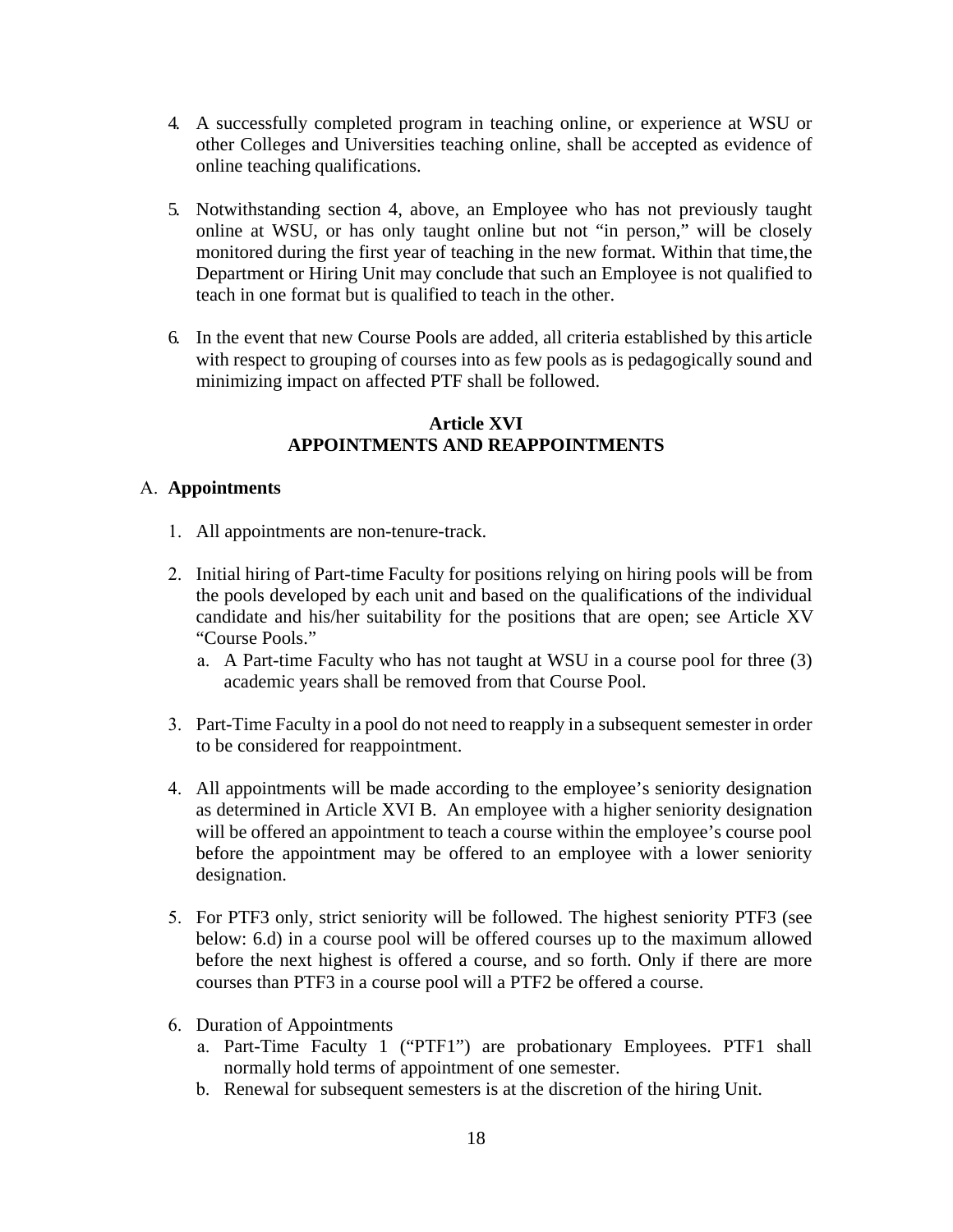- c. Part-Time Faculty 2 ("PTF2") who have taught two or more semesters (per three-semester academic year) will be given a multi-semester appointment at the same level of employment as in the previous academic year except as prevented in XVI.D.1 below.
- d. Part-Time Faculty 3 ("PTF3") who has taught two or more semesters (per threesemester academic year) will be given a two-year appointment at least at the same level of employment as in previous academic years except as prevented by XVI.D.1 below.
- 7. Subject to Article XVI D., PTF2 who are available to teach the course(s) that they have previously taught, will be reappointed at that same level of employment as in the previous academic year. For PTF3, see XVI.A.5 above and XVI.B.3 below.
- 8. For purposes of this Article XVI, and except as modified by XVI.A.5 and XVI.B.3, "same level of employment" means the same course(s) and/or the same number of courses taught by the Part-Time Faculty Member in the previous academic year. However, where the course(s) or number of courses taught in the previous academic year was eliminated or reduced as a result of a Reduction of Work under XVI.D., "same level of employment" shall be determined by the course(s) and number of courses taught by the Part-Time Faculty Member in most recent academic year not affected by a Reduction of Work under XVI.D.
- 9. The specific job assignment will be provided in a letter of offer and will include the salary and the period of time for the work to be performed. The letter of offer will include PTF level, the salary commensurate with the highest PTF level the employee has achieved and the appropriate length of appointment for the PTF level as required by Article XVI.A.5 above.
- 10. Units will notify at least 70% of Employees of reappointment, reduced appointment, or non-reappointment by April 30 for the following fall, December 5 for the following winter, and April 1 for the following spring/summer semester. If such a notification is rejected by an Employee, the unit has no obligation to notify additional Employees.

#### B. **Part-Time Faculty 2, and 3 Designations**

- 1. A PTF1 (including Instructional Assistants) shall be appointed as PTF2, where the PTF1 (a) has taught in the same course pool at least six semesters within the prior seven academic years (including the Spring-Summer semester), and (b) has been favorably evaluated (see below C.1 and Article XVII).
- 2. A PTF2, including Instructional Assistants, shall be appointed as PTF3 where the PTF2 (a) has taught courses within the same course pool for six semesters within the prior seven academic years (including the Spring-Summer semester), and (b) has been favorably evaluated (see below C.2 and Article XVII).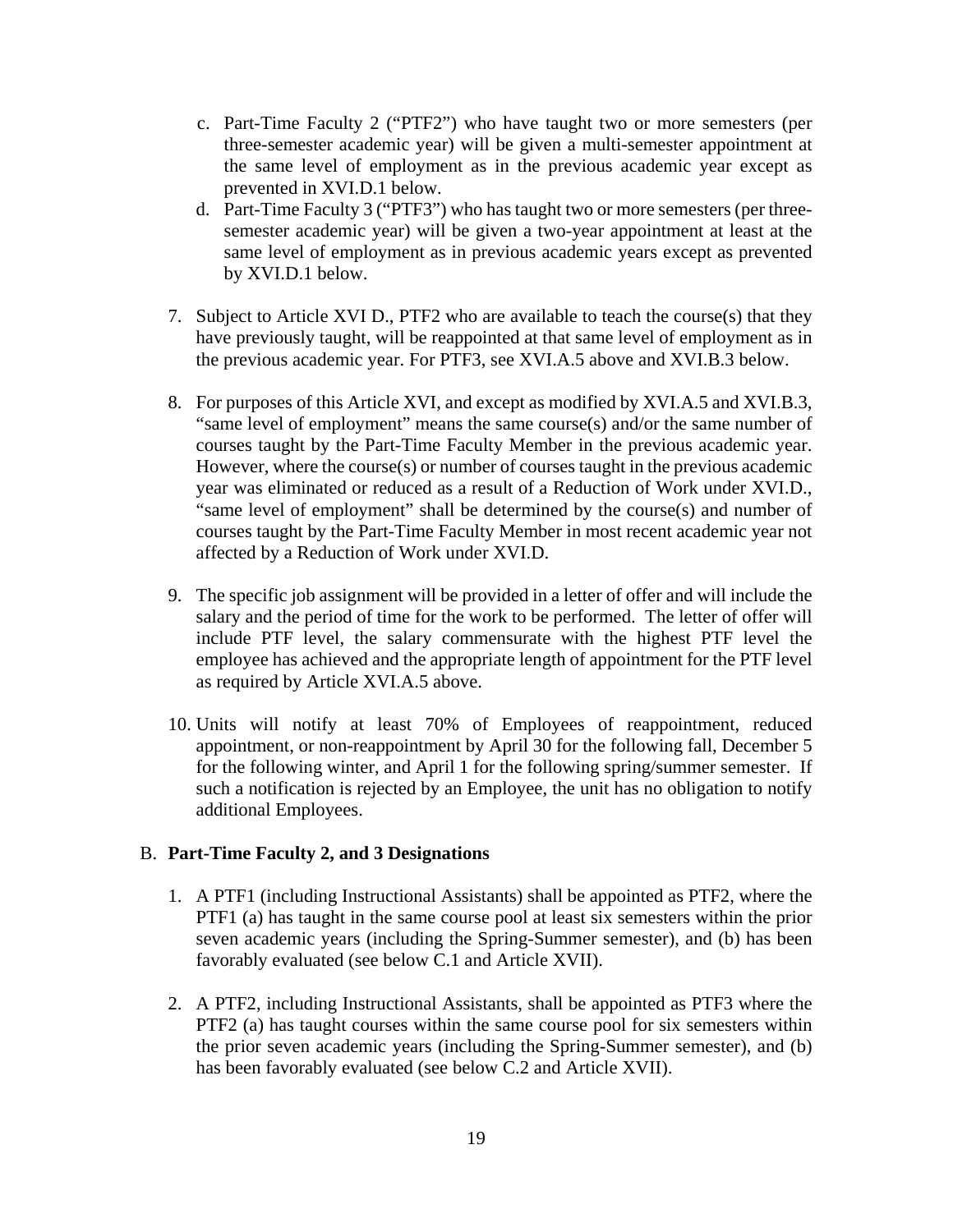3. If multiple PTF3's exist within a Course Pool assignment will follow PTF3 seniority in that Pool.

# C. **Evaluation of Part-Time Faculty for Advancement to PTF2 & PTF3**

1. For each advancement, evaluation shall take place in the sixth semester of employment. Advancement to the appropriate PTF rank takes effect with the next appointment in the course pool. Once eligibility (see Article XV, Course Pools), for advancement has been ascertained, the Employee must make a written request to the Chair or Head of the Department or Hiring Unit.

### D. **Reduction of Work of PTF2 & PTF3**

- 1. As long as PTF2, and PTF3 are available to teach the course(s) that they have previously taught, they will be reappointed at that same level of employment as in the previous academic years except in the following circumstances:
	- a. Elimination or downsizing of a department or program, a decrease in courses due to changes in course offerings, or a reduction in the number of courses or sections offered in the applicable semester or academic year to the extent that there are no courses or sections available in the relevant pool or pools.
	- b. Creation of new full-time or graduate teaching assistant positions that absorb existing courses taught by Part-Time Faculty.
	- c. Reassignment of a course or courses to a full-time faculty Employee or a graduate teaching assistant.
	- d. Cancellation of a course(s) due to under-enrollment.
	- e. Poor performance by the PTF, as evidenced by student evaluations, classroom observation(s), documented failure to meet the standards of the unit, or the faculty member's failure to correct a performance problem identified in an evaluation conducted pursuant to Article XV. Student evaluations alone shall not be used as the exclusive basis to deny, reduce, or subsequently cancel an appointment.
	- f. Other *bona fide* and relevant reasons, for example (but not limited to), harassment, discrimination, or substance abuse.
- E. If new work is available within a pool, the unit shall offer assignments to PTF(s) whose workload has/have previously been reduced within the past three years—and who has/have not asked to be removed from a pool—up to the level of employment before the reduction, in the following order:
	- 1. PTF3 will be given offered assignments for available appointments to teach courses in that pool before other candidates. If multiple PTF3's exist within a course pool assignments will be given in order of seniority in the course pool. This seniority system only applies to PTF3's. PTF2 will thereafter be given first consideration for available appointments to teach courses in that pool before other candidates. If no PTF3 or PTF2 candidates are available, PTF1s will be given first consideration.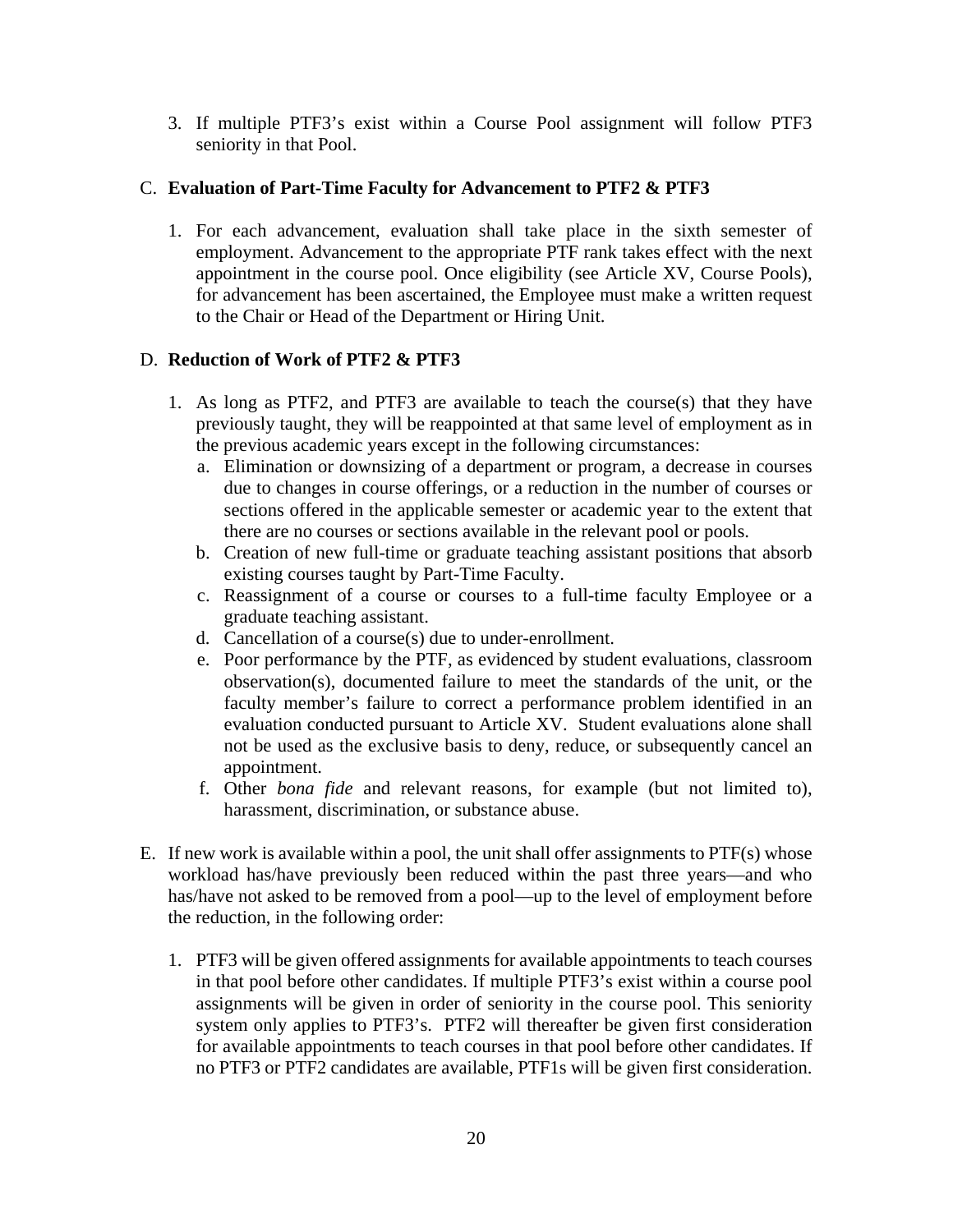- 2. Within the PTF2 and PTF1 tier, offers of assignment shall be made to the bestqualified candidates according to the appropriate criteria. Only if no qualified PTF are available will new candidates be considered.
- F. Where a Department, Unit, or College reduces the number of sections taught in a pool, and there are PTF1s, PTF2s, PTF3s, still assigned classes in that pool, the level of PTF1 employment will be affected before that of any PTF2, and the employment level of a PTF2 will be affected before that of a PTF3.
- G. Course Cancellation. In the specific instance of a course assigned to an Employee is being cancelled or reassigned at least one week prior to the start of classes, reassignment shall be in reverse PTF order based on seniority, as follows:
	- 1. The workload of a PTF1 shall be affected first, then that of a PTF2 and a PTF3. Reassignment shall be in reverse PTF order.
	- 2. A PTF3 shall be offered reassignment to a course in the affected pool assigned to a PTF2 or PTF1.
	- 3. A PTF2 shall be offered reassignment to a course in the affected pool assigned to a PTF<sub>1</sub>.
	- 4. If there are no PTF of lower PTF rank in the affected pool whose employment may be reduced, the Employer shall reasonably consider appointing the affected PTF of higher PTF rank to another course that s/he is qualified to teach.
	- 5. If there is no offer of appointment in another pool available, the workload of the affected PTF may be reduced.
	- 6. In all cases of course cancellation listed above, the affected Employee shall be contacted by the unit and be given at least 48 hours in which to indicate availability for other assignments. The unit shall then offer reassignment (as available) and the Employee shall have at least 24 hours in which to accept the assignment.
	- 7. If a course assigned to any Part-Time Faculty Member is cancelled or reassigned to a Full-time Faculty Member or Graduate Teaching Assistant less than one week prior to the start of classes, the workload of the affected Part-Time Faculty Member may be reduced, subject to Compensation for Course Cancellation, section H below.
	- 8. If a Part-Time Faculty Member who has accepted an assignment notifies a unit that she or he is rejecting the assignment less than five (5) business days before the start of classes, he or she shall be ineligible to displace other Employees as provided in this section for one year.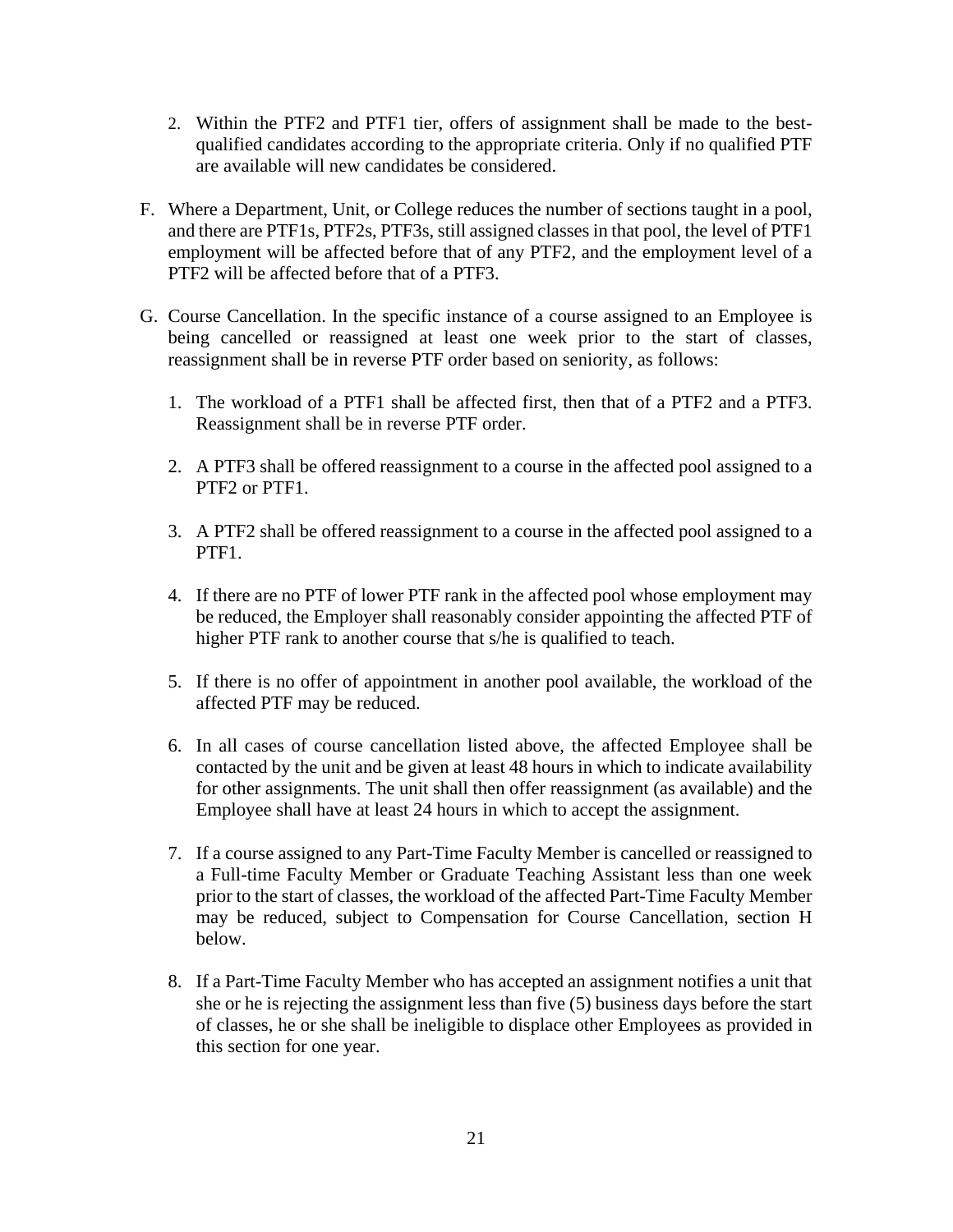9. The Course Cancellation procedure specified above shall not apply to Applied Music Part-Time Faculty who do not have any students registered for individual lessons in a semester.

### H. **Compensation for Course Cancellation**

Consistent with XVI.G.9 above, Applied Music Part-Time Faculty who do not have any students registered for lessons in a semester will not be eligible for Course Cancellation compensation. In all other circumstances, the following will apply.

- 1. If a class is cancelled or reassigned after the first day of class, the Employee will be provided severance pay equal to 25% of the salary that would have otherwise been earned.
- 2. If a class is cancelled or reassigned within one week of the beginning of the semester but before the first day of class, and a replacement assignment is not available, the Employer will provide PTF2s and higher severance pay equal to 15% of the salary that would have otherwise been earned.
- 3. If a class is cancelled or reassigned within one week of the beginning of the semester but before the first day of class, and a replacement assignment is not available, the Employer will provide PTF1 severance pay equal to 10% of the salary that they otherwise would have earned.
- 4. If the university reopens in January after the holidays seven (7) or fewer days before the first day of class, severance pay for a cancelled or reassigned class will be payable only after the end of the first day of business following the reopening of the university.
- 5. Employees informed of reduced employment prior to April 30 for the subsequent fall semester and prior to December 5 for the subsequent winter semester and prior to April 1 for the following Spring/Summer semester shall receive no compensation.
- 6. Except as specified in this Agreement, the Employer has no obligation, financial or otherwise, to a faculty member whose workload has been reduced pursuant to this subsection.

#### I. **Notice of Reduction in Workload**

Employees shall be given written notice of the effective date of any reduction in workload as soon as possible after the decision is made. The notice provided by the Employer shall include the reason(s) for the reduction and shall include language regarding privileges as indicated below.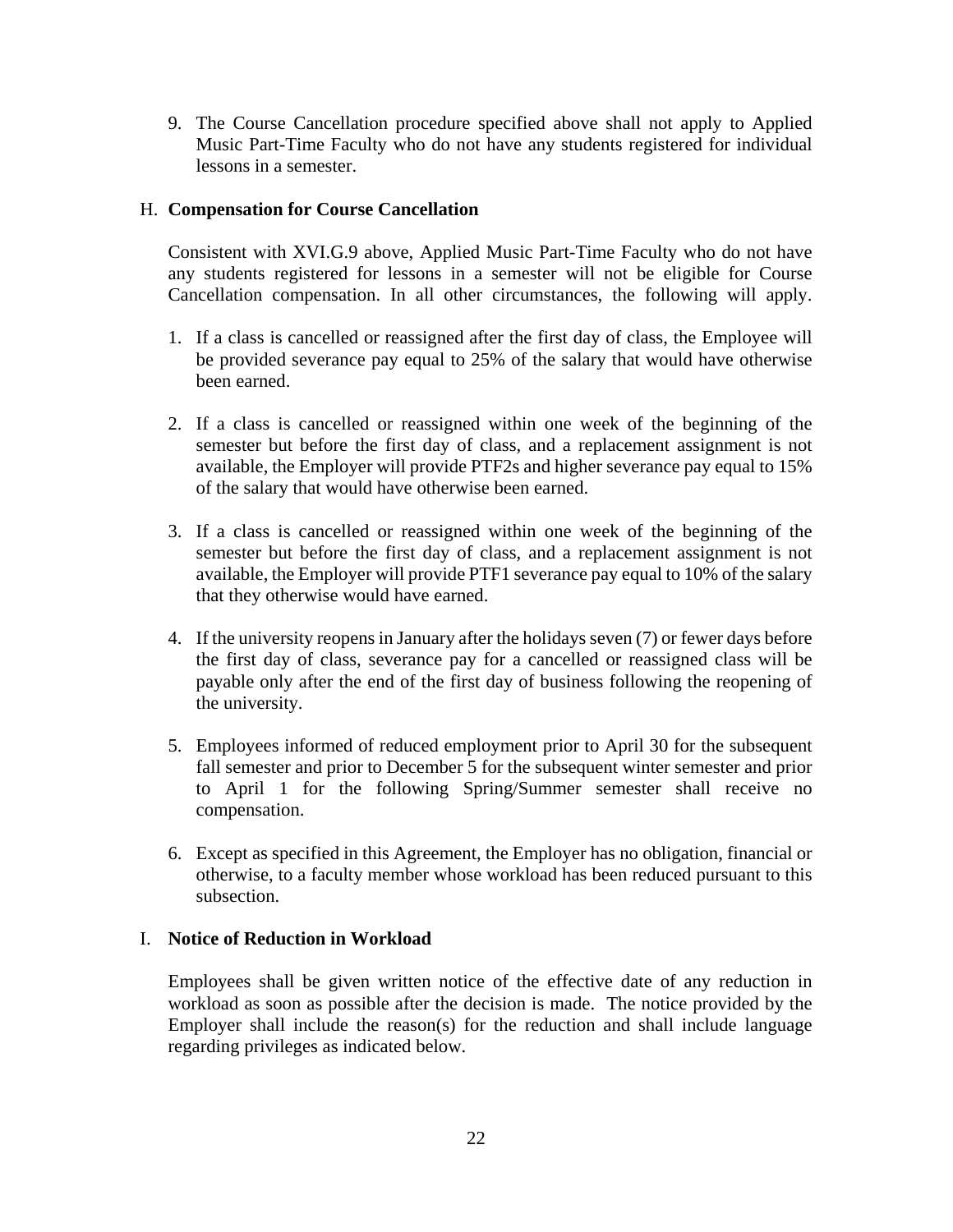"Employees whose appointments have been reduced or who have not been reappointed may visit and use libraries with regular borrowing privileges, shall have full use of the University email system, One Card that has not been deactivated, and access to university-provided software normally available to Part-Time faculty."

J. PTF2 and higher returning from a Leave of Absence will be assigned classes at the same workload they had received prior to the Leave of absence except as prevented by XVI.D.1.a–f above.

### **Article XVII PERFORMANCE EVALUATION**

Each unit member may be subject to performance evaluation every semester for the first six semesters in which s/he teaches in a unit, and annually in the following academic years.

- A. Each department will establish its own written guidelines regarding such evaluations. Guidelines must be in accordance with the general rules established in this Agreement.
	- 1. Guidelines shall be posted and shared with PTF.
	- 2. The Provost's Office will send an email to all PTF employed in the current semester during the third week and again in the fifth week reminding them a PTF1 or PTF2 may request evaluation for promotion beginning in the Employee's fifth semester in rank within a course pool. If the request is made in the fifth semester, the evaluation will be conducted in the sixth semester in the Course Pool. If the request is made after the fifth semester, the evaluation will be conducted in the semester requested, or later in accordance with the procedure stated in this Article.
	- 3. If the PTF1 or PTF2 makes a request for evaluation in the fifth semester in a Course Pool (or a later semester, if an evaluation had not been undertaken before), the PTF1 or PTF2 must notify the Department Chair or Unit Supervisor of the request in writing either electronically or by first class mail by the end of the seventh week of the semester. The Department Chair or Unit Supervisor will respond with a notification that must include a list of all materials that the Employee must submit. The notification must also establish the format of the evaluation and identify the criteria that will be used in evaluating the Employee.
	- 4. If a PTF eligible for promotion requests an evaluation before the eighth week in a fall or winter semester, the unit will honor the request and evaluate the Employee before the end of the sixth (or first semester the PTF teaches again). If the Unit does not complete the evaluation before the end of the semester in which the evaluation is supposed to occur, promotion to the next highest PTF status will be automatic as soon as the affected PTF receives another Letter of Offer from the Unit.
		- a. In cases where the PTF only works in the Spring/Summer terms, evaluation may be requested at any time after the beginning of the fifth term in the Course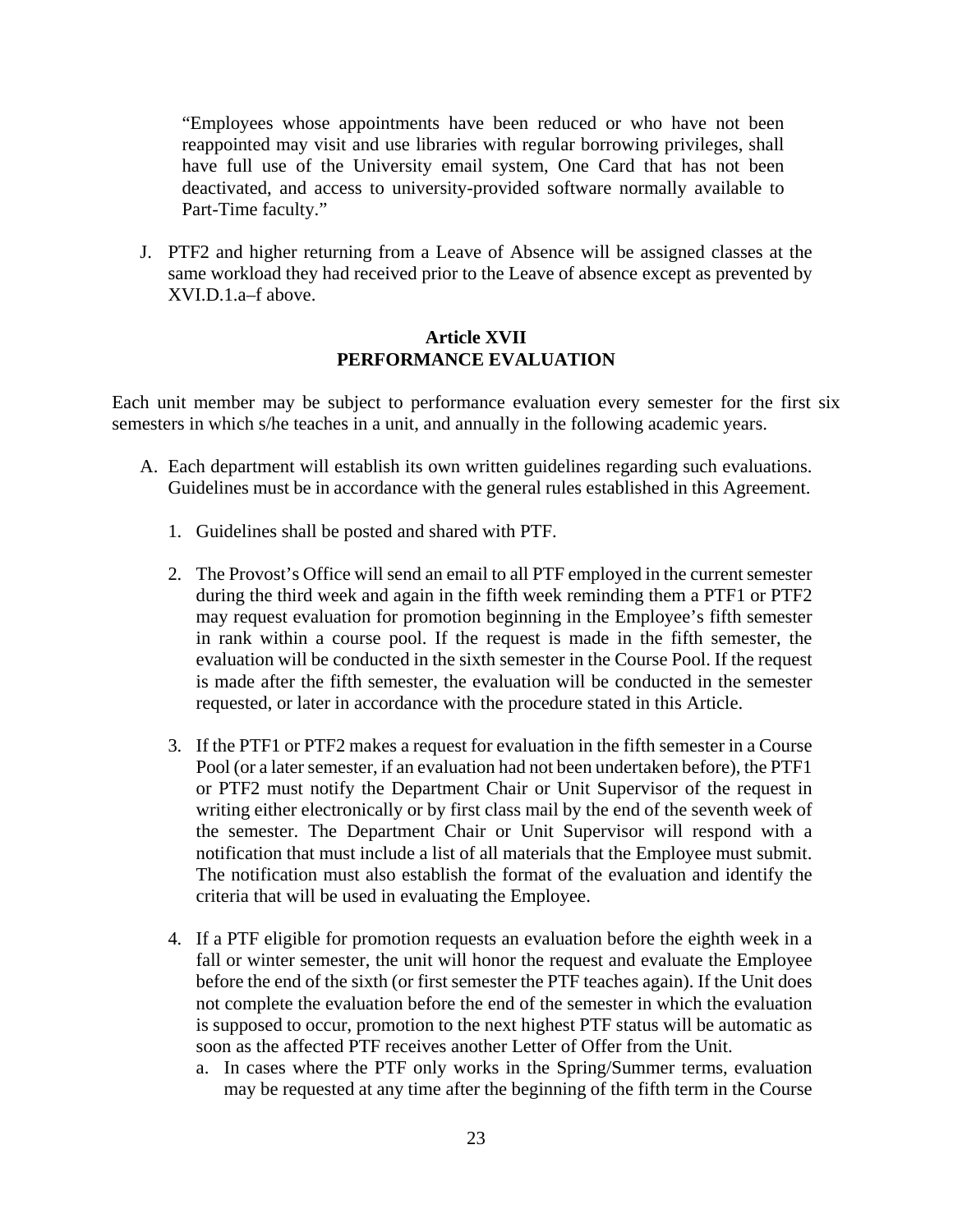Pool and before the beginning of the sixth term. In these instances, the Hiring Unit will make arrangements to evaluate during the sixth Spring/Summer term.

- b. In cases where the PTF works in two or more semesters annually, and the sixth semester coincides with Spring/Summer, the Hiring Unit shall make every effort to evaluate the PTF in the relevant Spring/Summer term. However, if not possible, it should be done in the immediately following Fall semester.
- B. Any evaluation will be based on student evaluations, other evidence of teaching performance (such as course materials), and optional visitations (with reasonable advance notification) from the Chair (or equivalent) or designee within the department/school/college. Student evaluations cannot be used as evidence of teaching deficiencies in isolation; concerns raised by student evaluations must be further substantiated by other evidence of the part-time faculty member's teaching performance.
	- 1. Other professional activities, such as publications, may be counted in the favor of the part-time faculty member in the evaluation process. However, since part-time faculty are employed as instructors, the quality of their teaching is the paramount concern in the evaluation process, and the absence of other professional activities cannot be used as evidence against the Part-Time Faculty Member.
	- 2. Similarly, the number of different courses taught, development of new courses, service as an advisor, or other service and contributions to the university shall all be counted in favor of PTF being evaluated but may not be used as evidence against the individual.
	- 3. By a date announced at least 10 business days in advance, each part-time faculty member will provide an updated C.V. and any other materials (for example, syllabi, course materials, and relevant publications) that they wish to have included in any evaluation.
	- 4. Classroom visitors need to stay for the entire class, unless it is a once-a-week three (3) or four (4) hour class, in which case it is permissible to leave afterthe equivalent of a single class period in a class that meets twice a week.
		- a. Unfavorable evaluations based largely on one classroom visit must be followed up by a second visit to confirm.
- C. Once completed, the Evaluator, Department Chair, or Unit Head must notify the Employee of the result in writing no later than 30 days after the evaluation.
	- 1. If the Employee fails the evaluation, the written notification must provide a list of the reasons for failure and what improvements the Employee needs to make in order to qualify for promotion in a second evaluation.
	- 2. An Employee who has failed a promotional evaluation will normally be reevaluated *within* two years after failing the initial promotional evaluation. If there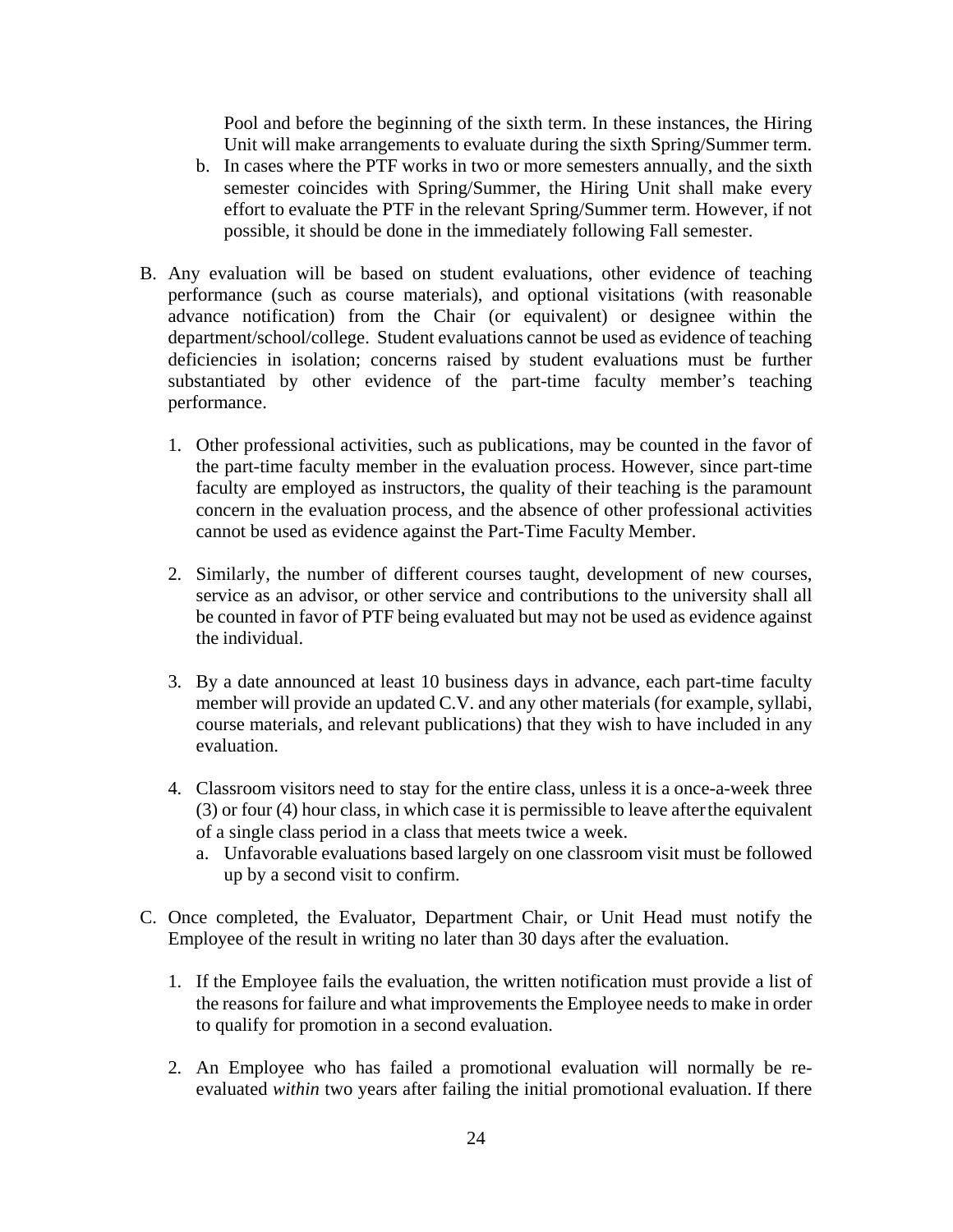are exceptional circumstances, the promotional re-evaluation may be delayed beyond two years. In all circumstances the promotional re-evaluation must occur no later than three years after failing a promotional evaluation.

- 3. After a failed promotional evaluation, the Employee or department and/or hiring unit may request a Performance Improvement Plan (See XVII.D. below).
- 4. An Employee failing the initial promotional evaluation and the re-evaluation may be terminated for cause.

# D. **Performance Improvement Plan**

- 1. Upon a failed promotional evaluation an Employee may be placed in a Performance Evaluation Plan (PIP) which may be considered a requirement for continued employment.
	- a. All PIPs shall be individually designed by the Employee's supervisor to meet the needs of the Employee, identifying performance deficits and creating a reasonable plan to address them.
	- b. At the conclusion of a PIP, the outcome will be presented as a report to the department or hiring unit as well as the Employee and placed in the Employee's personnel file.
	- c. The Employee shall have the right to add a written response to the PIP report that will be kept with it in the Employee's personnel file.
- 2. All PIPs should be structured so that a second evaluation is in conformity with Article XVII.C.2 above.

### **Article XVIII PRINCIPLES OF COMPENSATION**

- A. An Employee teaching in multiple Course Pools within a College and holding different PTF status in those pools shall be paid at no less than the highest salary step that the Employee has earned for all teaching assignments in that College.
	- 1. An exception to the requirement for only needing to match the highest salary within College is if the Employee had previously (i.e., prior to Fall 2020) taught in two or more Colleges. In this case, the Employee will continue to be paid at the highest salary step earned for all assignments across Colleges.
	- 2. An Employee teaching in a Course Pool that has been moved from one College, School, or unit to another must still be paid at least at the highest salary level earned.
	- 3. An Employee being compensated at a salary level (step) that has been deleted from the Salary Schedule shall be compensated at the next higher step.

### **B. Compensation for Service.**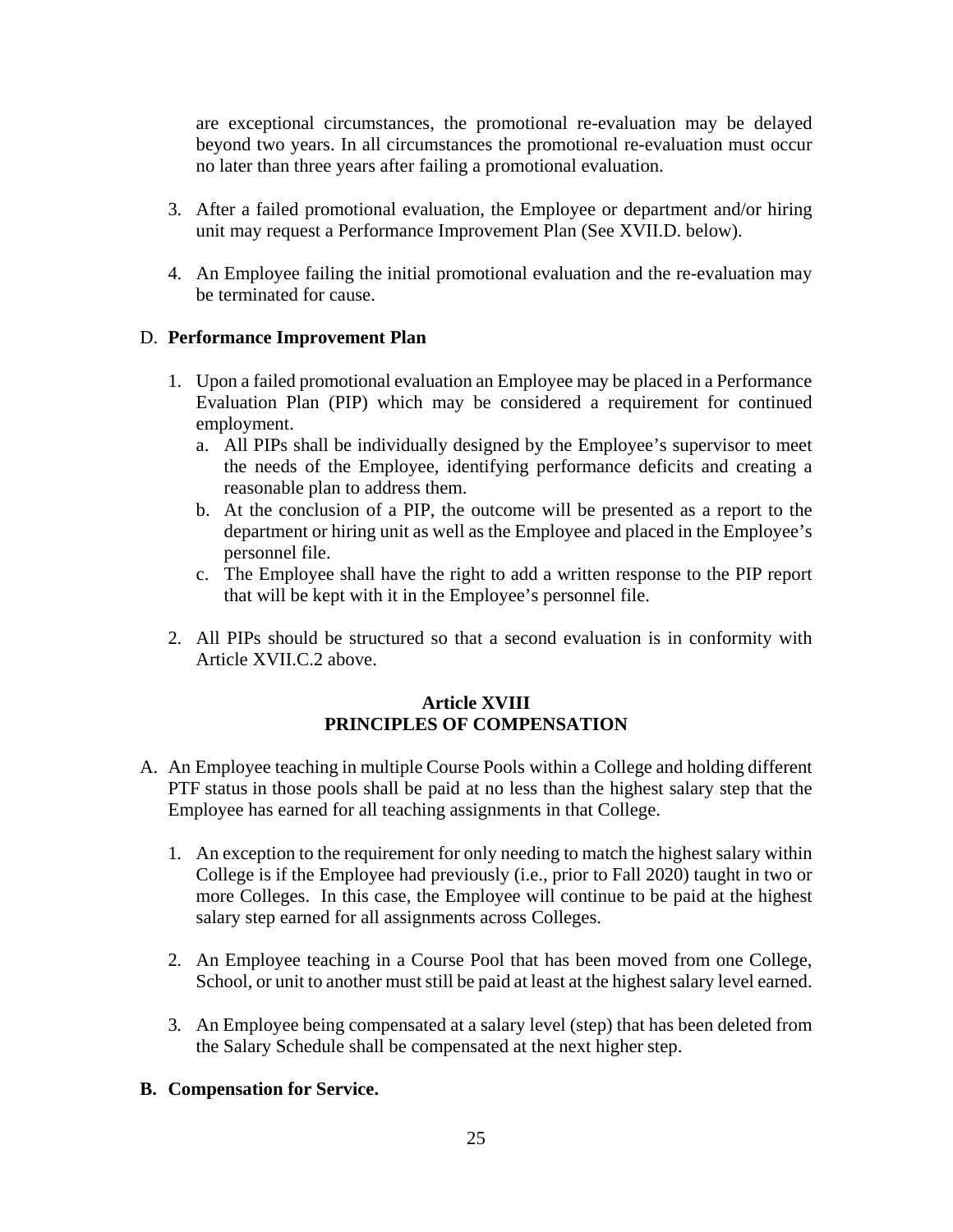- 1. A PTF who serves on an M.A. or a Ph.D. Committee will receive a minimum of \$125 in the semester that the M.A. Candidate completes the degree or the Ph.D. applicant becomes a Ph.D. Candidate, and another stipend of at least \$125 in the semester the Ph.D. is awarded.
- 2. A PTF who accepts a hiring unit's assignment to serve as an instructor of record for the independent study advising of an undergraduate capstone project or supervising an independent study Honors College Essay or Project student shall receive an additional service assignment totaling \$150 for the semester that the student completes the independent student project. There shall be no additional compensation for supervising an honors student in a project undertaken as part of the PTF's regular instructional assignment.
- C. Employees will be compensated at the rate of \$25.00 per meeting hour, plus parking, for attending any mandatory meetings or workshops beyond two such meetings in any one semester called by the Department or Hiring Unit, the College, or the University.
	- 1. It is understood that PTF may have other obligations at the time that such meetings are scheduled. Departments will encourage PTF to make such meetings but will not reprimand PTF who are not in a position to rearrange their schedules to meet at one specific scheduled time.
	- 2. Departments, however, have an interest in ensuring that necessary information can be disseminated, or training given, to PTF. Thus, Departments may schedule a mandatory meeting or training at multiple times in order to accommodate PTF schedules. In cases where meetings are scheduled at multiple times, it is incumbent on the PTF to make one of the scheduled times or to arrange an alternate time that he/she can meet.
- D. Applied Music Faculty who, in addition to their normal instructional duties, serve on Recital Committees, end-of-term performance juries, or offer master- or studio classes for their assigned students shall be paid for these activities at the following rates:
	- 1. Junior, Senior, or Graduate Recital Committee service: \$40 per recital.
	- 2. End-of-term performance juries or Master- or studio classes: \$85.00 for jury service or per class for Applied Music Faculty on salary steps VII or VIII as of Fall, 2020.
	- 3. End-of-term performance juries or Master- or studio classes: \$105.00 for jury service or per class for Applied Music Faculty on salary step X as of Fall, 2020.

### **Article XIX SALARY**

Table A below lists salaries per credit hour beginning in Fall 2020: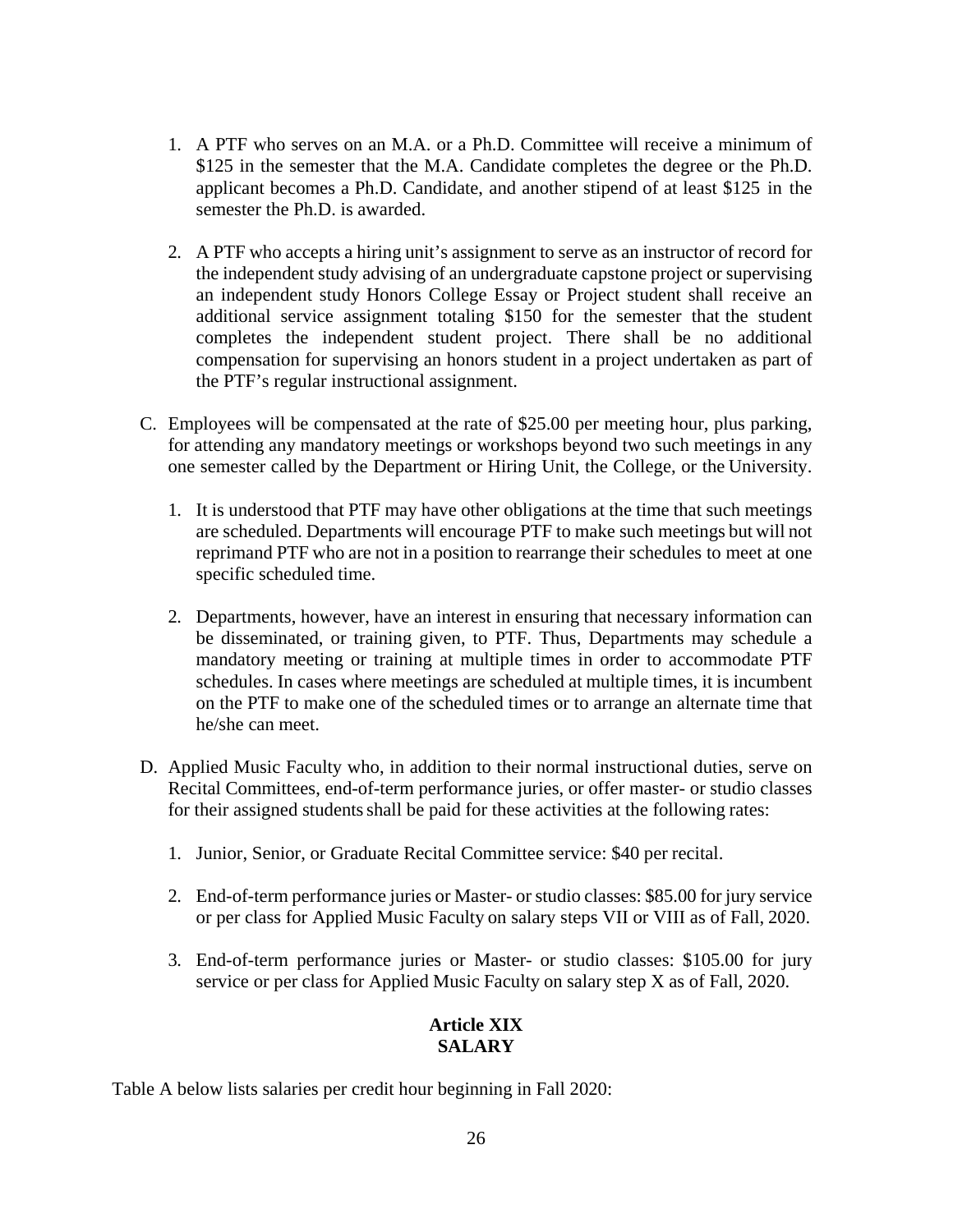| <b>STEPS</b>            | <b>Fall 2019</b> | <b>Fall 2020</b> | <b>Fall 2021</b> | <b>Fall 2022</b> |
|-------------------------|------------------|------------------|------------------|------------------|
| 1                       | \$985            | \$1,024          | \$1,065          | \$1,108          |
| $\overline{2}$          | \$1,063          | \$1,106          | \$1,150          | \$1,196          |
| 3                       | \$1,144          | \$1,190          | \$1,237          | \$1,287          |
| $\overline{\mathbf{4}}$ | \$1,220          | \$1,269          | \$1,307          | \$1,346          |
| 5                       | \$1,299          | \$1,338          | \$1,378          | \$1,419          |
| 6                       | \$1,347          | \$1,387          | \$1,429          | \$1,472          |
| 7                       | \$1,384          | \$1,426          | \$1,468          | \$1,512          |
| 8                       | \$1,461          | \$1,505          | \$1,550          | \$1,597          |
| 9                       | \$1,537          | \$1,568          | \$1,599          | \$1,631          |
| 10                      | \$1,619          | \$1,651          | \$1,684          | \$1,718          |
| 11                      | \$1,695          | \$1,729          | \$1,764          | \$1,799          |
| 12                      | \$1,775          | \$1,811          | \$1,847          | \$1,884          |
| 13                      | \$1,855          | \$1,883          | \$1,902          | \$1,921          |
| 14                      | \$1,936          | \$1,965          | \$1,985          | \$2,005          |
| 15                      | \$2,013          | \$2,033          | \$2,053          | \$2,074          |
| 16                      | \$2,092          | \$2,113          | \$2,134          | \$2,155          |

Shaded rows show PTF 1, PTF 2, and PTF 3 minimums

Table B below lists the annual percentage increase by step:

| <b>Fall 2020</b>  |      | Fall 2021 & 2022  |    |
|-------------------|------|-------------------|----|
| Step 1-4          | 4%   | Step 1-3          | 4% |
| <b>Step 5-8</b>   | 3%   | Step 4-8          | 3% |
| <b>Step 9-12</b>  | 2%   | <b>Step 9-12</b>  | 2% |
| <b>Step 13-14</b> | 1.5% | <b>Step 13-14</b> | 1% |
| <b>Step 15-16</b> | 1%   | <b>Step 15-16</b> | 1% |

- A. An Employee whose salary is calculated by Contact Hour shall receive the same percentage annual increase as an Employee whose salary is calculated by the Credit Hour.
	- 1. Promotional raises for an Employee paid by Clock or Contact Hour shall equal the percentage increase in promotional raises received by an Employee paid by the Credit Hour. Consult Appendix B, Clock Hour to Credit Hour Equivalencies and table B above to calculate increases that are off scale. Such calculations can never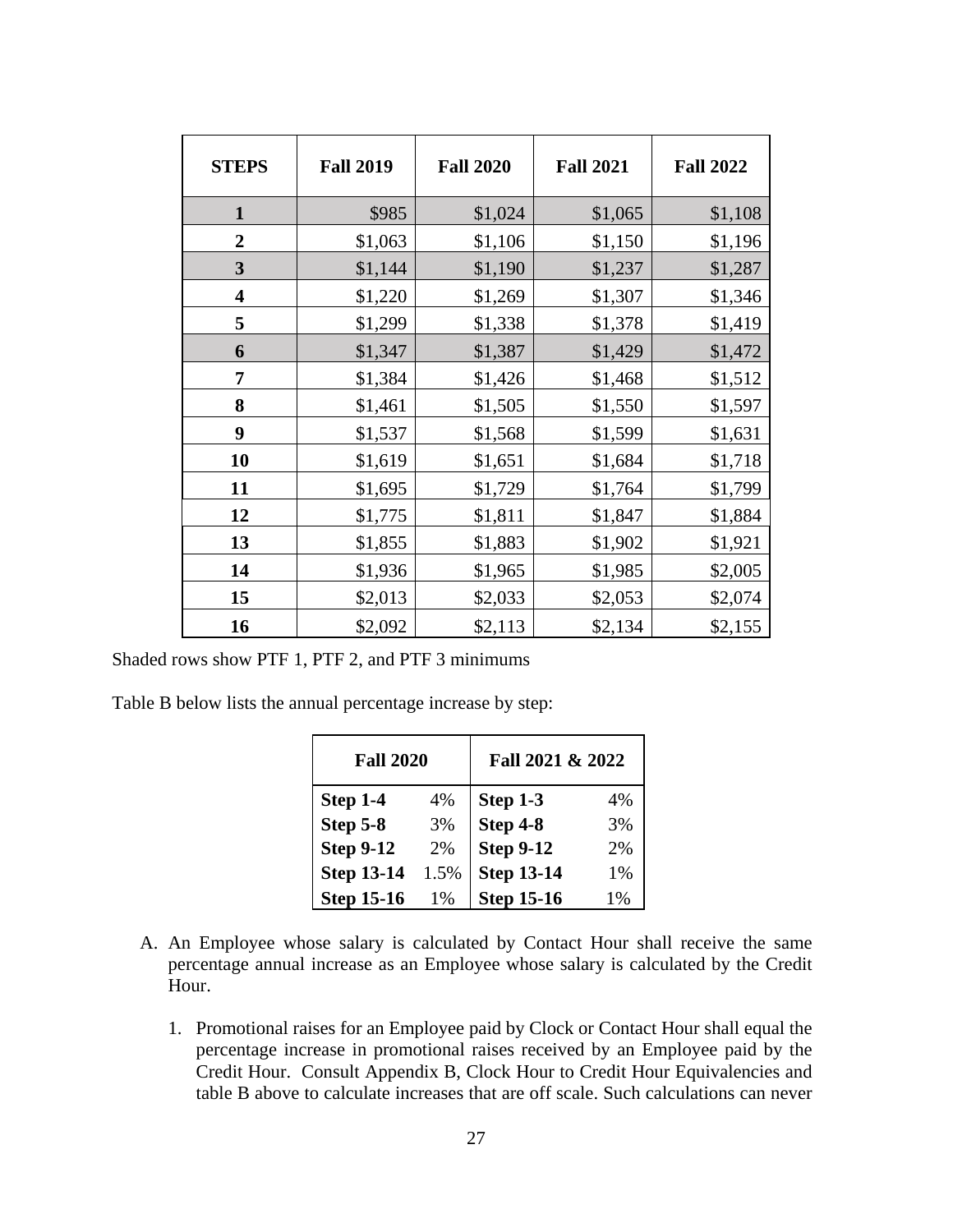lead to a decrease in salary from previous years and also must reflect any annual salary increase.

- B. A PTF3 who has been in rank for a minimum of six semesters may request a performance evaluation for a merit increase. Upon a favorable evaluation, the minimum increase shall be one salary step. For those bargaining unit members compensated at the PTF3 minimum (salary step 6), the merit increase shall be to salary step 8. Following a merit increase, the PTF3 must complete a subsequent six semesters before requesting another evaluation for a merit increase. Subsequent merit increases shall be one salary step.
	- 1. Evaluations for merit increases should be requested by the middle of fifth semester and should be completed before the end of the sixth semester. Upon a favorable evaluation, the merit increase shall take effect in the next employed semester.
- C. When a Part-Time Faculty member is assigned to a course with an initial enrollment maximum of at least 40 students and the hiring unit increases the enrollment maximum by more than twenty percent (20%), the Part-Time Faculty may request grading assistance. The department, hiring unit, or college will accommodate such requests as long as financial resources are available to do so.

# **Article XX PAY DATE DEADLINES, MISSED PAYDAYS, AND OVERPAYMENTS**

- A. Each semester, the Administration will provide part-time Faculty and the Union an electronic link to the University schedule of pay dates for part-time faculty.
- B. Units will ensure that a Letter of Offer is sent to all Part-time Faculty who are in the middle of multi-semester assignments (PTF2s and PTF3s) at least two weeks before the date that a Letter of Offer must be returned to the hiring unit in order for theLetter to be processed.
	- 1. In the Letter of Offer, the administration shall notify part-time faculty of the date that a Letter of Offer must be returned to the hiring unit in order for the Letter to be processed so that the Employee will be paid on the first scheduled pay day.
- C. With the exception of late hires, or individuals who have submitted the Letter of Offer after the deadline for the first payroll, the university will strive to ensure that all parttime faculty are paid on the first scheduled payday. An Employee who had signed a Letter of Offer at least two weeks prior to the processing date referred to in B.1 above, but then had the course cancelled or reassigned and subsequently signed still another Letter of Offer for a replacement assignment will not be considered a late hire under this article.
	- 1. PTF who are in compliance with XX.C above and are not paid on the first payday will be paid within 48 hours of the missed payday.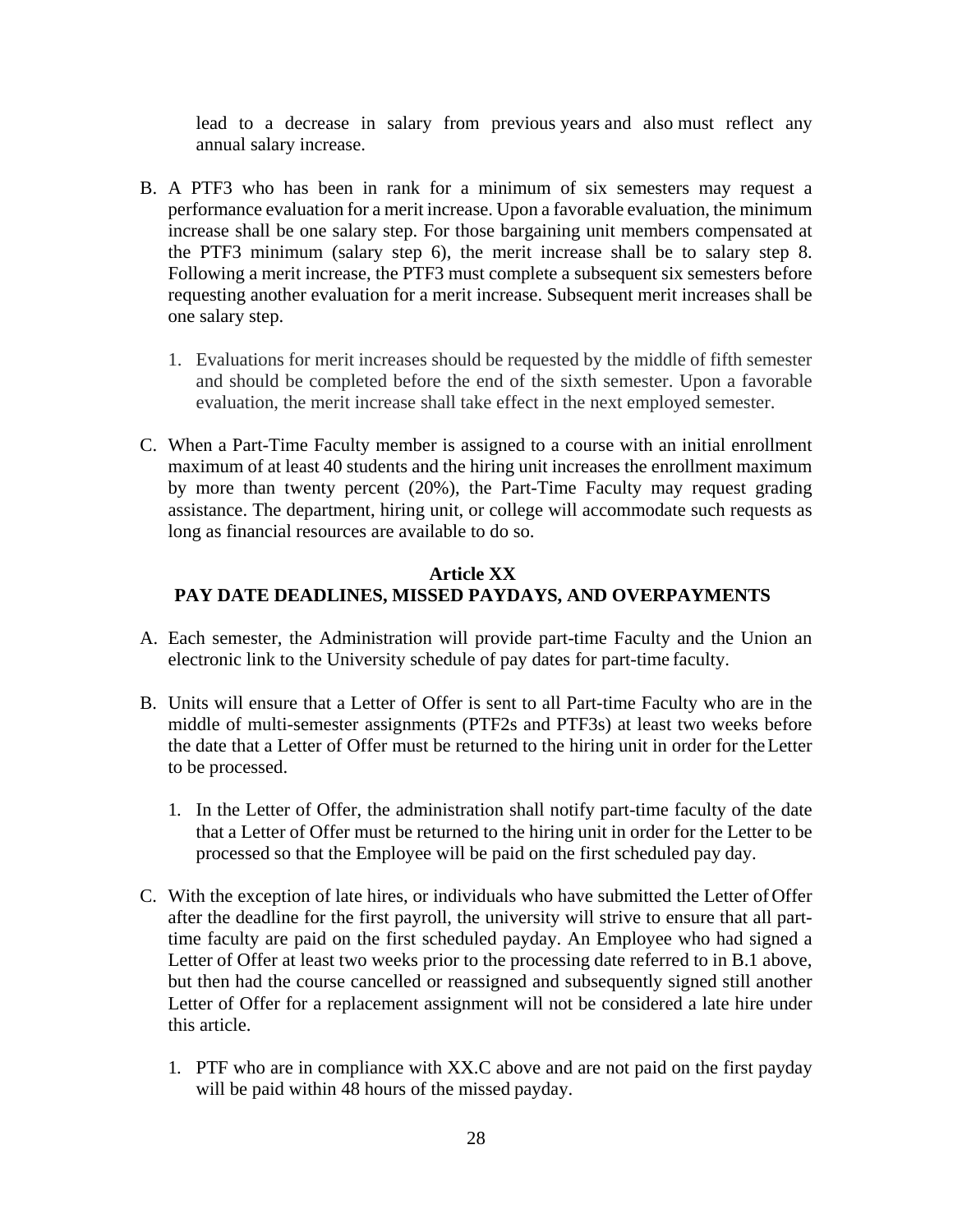- D. Late hires and individuals who return the Letter of Offer after the first payroll deadline shall be paid, with full back pay, on the next available payday after the Letter of Offer has been returned and processed in the Department or Hiring Unit.
- E. Within 6 months after making an overpayment of wages or fringe benefits that are paid directly to an Employee, the Administration may deduct the overpayment from the Employee's regularly scheduled wage payment without the written consent of the Employee if all of the following conditions are met:
	- 1. The overpayment resulted from a mathematical miscalculation, typographical error, clerical error, or misprint in the processing of the Employee's regularly scheduled wages or fringe benefits.
	- 2. The miscalculation, error, or misprint was made by the Administration, the Employee, or a representative of the Administration or Employee.
	- 3. The Administration provides the Employee with a written explanation of the deduction at least one pay period before the wage payment affected by the deduction is made.
	- 4. The deduction is not greater than 15% of the gross wages earned in the pay period in which the deduction is made.
	- 5. The deduction is made after the Administration has made all deductions expressly permitted or required by law or the collective bargaining agreement, and after any Employee-authorized deduction.
	- 6. The deduction does not reduce the regularly scheduled gross wages otherwise due the Employee to a rate that is less than minimum wage.

For purposes of this section (Article XX, Section E), an overpayment shall be deemed to have occurred when a member of the bargaining unit has received more salary than that to which the Employee is entitled by contract. Any dispute arising under this Section shall be subject to expedited grievance if requested by the Union.

### **Article XXI DISCIPLINE AND DISCHARGE**

A. The Employer shall not discipline or terminate any Employee without just cause during the term of his or her appointment.

### **B. Discipline for Unsatisfactory Performance or Serious Misconduct**

1. Before the Employer delivers a warning or reprimand that will be recorded in the Employee's personnel file, the Employer must invite the Employee to meet in a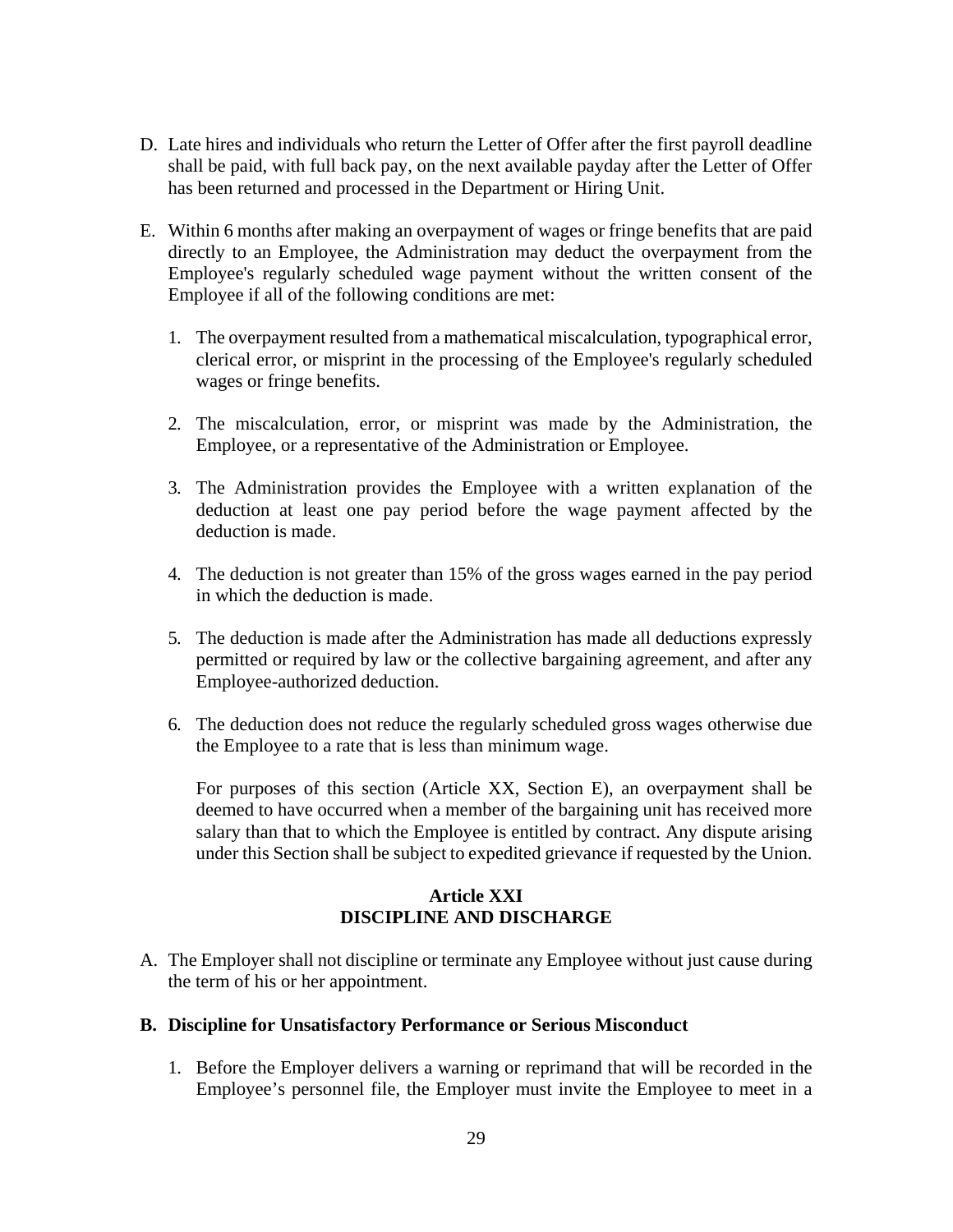private setting.

- 2. In cases of unsatisfactory employment performance, the procedures established in Article XVII Performance Evaluation, especially XVII.D. will apply.
- 3. Where misconduct is not serious, the Employer will follow the principles of progressive discipline.
	- a. A written reprimand.
	- b. Suspension from duties, or disciplinary reduction in class assignment, for a semester.
	- c. Termination.
- 4. The parties to this Agreement understand that cases of serious misconduct may warrant discipline or termination without a prior written warning
- C. Employees who are discharged in a semester shall be notified of that decision by letter. The letter shall be sent by first class mail and by email to the WSU AccessID email account on record. The letter shall specify the reason(s) for discharge. The letter shall be sent as soon as practicable.

### **Article XXII DISCONTINUATION OF PROGRAMS**

- A. In the event of the discontinuation of an academic program, the Employer will provide one semester's advance public notice.
- B. Upon the request of an Employee affected by the discontinuation of a program, the Employee shall be added to any appropriate Part-Time Faculty pool(s), if the Employee has the qualifications required for employment in those pools. The request shall be filed with the unit head(s) responsible for those pools.

### **Article XXIII SPECIAL CONFERENCES**

#### **A. Arrangement**

Special conferences on issues of mutual interest to Employees and the Employer may be arranged between the Grievance Committee Chairperson and the Employer's designee. Such conferences shall not be construed as a replacement for, or circumvention of, the grievance procedure, but the grievance procedure shall be held in abeyance for the time required for the scheduling and occurrence of the special conference.

#### **B. Scheduling**

Arrangement for such conferences shall be made in advance by the submission of an agenda that reflects matters to be discussed. The meeting shall be scheduled within 10 business days of the submission of an agenda unless both parties agree to delay the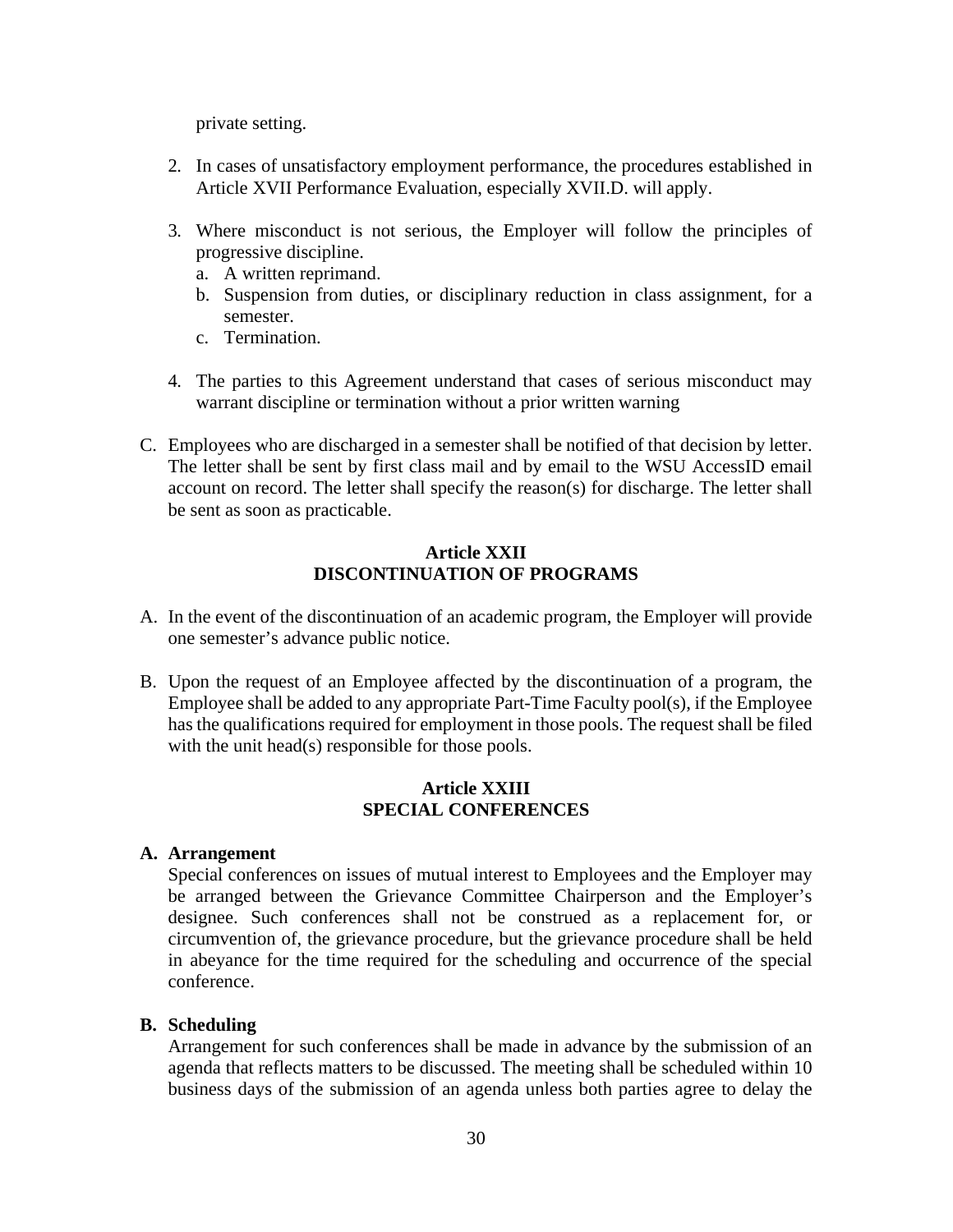meeting. Such conferences shall be between representatives of the Employer and a maximum of five representatives of the Union. More may attend by mutual agreement of the parties.

### **Article XXIV GRIEVANCE PROCEDURE AND ARBITRATION**

### **A. Definition**

A grievance is a complaint, claim, or dispute concerning the interpretation, application or claimed violation of one or more terms or provisions of this Agreement.

#### **B. Union-Employer Relationship**

The University and the Union agree that they will use their best efforts to encourage the prompt settlement of grievances. The Union will provide the Employer with the name, email address, and telephone number of the Chief Grievance Officer designated for that purpose and shall report any changes to the Employer within the third week of each semester. The Employer will provide the Union with the name, email address, and telephone number of the Associate Vice President for Academic Personnel or designee and will report any changes to the Union within the third week of each semester.

#### **C. Representation**

An individual Employee may present a grievance informally at Step One of the grievance procedure and have the grievance adjusted without participation of the Union if the adjustment is not inconsistent with the terms of thisAgreement.

At other steps in the procedure, grievances shall be filed conjointly by an individual Employee and by an authorized Union representative or solely by the Union.

### **D. Union Grievance**

In the event the Union wishes to submit a grievance on its own initiative on behalf of its membership, it shall reduce the grievance to writing and submit it to the Director or Head of the Unit.

#### **E. Group Grievances**

- 1. When more than one Employee has a grievance involving common fact(s) and provision(s) of the Agreement, at least one designated member of the group shall process the grievance with the Union on behalf of named and all similarly situated Employees.
- 2. Intra-departmental: If the aggrieved Employees in the group are within the same department or unit, the grievance shall be filed at Step One of the Grievance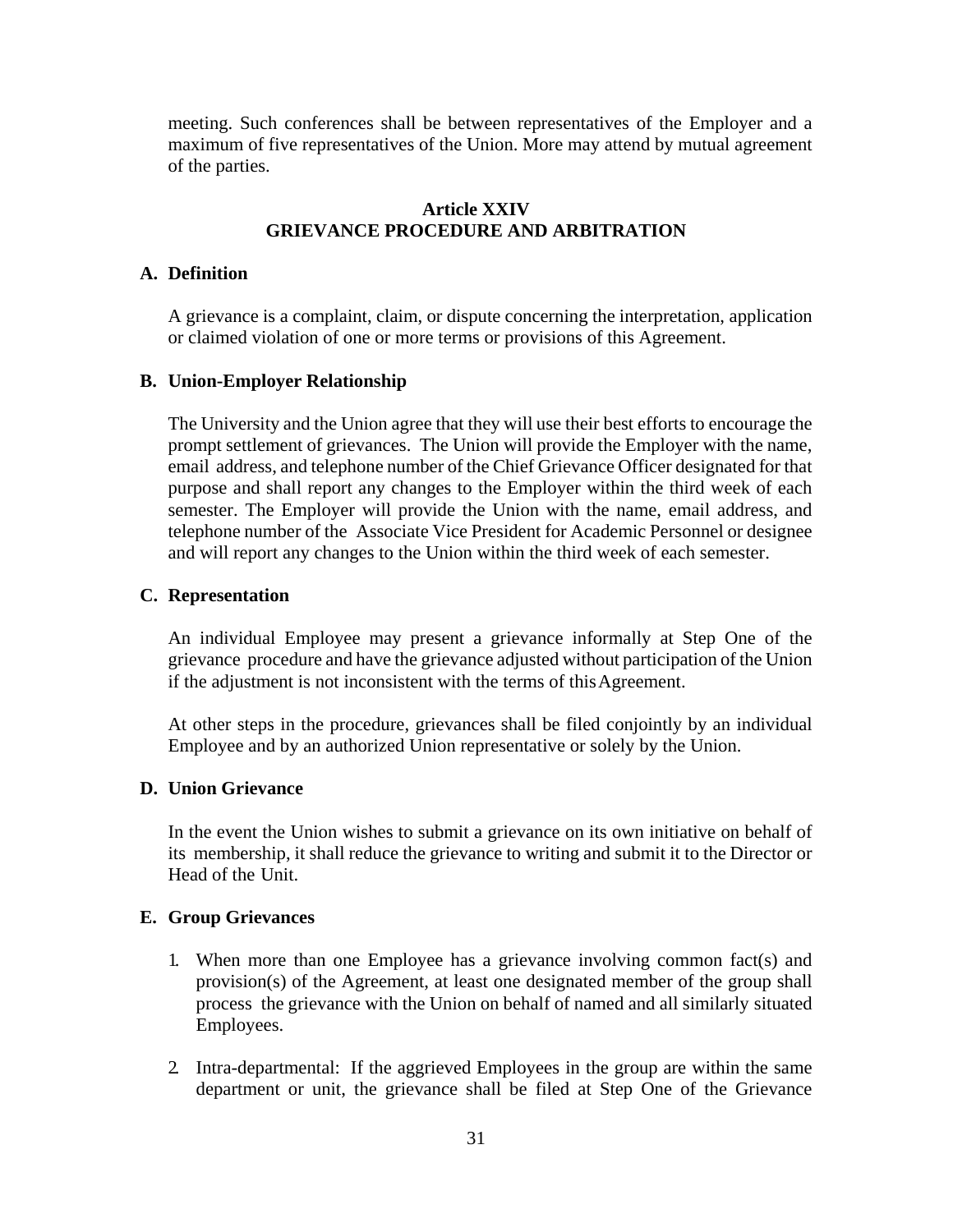Procedure. (See Section F below.)

3. Multi-departmental: If the aggrieved Employees in the group are from more than one department or unit, the grievance shall be filed at Step Three of the Grievance Procedure (see Section F below). However, if the departments or unit are within the same college, the grievance shall be filed at Step Two of the Grievance Procedure with the Dean (see Section Fbelow).

### **F. General Provisions**

After Step One, all grievances, appeals and answers shall be sent via email and either first class mail or hand delivery.

**Step One.** An Employee or group of Employees shall meet to discuss the grievance with his or her immediate supervisor within 20 business days of having knowledge of the facts giving rise to the grievance. The Employee must specifically indicate thatthe meeting is a Step One attempt to resolve a grievance. In the event that the meeting cannot be scheduled because of the unavailability of the immediate supervisor, the grievance shall be advanced to Step Two. At the Employee's option, a Union Representative may be present at such a discussion. If a Union representative is going to be present, an additional Employer representative may also be present. Any written communication between the Employee and supervisor documenting the date and time the meeting took place and referencing the meeting as a Step One meeting will be considered evidence of a Step One meeting. If the grievance is not resolved satisfactorily to the Employee or the Union within 10 business days of the meeting, the Union may appeal the grievance to StepTwo.

**Step Two.** Grievances appealed to Step Two shall be reduced to writing within 20 business days of the Step One meeting and sent to the appropriate Department Chair or the Dean in the case of a non-departmentalized school or college or in the case of a multi-departmental grievance within the college, with a copy to the immediate Supervisor and the Associate Vice President for Academic Personnel. If the immediate Supervisor is the Department Chair, the written grievance shall be sent to the appropriate Dean. The written grievance must set forth the basis of the grievance with reasonable particularity, including a designation of the Article of the Agreement relied upon and the remedy requested. The Department Chair or Dean or the Dean's designee shall meet with the grievant and a Union representative within 10 business days of the receipt of the written grievance. The Department Chair or Dean or Dean's designee shall respond to the Union in writing within 10 business days after the meeting, with a copy to the Associate Vice President for Academic Personnel.

**Step Three.** If the grievance is not resolved satisfactorily to the Employee or the Union within 10 business days of the meeting, the Union may appeal the grievance to Step Three. A grievance not settled in Step Two may be appealed in writing to the Associate Vice President for Academic Personnel, within 10 business days of the Step Two denial. The Associate Vice President for Academic Personnel and representatives of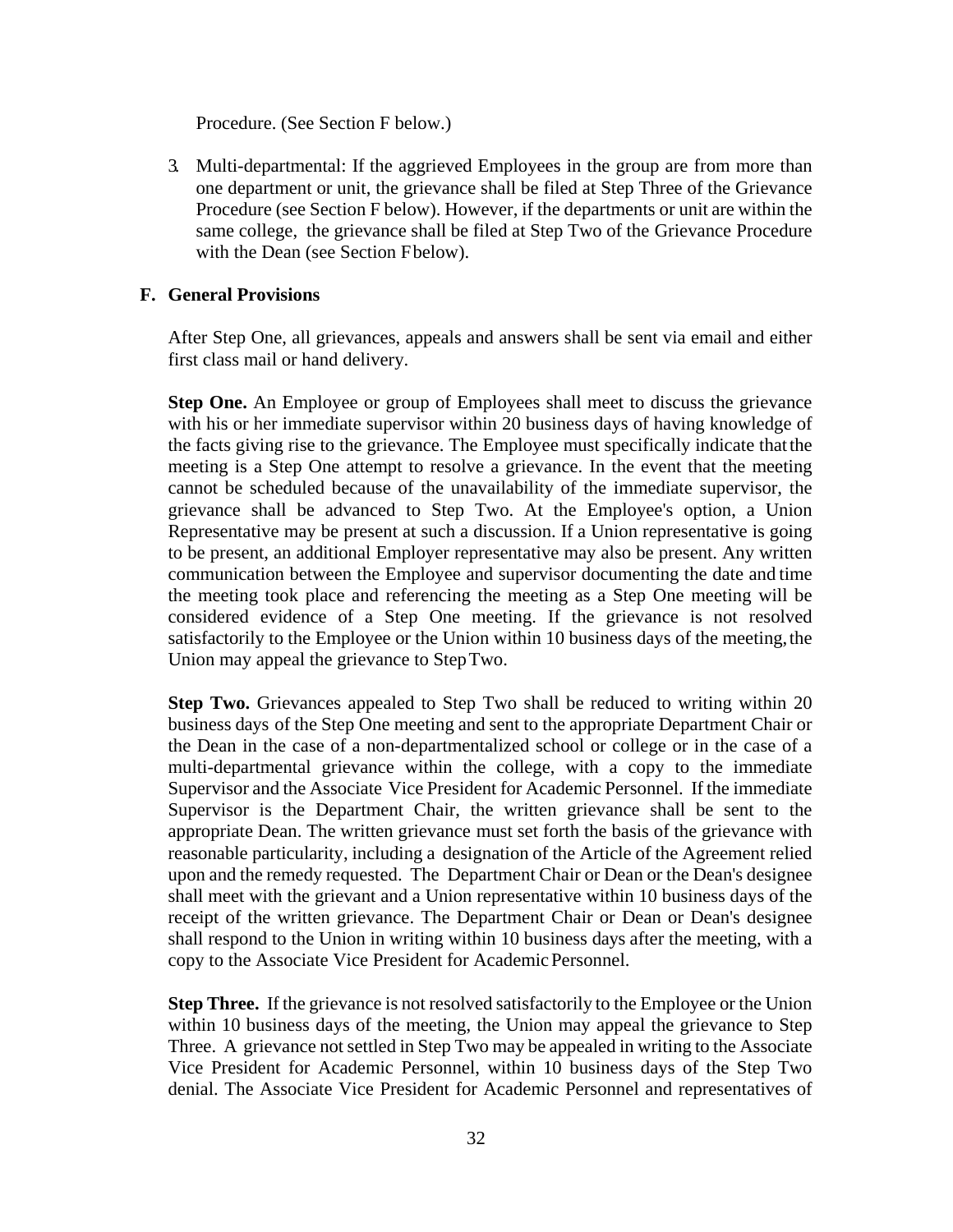the Department or College shall meet with representatives of the Union to discuss the grievance within 10 business days of the receipt of the written appeal. The Provost or designee will render a written decision within 15 business days of receipt of the appeal.

# **G. Arbitration**

- 1. A grievance that is not resolved at Step Three may be submitted to arbitration by the Union, provided that written notice of intent to arbitrate is received by the Associate Vice President for Academic Personnel within 15 business days following receipt by the Union of the Step Three answer. Such notice shall identify the grievance, set forth the provisions of the Agreement involved and the remedy desired.
- 2. Following the written notice to the Associate Vice President for Academic Personnel, the Employer and the Union shall attempt to select an arbitrator. If an arbitrator is not selected within five business days of the written notice, the Union, within the next 10 business days only, may request the Federal Mediation and Conciliation Service or the American Arbitration Association (AAA) to administer the process of selecting an arbitrator. The arbitrator shall not be an employee of the Employer or of the Union, nor be a member of the American Federation of Teachers (AFT).
- 3. Either the Employer or the Union or both shall notify the Arbitrator of selection and upon acceptance shall forward to the Arbitrator a copy of the grievance, the Employer's answer at Step Three, the Union notice of intent to arbitrate and a copy of the Agreement. A copy of this communication (except the copy of the Agreement) shall be sent to either the Employer or the Union, as the case may be. If the Arbitrator does not accept selection, the selection process shall be repeated until an arbitrator has accepted selection.
- 4. Upon receipt of this communication, the Arbitrator shall fix the time and place for hearing the issue or issues submitted for decision.
- 5. At the time of the arbitration hearing, both the Employer and the Union shall have the right to examine and cross-examine witnesses.
- 6. Upon request of either the Employer or the Union or both, a transcript of the hearing shall be made and furnished to the Arbitrator with the Employer and the Union having an opportunity to purchase their own copies. The party requesting the transcript shall bear the cost of the Arbitrator's copy, unless it is mutually requested. In such a case, the cost shall be sharedequally.
- 7. At the close of the hearing, the Arbitrator shall afford the Employer and the Union a reasonable opportunity to furnish briefs if either party requests the opportunity.
- 8. The jurisdictional authority of the Arbitrator is defined as, and limited to, the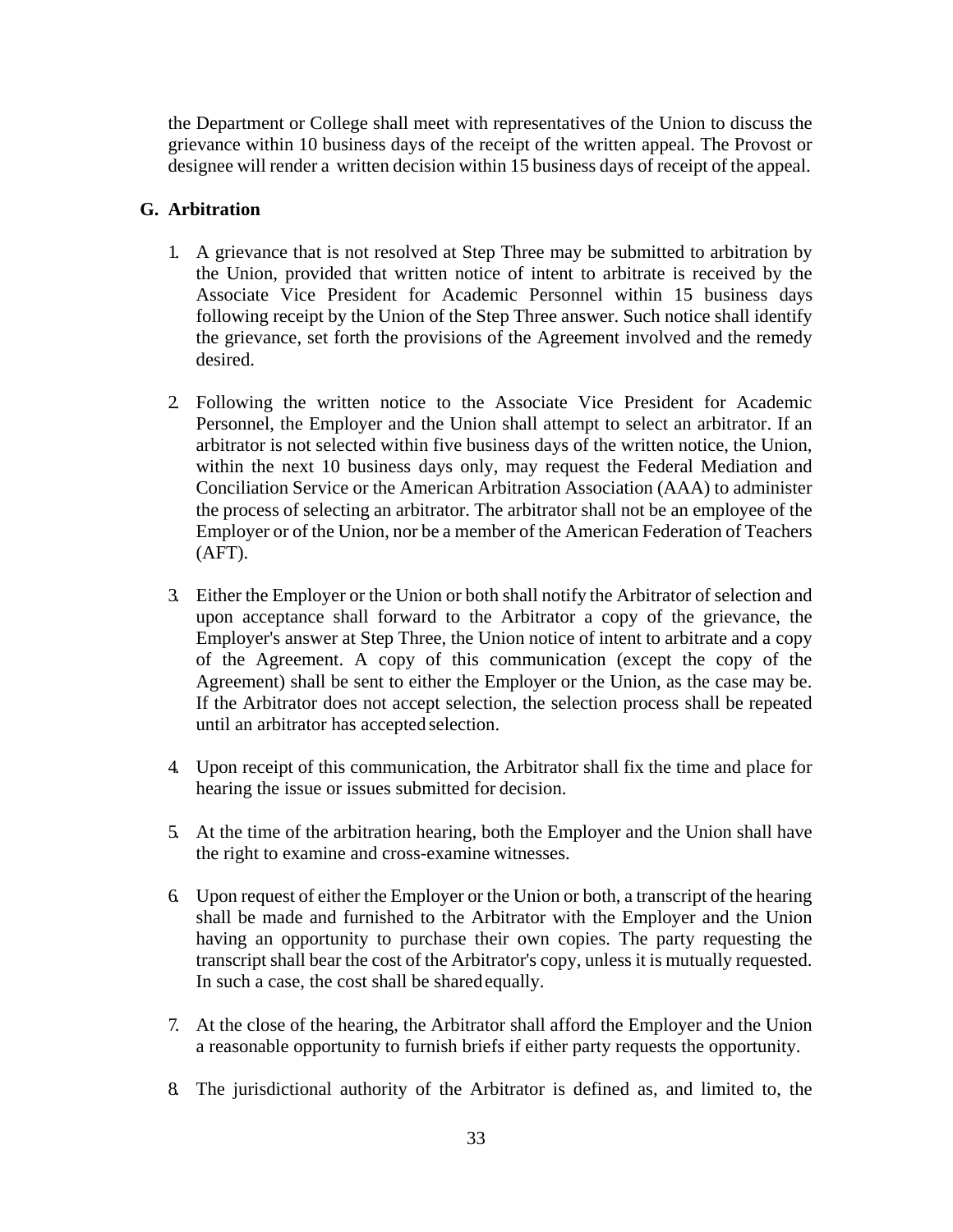determination of any grievance as defined in Section A submitted to him/her consistent with this Agreement and considered by him/her in accordance with this Agreement.

- 9. The standard of evidence in misconduct cases shall be the civil standard of a preponderance of the evidence.
- 10. The Arbitrator shall not have any authority to add to, subtract from, or otherwise modify any of the terms, clauses, or provisions of this Agreement.
- 11. The fees and expenses of the Arbitrator shall be split between the Employer and the Union. The expenses of, and the compensation for, each and every witness and representative for either the Employer or the Union shall be paid by the party producing the witness or having the representative.
- 12. The Arbitrator shall render the decision in writing within 30 calendar days following the hearing.
- 13. The Arbitrator's decision, when made in accordance with the Arbitrator's jurisdiction and authority established by this Agreement, shall be final and binding upon the Employer, the Union, and the Employee or Employee involved.
- 14. The provisions of this Section do not prohibit the Employer and the Union from mutually agreeing to expedite arbitration of a given grievance or grievances.

### **H. Time Limits on Appeals**

- 1. Any grievance not appealed within the specified time limits shall be considered settled on the basis of the final answer and not subject to further review. However, this shall not prejudice the position of either party with respect to a grievance involving the same issue at that unit or any other unit of the Employer.
- 2. A grievance may be withdrawn without prejudice and, if so withdrawn, all financial liabilities shall be canceled. If the grievance is reinstated for any reason other than the University's failure to meet a commitment, financial liability (if any) shall date only from the date of such reinstatement, provided that the reinstatement occurs within the specified time limits for appeal.
- 3. Where one or more grievances involve a similar issue, those grievances, by mutual agreement, may be held in abeyance without prejudice pending the disposition of an appeal to Step Three or arbitration of a representative case. In such an event, financial liability, if any, will not be affected except as set forth in other Articles of this Agreement.
- 4. The specified time limits at each step of the procedure may be extended by mutual written agreement of the parties involved at that step, except that the time limit for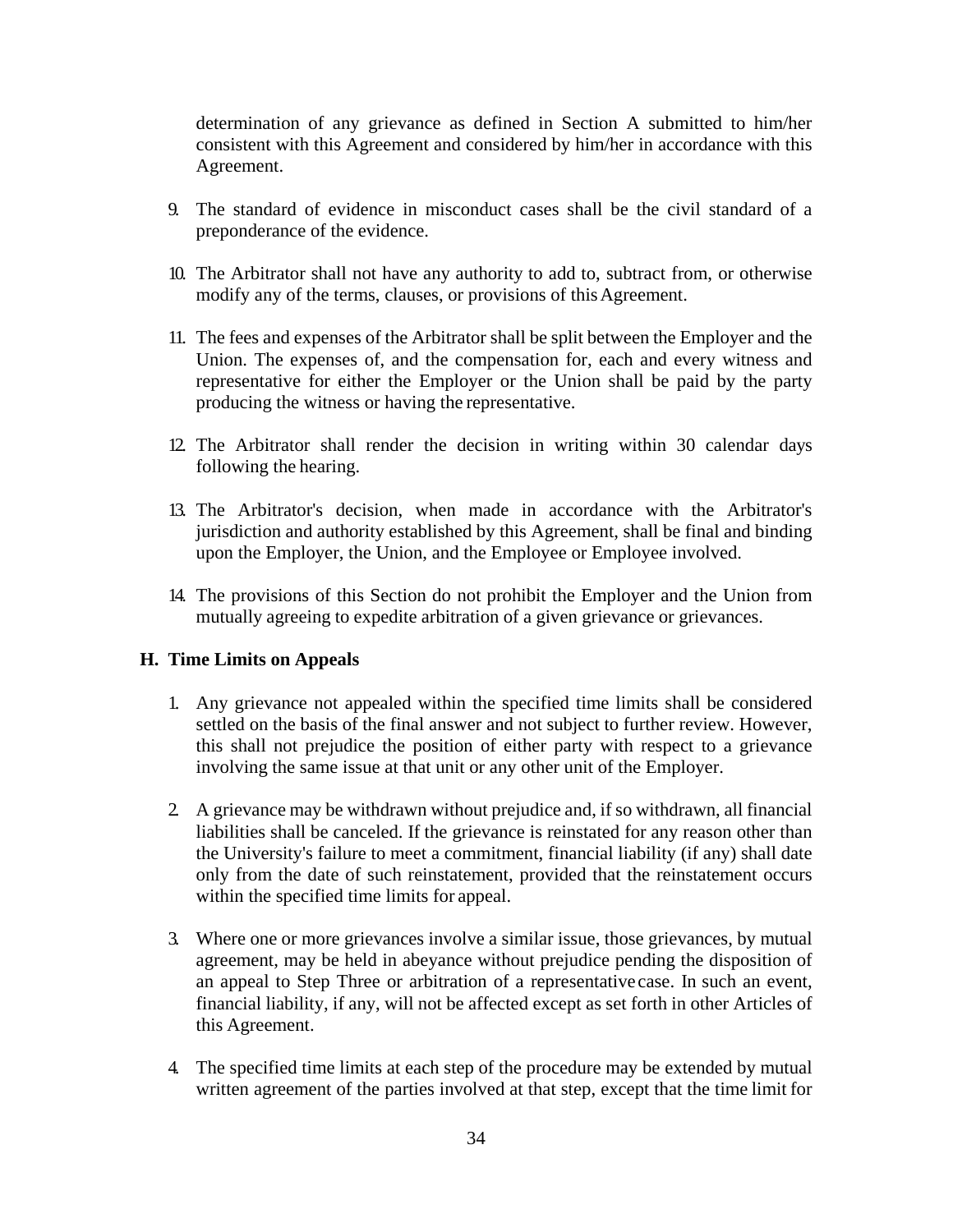filing at Step One can only be extended by the Departmental Chair (or equivalent level of supervisor or designee) and a Union Representative to a period not to exceed 30 days. Further extension shall require the written concurrence of the provost or designee.

5. Whenever time limits are used in these Articles, an actual verified receipt, timestamped email, or a postmark, if mailed, will control.

#### **I. Post-Grievance Employer-Employee Relationship**

Written grievance settlements by the Associate Vice President for Academic Personnel and by the Chief Grievance Officer of the Union are precedent setting unless expressly stated otherwise.

### **Article XXV FULL-TIME FACULTY POSITIONS**

- A. Part-time faculty may apply for full-time tenure-track and non-tenure-track positions posted by the University.
- B. Hiring units posting a full-time faculty position must notify part-time faculty in that course pool of the posting and encourage applications.
- C. Part-time faculty who apply for a full-time position must follow the prescribed application procedures and will be considered in the same manner as all applicants for that position.
	- 1. A qualified PTF 3, with at least 3 years as a PTF 3, who applies for a Lecturer position in the Hiring Unit will be interviewed. If more than one such PTF 3 candidate applies, the Committee will interview the one considered to be the best candidate. The committees determination who is a qualified candidate and who will be interviewed is not subject to the grievance procedure in Article XXIV.
- D. The University retains the discretion to make the final hiring decision.
- E. Part-time faculty who are interviewed for full-time positions will be notified in writing concerning the disposition of his or her application when a hiring decision is made.

### **Article XXVI LEAVE OF ABSENCE**

Part-time Faculty 2 or higher may request an unpaid Leave of Absence for up to up to one (1) full academic year for any personal or professional reason with a maximum of two (2) semesters of leave in any five (5) year period. A letter requesting a Leave of Absence must be submitted, at least one (1) semester in advance (unless circumstances warrant otherwise), to the Employee's Department Chair or Unit Head. The Employee's Department Chair or Unit Head shall provide a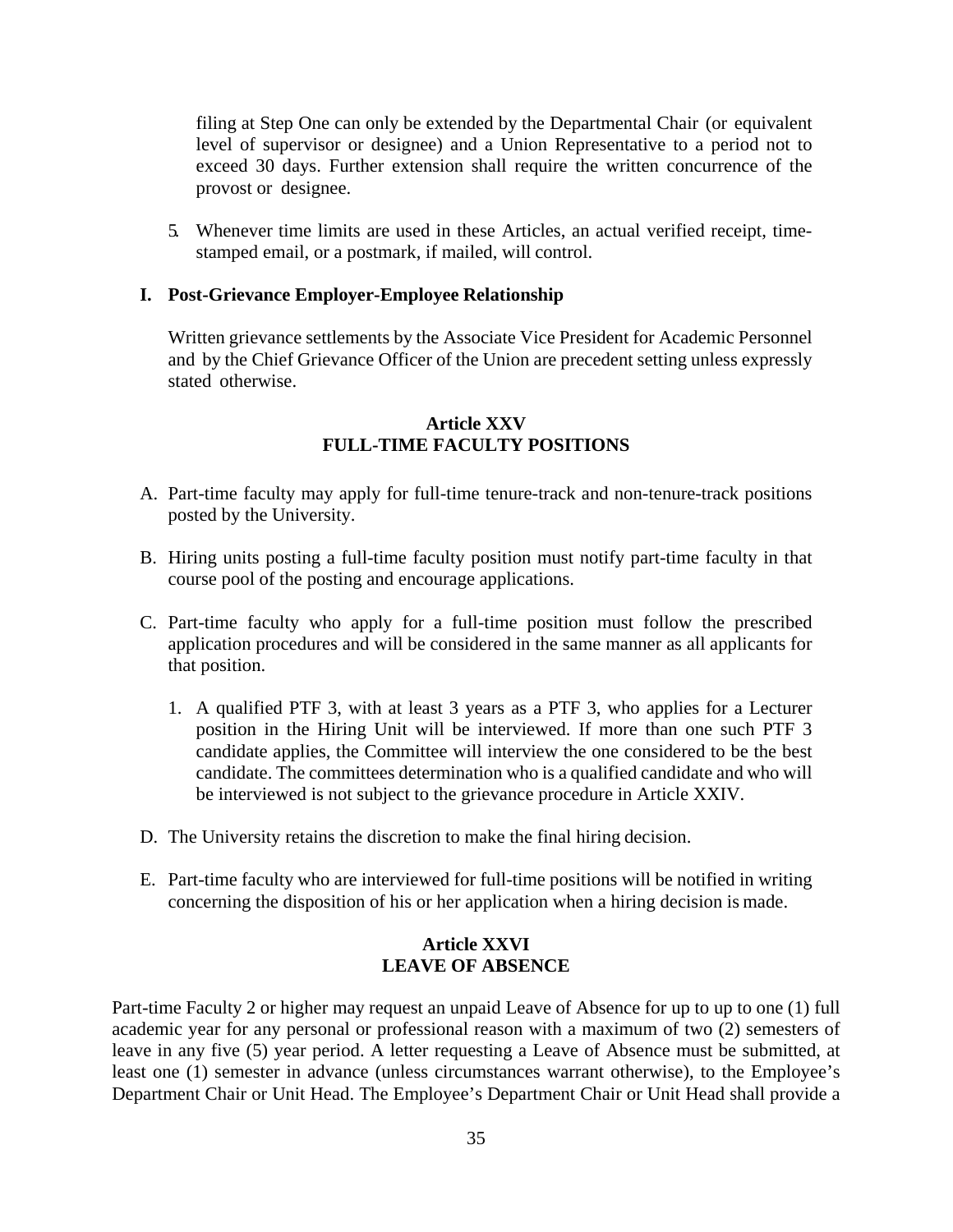written response to the request for an unpaid Leave of Absence.

During an approved Leave of Absence, the Employee's status will be frozen. Upon returning from a Leave of Absence, the Employee shall be offered employment as stipulated by Article XVI.J, Appointments and Reappointments.

### **Article XXVII 403(b) RETIREMENT PROGRAM**

PTF may participate in the University 403(b) Retirement Program.

- A. Any represented PTF who has completed two consecutive years of employment at WSU is eligible to enroll.
- B. Once qualified, an Employee may enroll at any time.
- C. Once enrolled, an Employee may contribute up to the maximum permitted by law.
	- 1. All options permitted by the University's contracts with TIAA and Fidelity will be open to participating PTF.
- D. Beginning with the fall semester of 2020, the Employer will contribute one and one half percent (1.5%) of salary to the retirement account of any participating employee contributing at least five percent (5%) of salary.
	- 1. Beginning fall 2021, the Employer will contribute one and three quarters percent (1.75%) of salary to the retirement account of any participating employee contributing at least five percent (5%) of salary.
	- 2. Beginning fall 2022, the Employer will contribute two percent (2%) of salary to the retirement account of any participating employee contributing at least five percent (5%) of salary.

### **Article XXVIII TUITION REIMBURSEMENT**

A. In any semester that an eligible member of the bargaining unit teaches at least two (2) credits, or .12 FTE, the employee will earn a 50% tuition reduction benefit that can be applied, if a spouse, Other Eligible Person, and/or dependent of the member is attending WSU in that semester. This benefit will be applied to eight credit hours. This benefit does not carry over, but must be used in the semester that the unit member teaches. Members who complete and submit the documentation shall have a dependent's tuition bill reduced by 50%; those who complete it after the deadline shall be reimbursed.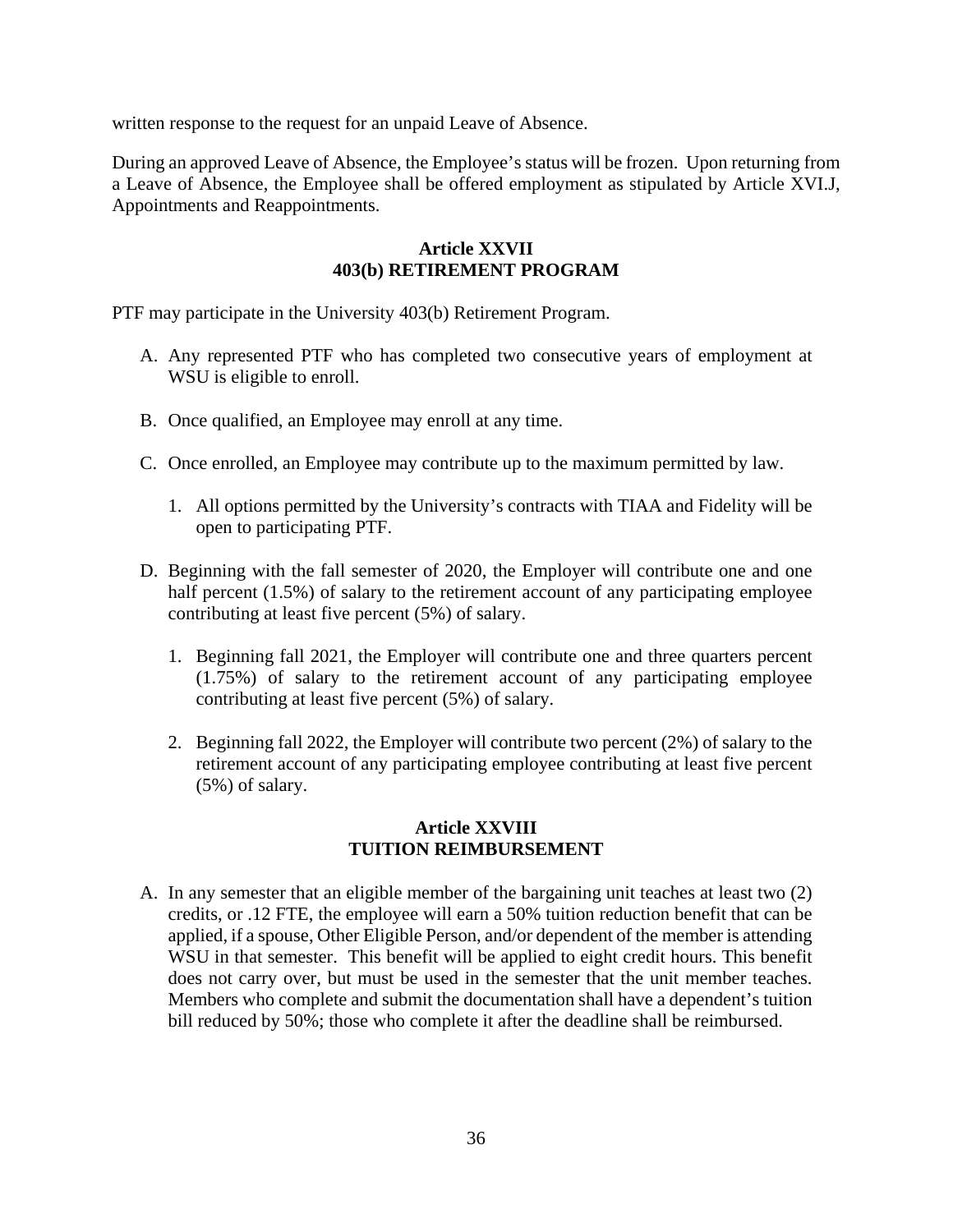#### **Article XXIX VOLUNTARY DENTAL AND VISION INSURANCE**

- A. Any represented Part-time Employee, who has completed two years of employment at WSU and has a reasonable expectation of employment in both the fall and winter semesters will be eligible to enroll in the voluntary Dental and/or Vision insurance program. The eligible Employee will pay 100% of the premium and any associated administrative costs with pre-tax dollars. The University will deduct the monthly premiums from the Employee's salary and shall forward them to the insurance carrier.
- B. All participants will pay the annual premium and associated administrative costs in 14 bi-weekly installments.
- C. In the absence of an IRS recognized event, such as a marriage, divorce, birth of a child or reduction in force, an Employee who signs up for voluntary group indemnity health insurance must remain in the program for the entire twelve (12) month enrollment period.
- D. Part-time Faculty Letters of Offer will include language mentioning the availability of this program.

### **Article XXX SCOPE OF AGREEMENT**

- A. This Agreement represents the entire agreement between the Employer and theUnion. This Agreement supersedes and cancels all previous agreements prior to the date of ratification, oral or written, or based on an alleged past Employer practice either established by the Employer or between the Employer, the Union, or Employees and constitutes the entire agreement between the parties. Any agreement(s) that supplement this Agreement shall not be binding or effective for any purpose whatsoever unless reduced to writing and signed by the Employer and the Union.
- B. No past practice, course of conduct, or understanding prior to the date of ratification which varies, waives, or modifies any of the express terms or conditions contained herein shall be binding upon the parties hereto unless made and executed in writing between the Employer and the Union.
- C. The Employer and Union acknowledge that during the negotiations which resulted in this Agreement, each had the unlimited right and opportunity to make demands and proposals with respect to any subject or matter not removed by law from the area of collective bargaining, and that the understandings and agreements arrived at by the parties after the exercise of the right and opportunity are contained in this Agreement. Therefore, the Employer and the Union, for the life of this Agreement, each voluntarily and unqualifiedly waives the right, and agrees that the other shall not be obligated, to bargain collectively with respect to any subject or matter referred to or covered in this Agreement, or with respect to any subject or matter not specifically referred to or covered by this Agreement, or omitted hereby, even though such subject or matter may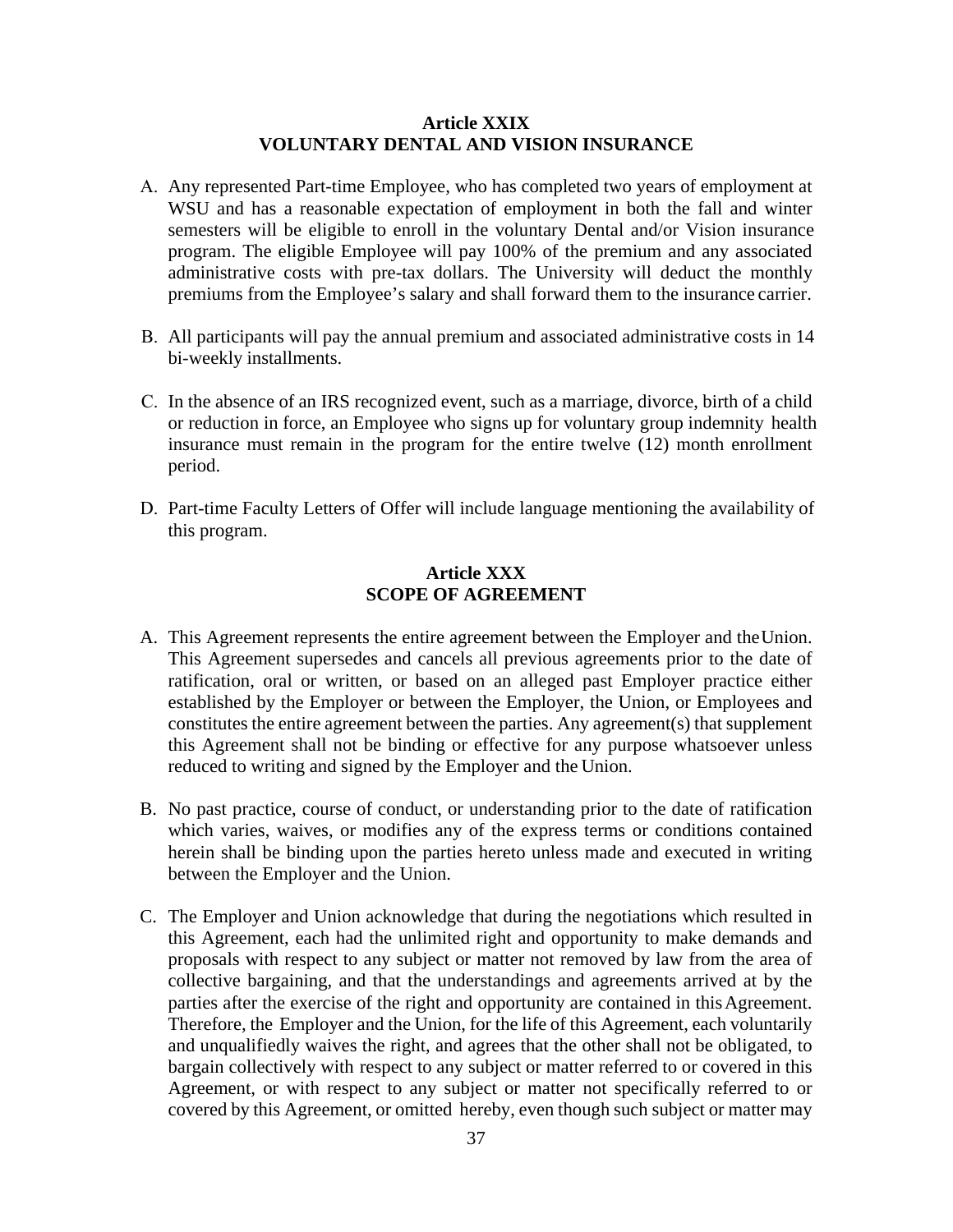not have been within the knowledge or contemplation of either or both of the parties at the time that they negotiated or signed this Agreement.

- D. Any agreement reached between the Employer and the Union is binding upon all Employees in the bargaining unit who are affected by such agreement and may not be changed by any individualEmployee.
- E. Should any part or provision of this Agreement be rendered or declared illegal or invalid by operation of law or by decision of any tribunal of competent jurisdiction or if compliance with or enforcement of any provision should be restrained by such tribunal pending a final determination as to its validity, the remaining, unaffected part(s) or provisions(s) of this Agreement shall not be affected thereby. In the event any provision herein contained is so rendered invalid, upon written request by either party, the Employer and the Union shall enter into collective bargaining for the purpose of attempting to negotiate a mutually satisfactory replacement for suchprovision.

# **Article XXXI DURATION**

This Agreement shall remain in full force and effect from a period beginning 30 days after notice of its ratification is provided to Wayne State University for a period of three years, either party shall, on or before the 90th day prior to expiration, serve written notice on the other party of a desire to terminate, modify, alter, amend, renegotiate, or change this Agreement. Such notice shall have the effect of terminating this entire agreement pertaining to the expiration date unless a continuance is agreed upon in writing, and of opening all aspects of this Agreement to renegotiation, unless a limitation is agreed upon in writing. Such written notice shall be sent by registered, or certified mail, or electronic notification (if mutually agreed) to the other party. The notice to the Employer shall be to the Associate Vice President for Academic Personnel. The notice to the Union shall be to the UnionPresident.

### **Article XXXII PRINTING AND DISTRIBUTION OF THE AGREEMENT**

- A. The Employer shall be responsible for the printing and distribution of thisAgreement.
	- 1. The Union will receive 300 copies.
	- 2. The Union and Employer agree to share costs for the printing of additional paper copies, when mutually agreed upon by the parties.
- B. The Employer agrees:
	- 1. To distribute copies of the Agreement to all Employees electronically.
	- 2. To make available a copy of this Agreement on the University web site.
	- 3. To provide a link to the UPTF web page on the University web site.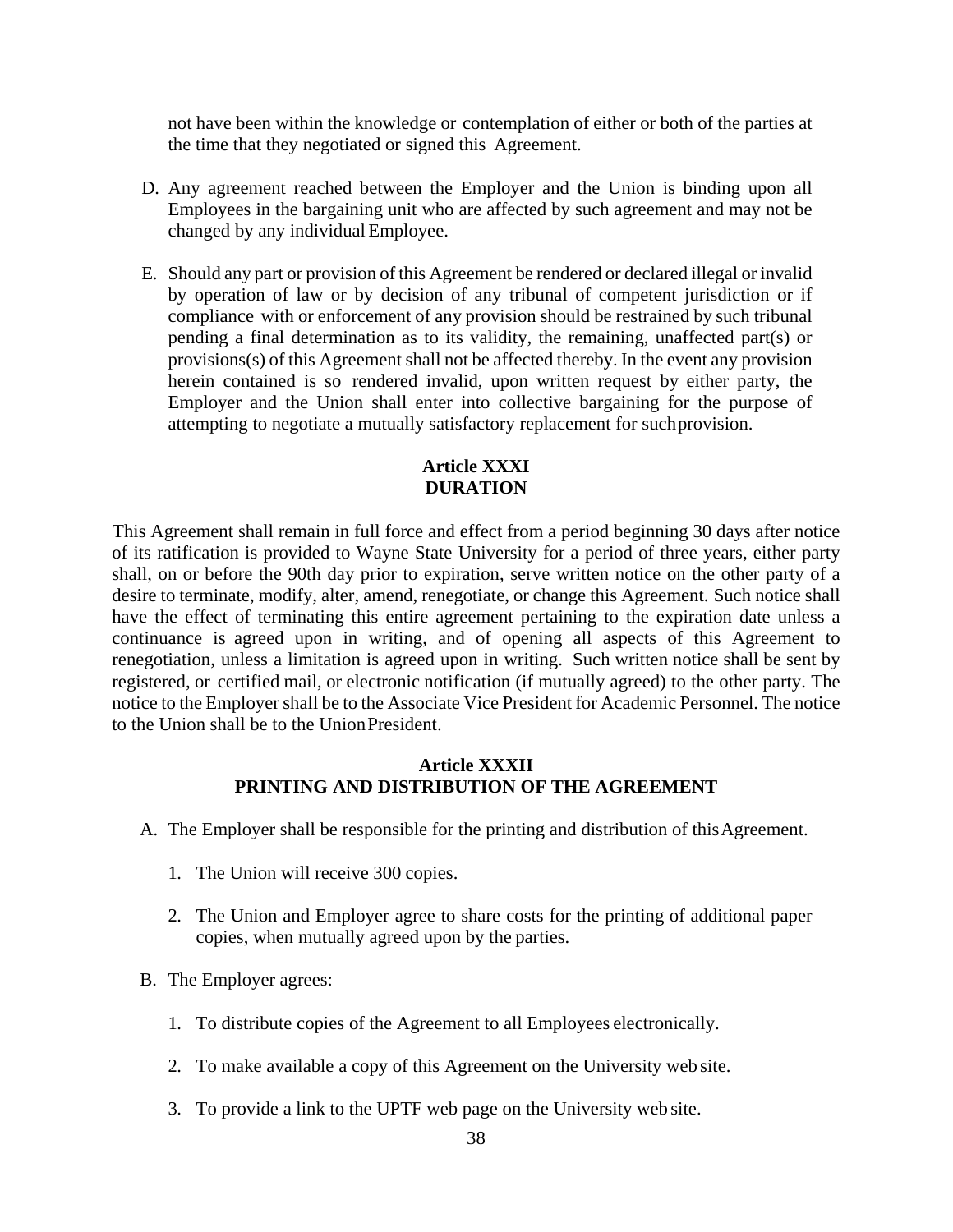### **Appendix A EXCERPT FROM THE 2015–17 WSU UNDERGRADUATE** *BULLETIN* **(PP. 77–78)**

# **Obligations of Faculty and Students to the Instructional Process**

Since education is a cooperative effort between teacher and student, both parties must fulfill obligations if the integrity and efficacy of the instructional process are to be preserved.

### *Responsibilities of Faculty Members*

1. To contribute to and remain abreast of the latest developments in their fields;

2. To continually pursue teaching excellence;

3. To treat all students with respect and fairness without regard to ancestry, race, religion, political belief, country of origin, sex, sexual preference, age, marital status, or handicap;

4. To encourage differing viewpoints and demonstrate integrity in evaluating their merit;

5. To attend regularly and punctually, adhere to the scheduled class and final examination times, and arrange for notification of absence and coverage of classes;

6. To establish and maintain appropriate office hours;

7. To present, early in the semester, the following course information:

a) course objectives and general outline;

b) classroom procedures to be followed, expectations concerning class attendance, and proposed dates of major evaluations (including examinations, papers, and other projects);

c) grading policy;

d) where appropriate, a schedule of class-related activities, including class meetings and laboratory sessions;

e) lists of texts and/or other materials needed for the course;

f) late enrollment, withdrawal, and other special policies.

8. To provide and adhere, within reasonable limits, to the written syllabus of the course;

9. To know course matter thoroughly and prepare and present the material conscientiously;

10. To be informed of University services and recommend their use to students when advisable;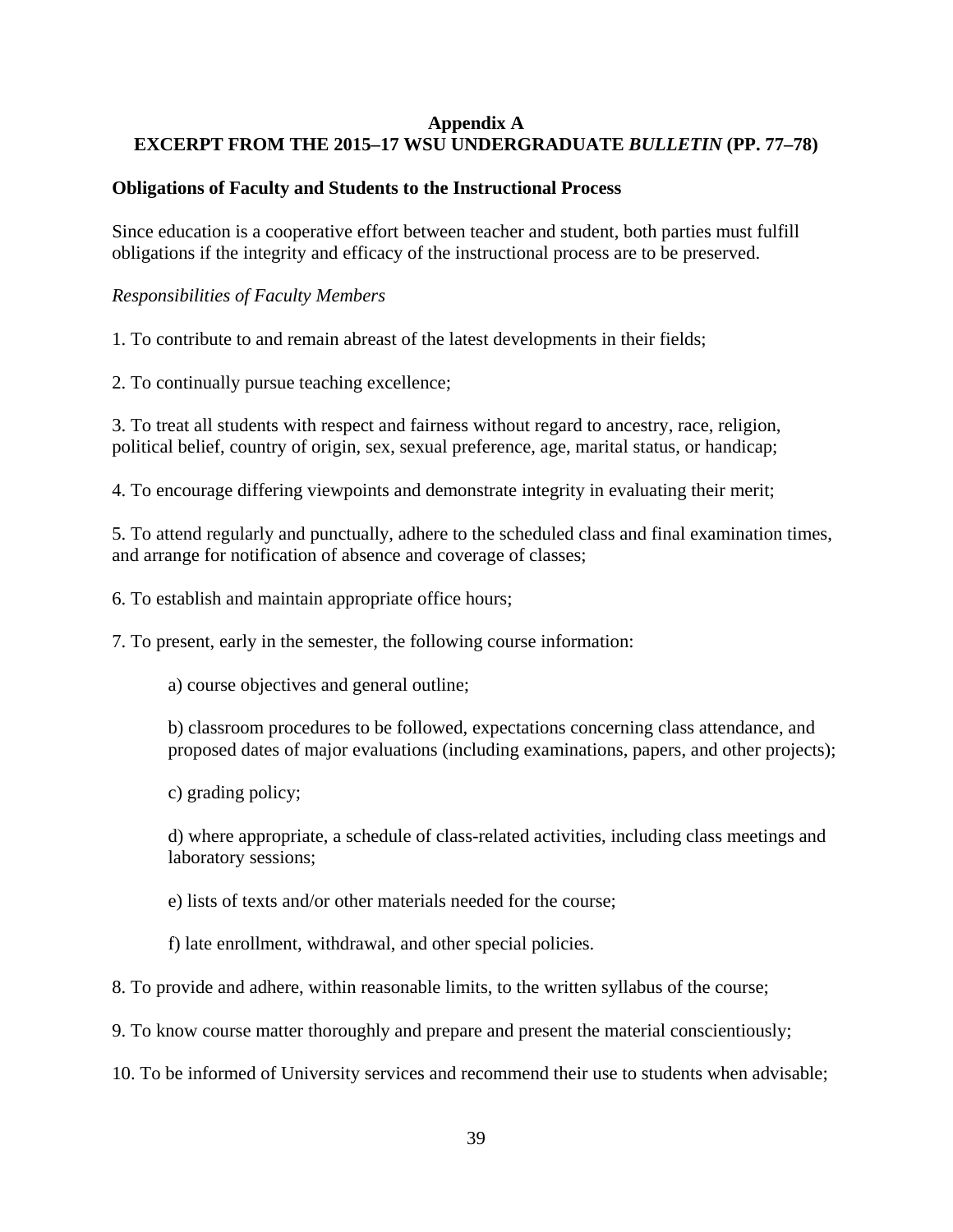11. To follow these policies concerning written work and grades:

a) grade and return written work promptly;

b) submit final grades by the scheduled time;

c) retain written materials not returned within the semester (e.g., final examinations, major term papers) for one academic semester in accordance with unit policy and allow students to examine such materials;

12. To implement unit procedures for student evaluation of faculty teaching, with attention to preserving student anonymity;

13. To behave appropriately in dealing with students so as to maintain a scholarly atmosphere.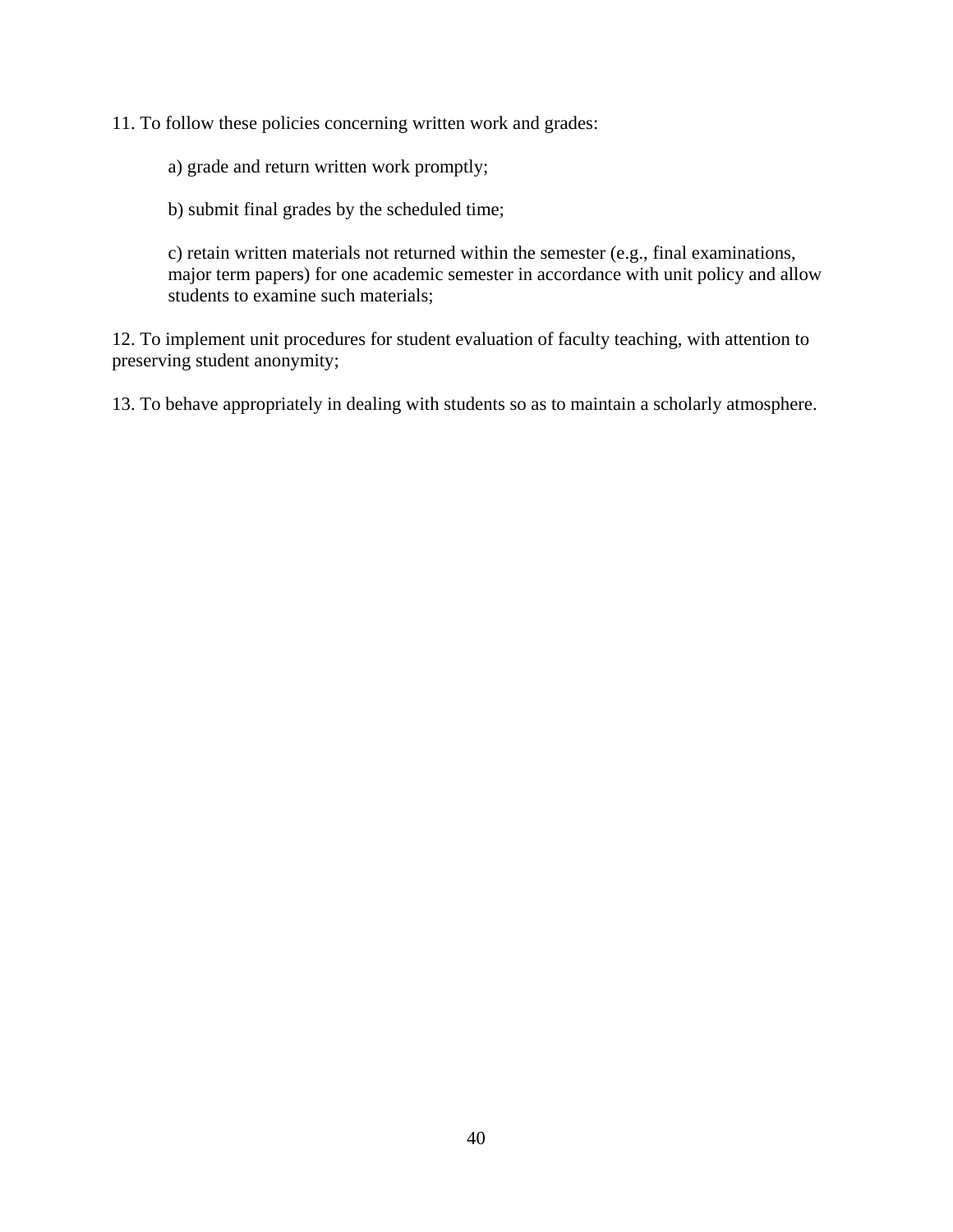### **Appendix B CLOCK HOUR TO CREDIT HOUR EQUIVALENCIES**

| Direct Student       | Equivalent      |         |
|----------------------|-----------------|---------|
| <b>Contact Hours</b> | Credit Hours of |         |
| per Week             | Instruction     | FTE     |
|                      | 0.5             | 0.0306  |
| $2 - 3$              | 1               | 0.06125 |
| $4 - 6$              | 2               | 0.1225  |
| $7 - 9$              | 3               | 0.18375 |
| $10 - 12$            | 4               | 0.245   |
| $13 - 15$            | 5               | 0.30625 |
| $16 - 18$            | 6               | 0.3675  |
| $19 - 21$            | 7               | 0.42875 |
| $22 - 24$            | 8               | 0.49    |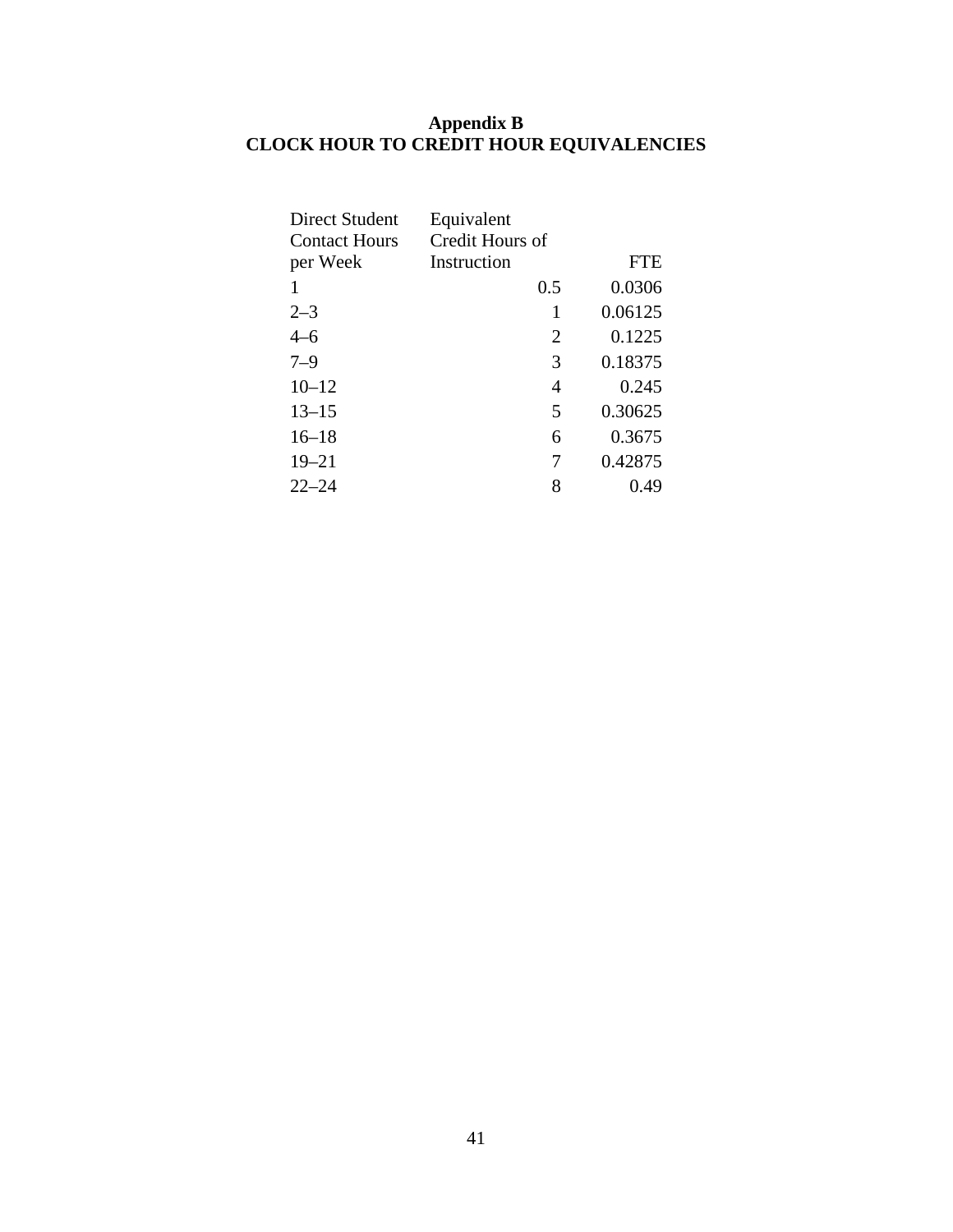### **AGREEMENT ON MORTUARY SCIENCE PROGRAM CLINICAL VISITS BETWEEN THE UPTF**

#### **AND WAYNE STATE UNIVERSITY**

**Part-time Faculty (PTF) in the Mortuary Science Program who are called upon to visit a clinical site to observe and certify the competence in embalming of Mortuary Students will be paid \$250.00 per single observation. It is further agreed, that if the clinical site is more than twenty miles from Wayne State Main Campus, or forty ( 40) miles round trip, mileage will be paid to the observer at normal IRS reimbursement rates for any mileage above 40 miles. Finally, it is agreect that PTF observers are under no contractual obligation to make themselves available for these observations and cannot be disciplined for being unavailable.** 

**For the Administration** 

**For the Union** 

 $B - B$ 

*�Ju J 1,*  $\check{r}$ 

**Boris Baltes Date Associate Provost for Academic Personnel** 

 $41$  $\nu$ mel $\circ$ 

**Thomas Anderson Date Union of Part-time Faculty**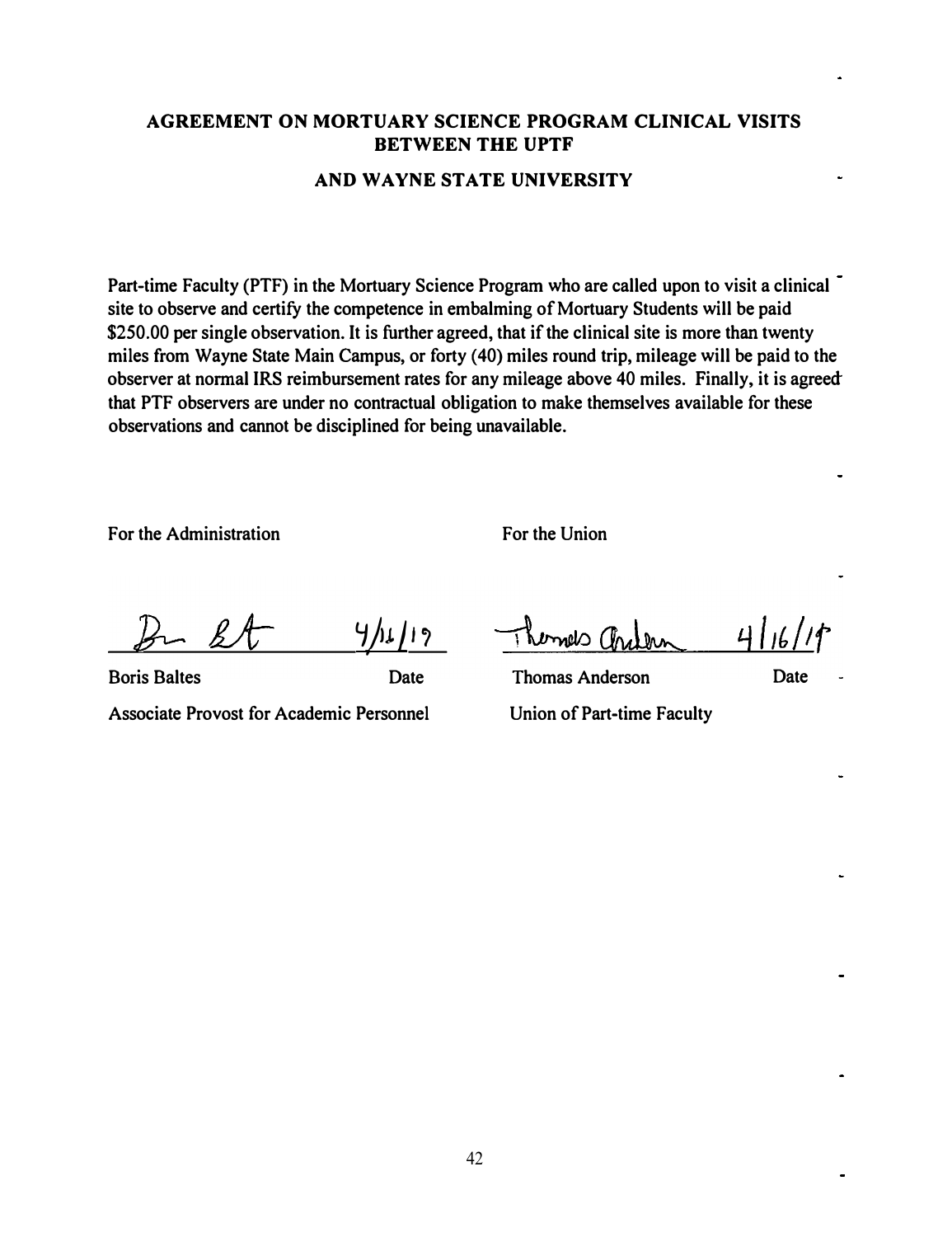# **ADDENDUM TO 2015 LETTER OF AGREEMENT BETWEEN THE UPTF AND WAYNE STATE UNIVERSITY**

**Article XV.D.8 of the 2016-2020 Collective Bargaining Agreement between the Union of Part**time Faculty, AFT Local 477, and Wayne State University specifies that all IAs in a unit may be. **treated as within the same pool for "purposes of evaluation and promotion"; Article XVI.A.6 of the same Agreement states that a PTF who hasn't taught in a course pool for three academic years will be removed from it.** 

**To clarify: Biology IAs are all considered to be in the same pool for purposes of evaluation and assignment. To retain the contractual right to be assigned to a specific lab, an IA needs to have taught that specific lab within the last three years. Otherwise the IA no longer has the right to be assigned to that specific lab. This will not, however, preclude the Department from asking the affected IA to teach that specific lab in the future. In that event, the affected IA would be qualified to be assigned to that specific lab for an additional three years with assignment rights**  consistent with the IA's current ptf status.

For the Administration **For the Union** 

 $3|1|$ In Etc

**Associate Provost for Academic Personnel Union of Part-time Faculty** 

 $3/16/19$ 

**Boris Baltes Date Thomas Anderson Date**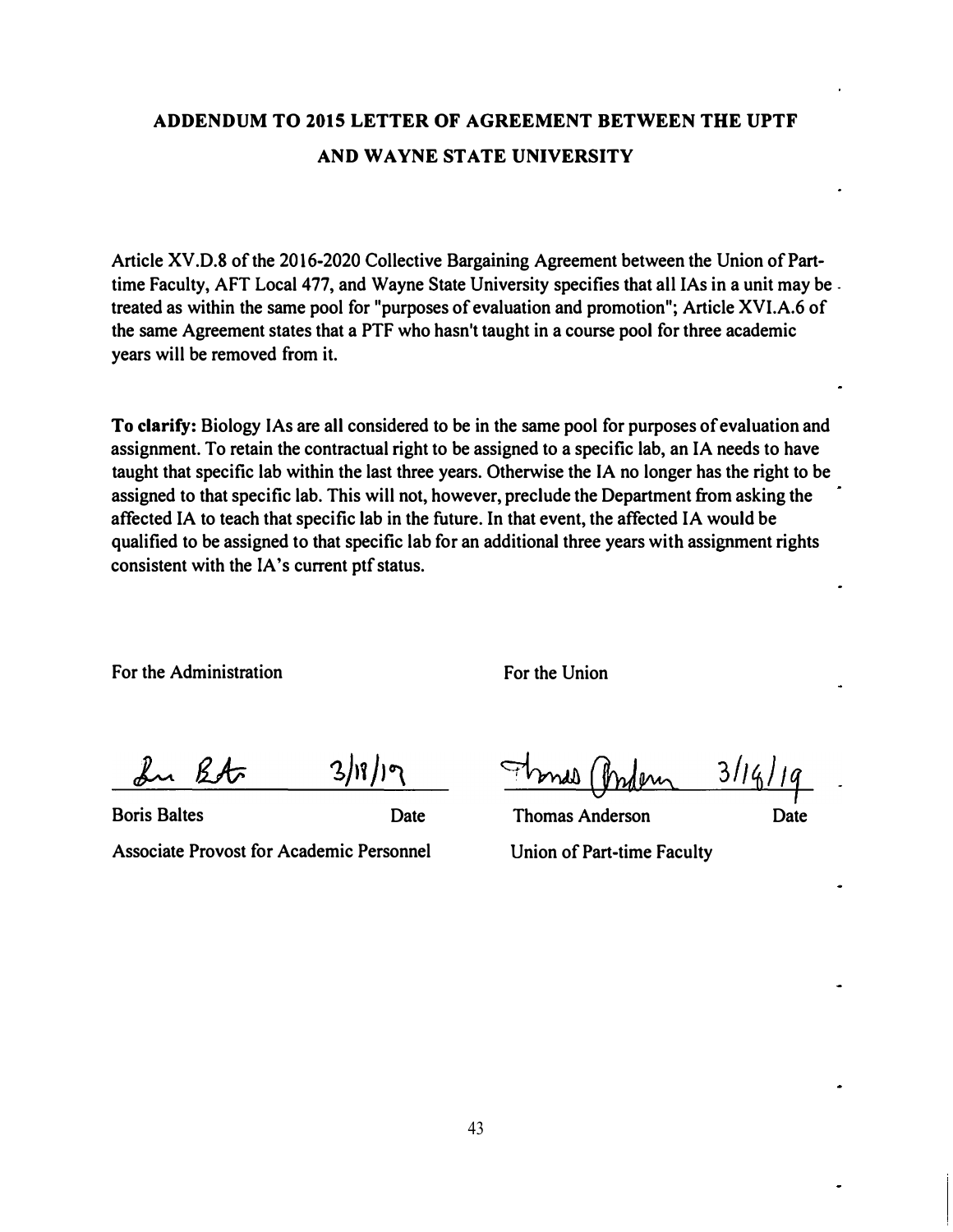### **SIGNATORIES TO AGREEMENT**

**Negotiating Committee** 

Bon Bott

**Boris Baltes Associate Provost for Faculty Affairs** Associate Vice President for Academic Personnel

Walima

Roland Coloma

white

Elizabeth Faue

Kenneth Jackson

Amy Lammers

**Negotiating Committee** 

Thomas anderson

Thomas Anderson Lead Negotiator **UPTF** 

**Barbara** Jones

ptor If the

Deborah Kingery

Jack Mazzara Acaha H. Kopp

Stephen Rapp



Jacey Sanders

ah F. Sase

John Sase

Karin Tarjunning

Karin Tarpenning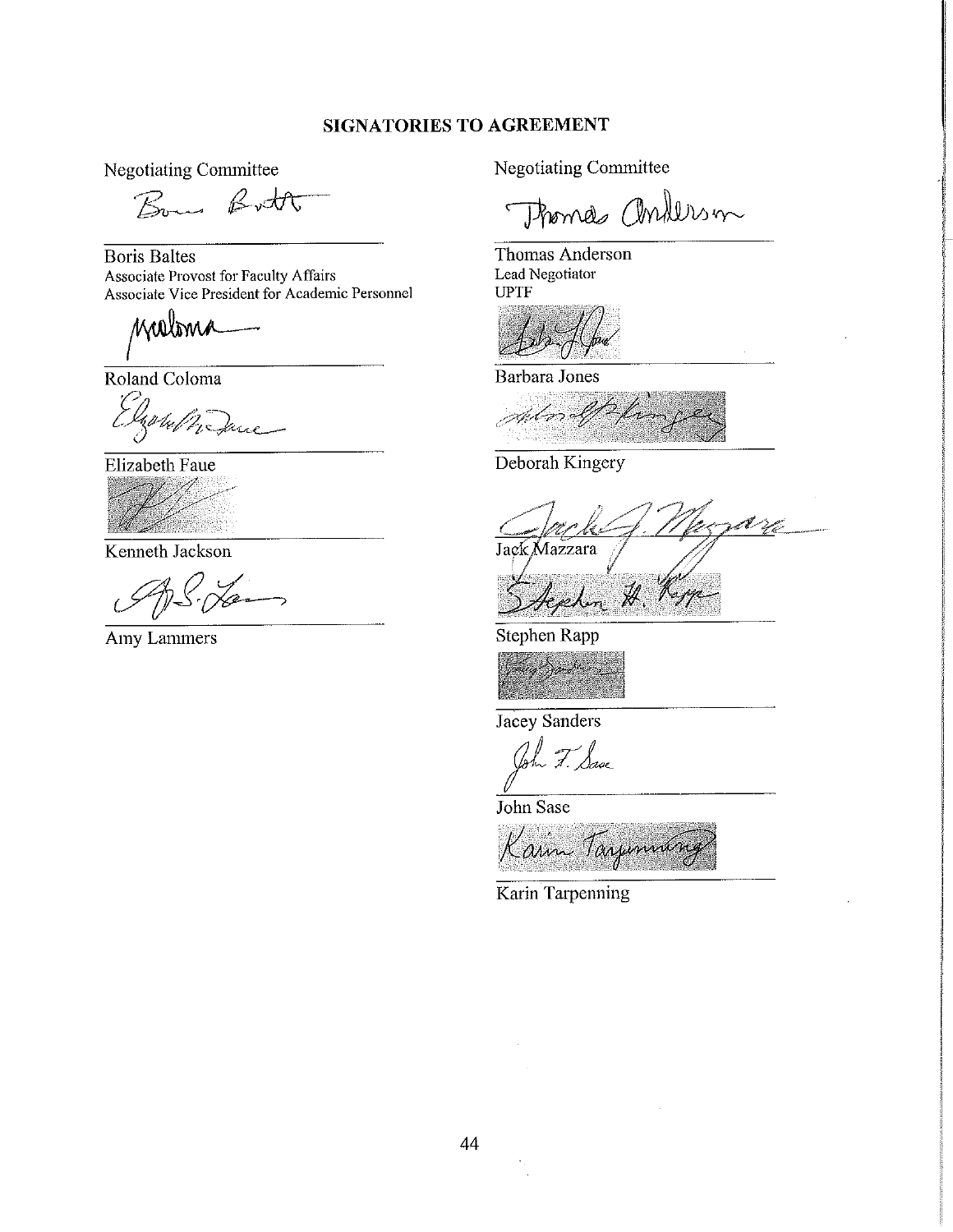#### **INDEX**

AAUP-AFT, 1, 12 Agency fee, 5 Appointments, 18-23 Arbitration, 33-34 Assignment, 11 Class Size, 9 Clinical Employees, 1-2 Compensation, 22, 25-26 Course cancellation, 20, 21-22 reassignment, 20-21 Course Pools, 16-18 online, 18 placement in, 16 Discharge, 29-30 Discipline, 29-30 Discontinuation of Programs, 30 Downsizing, 20 Dues, 4 Duties. *See* Employee Duties Employee Duties, 11 Evaluation, 17, 20, 23-25 Full-Time Faculty Positions, 35 GEOC, 1 Graduate Teaching Assistant, 20, 21 Grievance, 31-35 Guidelines, 23 Intellectual Property, 11-12 Mandatory Meetings, 26 Mentoring, 13 Multi-Semester Appointment, 19, 28 New Work, 20-21 Notice of Reduction in Workload, 22-23 Online Teaching evaluation of, 18 Pay Date Deadlines, Missed Paydays, and Overpayments, 28-29 Performance Evaluation, 23-25 Performance Improvement Plan, 25 Personnel Records, 9 Pools, 16-18 Poor Performance, 20 Posting, 15 Professional Development, 12-14 Reassignment, 20-22 Reduction of Work, 20